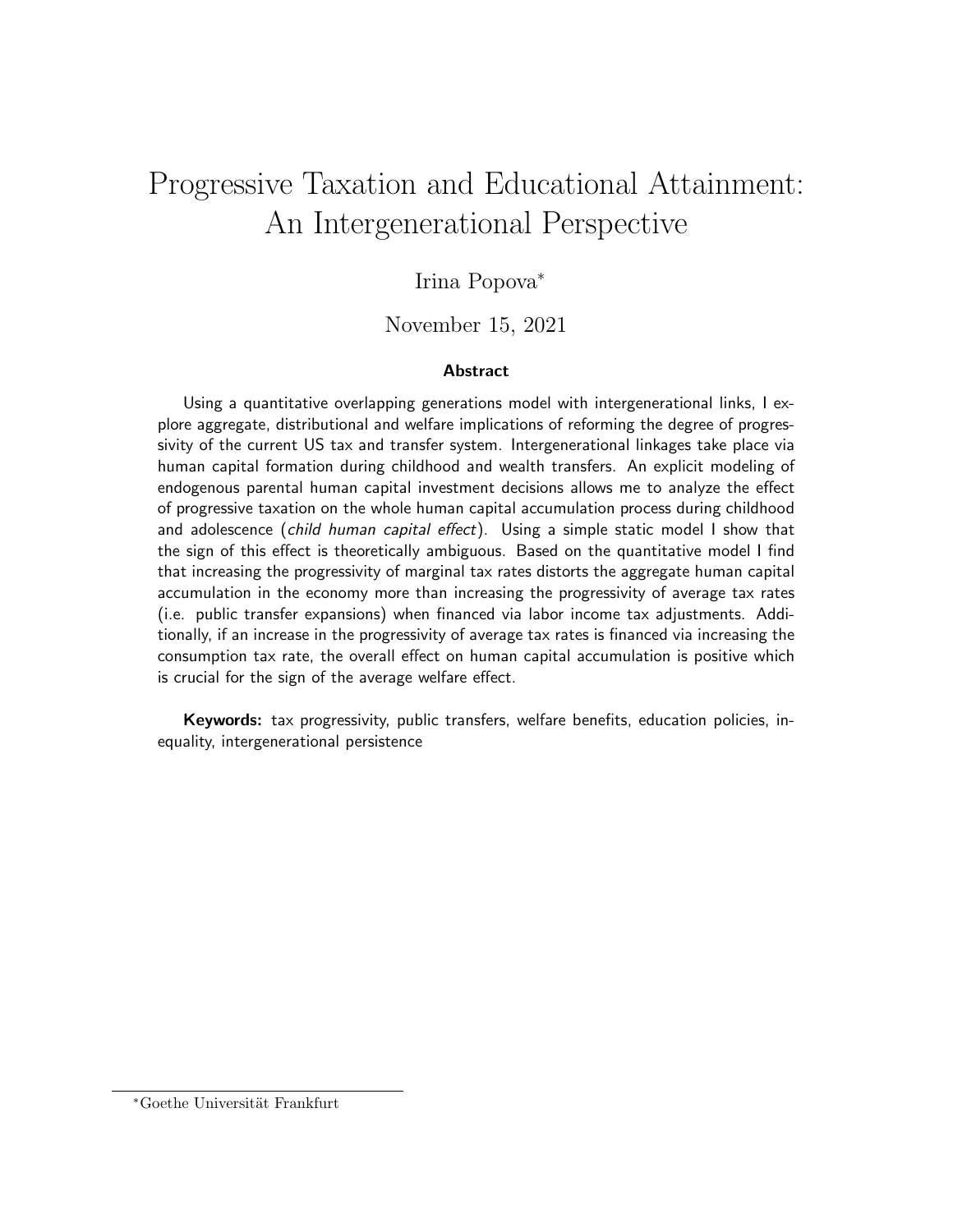## 1 Introduction

This paper addresses the role of intergenerational linkages for aggregate, welfare and distributional implications of tax and transfer reforms. On the one hand, redistributive policies in general and anti-poverty policies in particular can have positive effects on the human capital accumulation and educational attainment of children living in recipient households. The recent empirical literature on the economic consequences of Earned Income Tax Credit (EITC) expansions has emphasized the relevance of this channel for understanding the overall economic impact of such reforms $^1$  $^1$ . At the same time, in a similar fashion as human capital accumulation within the lifecycle of one generation is negatively affected by progressive taxes and public transfers, also parental investment decisions into child human capital can be negatively affected by progressive taxes and public transfers<sup>[2](#page-1-1)</sup>. Therefore, in the aggregate it is not clear whether increasing progressivity of the tax and transfer system has a negative or a positive effect on the average human capital stock in the economy and educational attainment, and how this effect in turn is relevant for the overall welfare and distributional consequences of such reforms.

In this paper I make a step forward in providing a better understanding of the role of human capital accumulation during childhood and a subsequent higher education choice for the analysis of tax and transfer reforms, emphasizing intergenerational consequences of such reforms.

Taking explicitly into account the fact that parental human capital investment decisions into their children are affected by government policies allows me to analyze the implications of tax and transfer reforms for initial conditions at labor market entry. The relevance of this channel is supported by the recent literature on the causes of socioeconomic inequality (see e.g. [Huggett](#page-43-0) [et al.](#page-43-0) [\(2011\)](#page-43-0)) showing that inequality in initial conditions at labor market entry is a major factor determining the lifetime inequality in earnings and wealth. Additionally, the literature on early childhood human capital formation (see e.g. [Cunha and Heckman](#page-42-0) [\(2007\)](#page-42-0) and [Cunha et al.](#page-43-1) [\(2010\)](#page-43-1)) has emphasized the crucial role of the skill formation process before college for later lifetime outcomes. I argue that understanding the implications of tax and transfer reforms for the human capital formation during childhood and, thus, for the inequality in initial conditions at labor market entry is of central importance for correctly assessing the overall macroeconomic impact of redistributive policies.

To address the question how initial conditions are shaped by human capital investment decisions of parents into their children and how macroeconomic aggregates, inequality and welfare are affected by government interventions I develop a quantitative overlapping generations model

<span id="page-1-1"></span><span id="page-1-0"></span><sup>1</sup>See e.g. [Dahl and Lochner](#page-43-2) [\(2012\)](#page-43-2) and [Bastian and Lochner](#page-42-1) [\(2020\)](#page-42-1).

<sup>2</sup>[Erosa and Koreshkova](#page-43-3) [\(2007\)](#page-43-3) using a stylized overlapping generations model emphasize that progressive taxation negatively distorts parental human capital investment decisions, in addition to other distortions considered in the existing literature.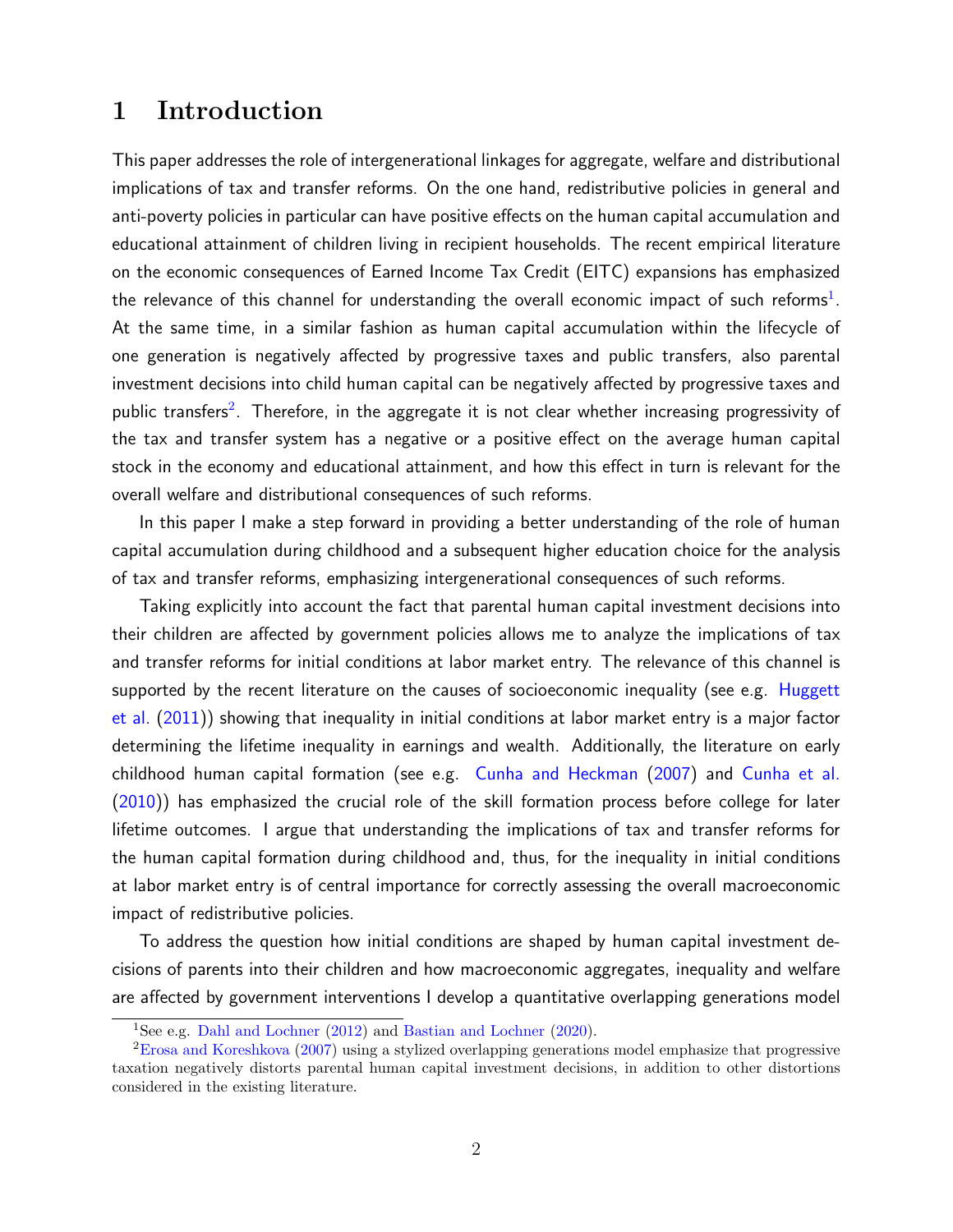with intergenerational links via human capital accumulation and wealth transfer decisions by parents. In order to expose a key mechanism on the welfare implications of government policy in this model I start the discussion by setting up an analytically tractable static partial equilibrium two-generations model. I use this framework to analyze how public transfers to parental households (financed with a flat labor income tax) affect child human capital. I identify a *three* way tradeoff that the government faces when designing tax and transfer reforms. On the one hand, a higher degree of progressivity has a positive budgetary effect on the recipient parental households and implies that ceteris paribus they increase human capital investments into their children (current generations effect). On the other hand, a higher degree of progressivity reduces effective returns to parental investments into child human capital (future generations effect). Finally, for the relative strength of the current generations effect versus the future generations effect it matters whether the government budget has to be rebalanced on a per period basis and via adjusting which fiscal instruments the government budget balancing is achieved (*government* budget effect). I derive an analytical condition when public transfer expansions positively affect human capital accumulation. Particularly, whether parents adjust their investment decisions into child human capital positively or negatively crucially depends on the income level of parents, on the one hand, and the ability of children, on the other hand.

Equipped with this theoretical result, I set up the quantitative overlapping generations model at the core of which is a multi-stage human capital production process that takes parental investments through time and monetary expenditures as well as the government schooling investment as inputs. After the human capital accumulation process during childhood is completed young households in the model also make a discrete higher education decision. College completion is uncertain and depends on the skill level achieved before entering college. Furthermore, since redistributive policies crucially affect household labor supply decisions which can further interact with investment decisions into child human capital the model also features endogenous labor supply. Therefore, the model captures major trade-offs that have been already addressed in the recent quantitative optimal taxation literature (see e.g. [Heathcote et al.](#page-43-4) [\(2017\)](#page-43-4)) and additionally incorporates intergenerational links via parental human capital investments and wealth transfers. Thus, the main new mechanism in the model is the impact of progressivity on parental investment decisions into the human capital of their children and the associated child human capital accumulation.

Finally, the tax and transfer system in the model is calibrated to capture the actual degree of progressivity embedded in the current US system. Importantly, the tax function employed in the model allows to explicitly differentiate between the progressivity driven by average tax rates, on the one hand, and the steepness of the marginal tax rates schedule, on the other hand.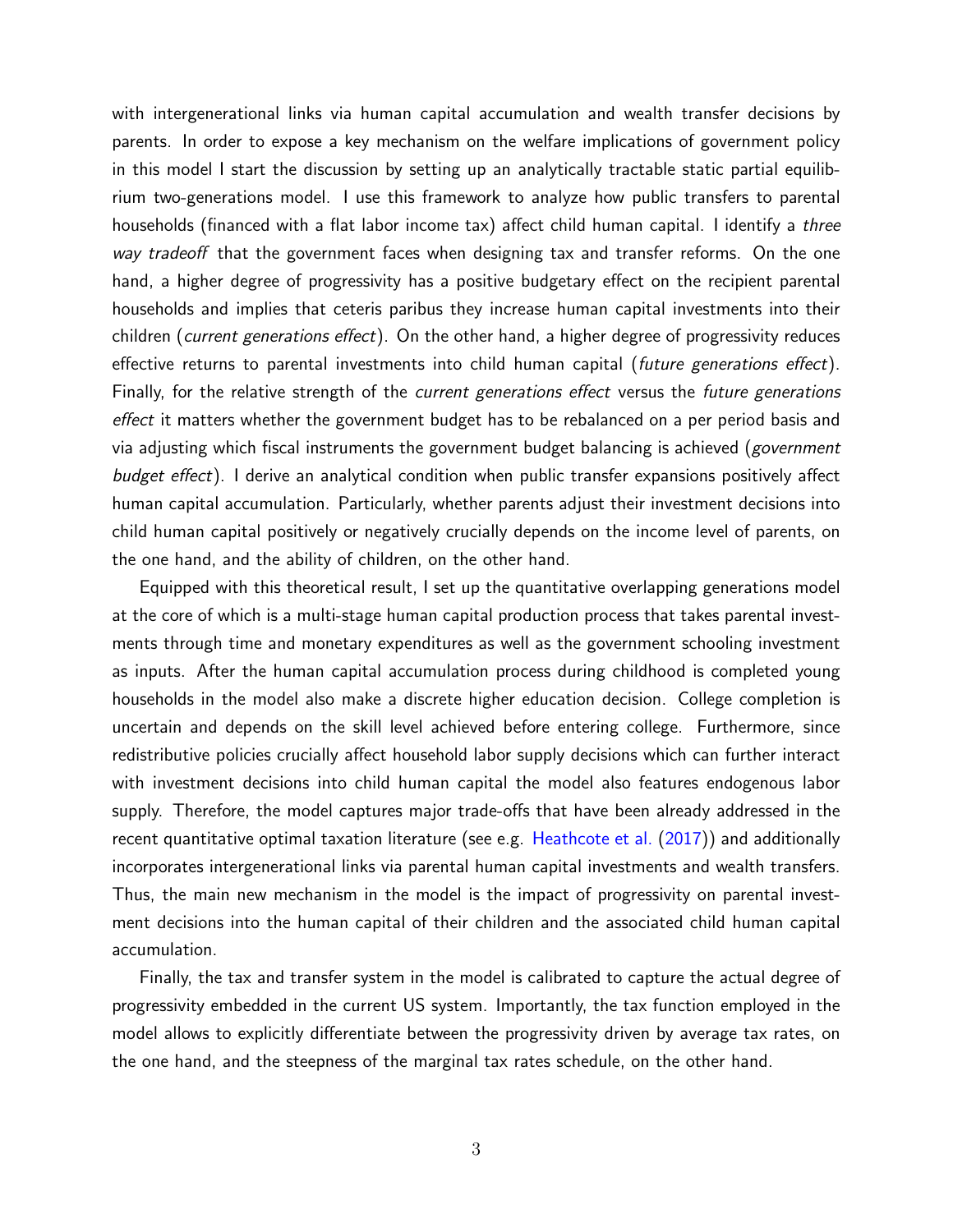Using this model as a quantitative laboratory I evaluate a set of stylized tax and transfer reforms. Particularly, I consider public transfer expansions as well as an increase in the progressivity of the marginal tax rates schedule financed either via increasing the labor income tax rate or the consumption tax rate.

Based on the analysis of these stylized reforms I draw the following two main conclusions. First, when increasing the overall progressivity of the tax and transfer system it matters whether the progressivity of average tax rates or the progressivity of marginal tax rates is changed. Increasing progressivity of average tax rates through transfer payments distorts the average human capital accumulation in the economy less than increasing the progressivity of the marginal tax rates schedule. Second, is is also important how these reforms are financed, i.e. which fiscal instruments the government relies on to achieve a balanced budget. Particularly, a public transfer expansion financed via consumption tax increases induces a positive effect on the average human capital stock and results in an average welfare gain while the opposite is true when labor income taxes are used to rebalance the government budget.

### Related Literature

This paper is related to several strands of literature. The first strand of related literature concerns optimal tax and transfer policies in a setting with endogenous education choice. In a theoretical analysis using a setting without intergenerational links [Bovenberg and Jacobs](#page-42-2) [\(2005\)](#page-42-2) derive a strong result that labor income taxation and education subsidies are "Siamese twins". They thus show that since education subsidies offset the adverse effect of taxes on human capital accumulation the optimal subsidy rate should be set equal to the marginal tax rate. This is equivalent to making educational expenses fully tax deductible. Since their setting focuses on one generation only, by construction the parental investment channel is not present.

Using the theoretical result derived in [Bovenberg and Jacobs](#page-42-2) [\(2005\)](#page-42-2) as a point of departure, [Krueger and Ludwig](#page-44-0) [\(2013\)](#page-44-0) and [Krueger and Ludwig](#page-44-1) [\(2016\)](#page-44-1) explore the interplay of the two instruments in a rich quantitative general equilibrium macro model with intergenerational links. They show that while the complementarity between the two instruments holds in a partial equilibrium setting, once general equilibrium effects as well as transitional dynamics are taken into account, redistributive taxation and education subsidies become policy substitutes regarding their redistributive implications. However, also in their setting endogenous parental investment decisions are not modelled and, therefore, the role of tax and transfer policies for educational attainment can be addressed only partially.

A most closely related paper is [Erosa and Koreshkova](#page-43-3) [\(2007\)](#page-43-3) that explores a proportional tax reform in a stylized model with endogenous parental human capital investment decisions. A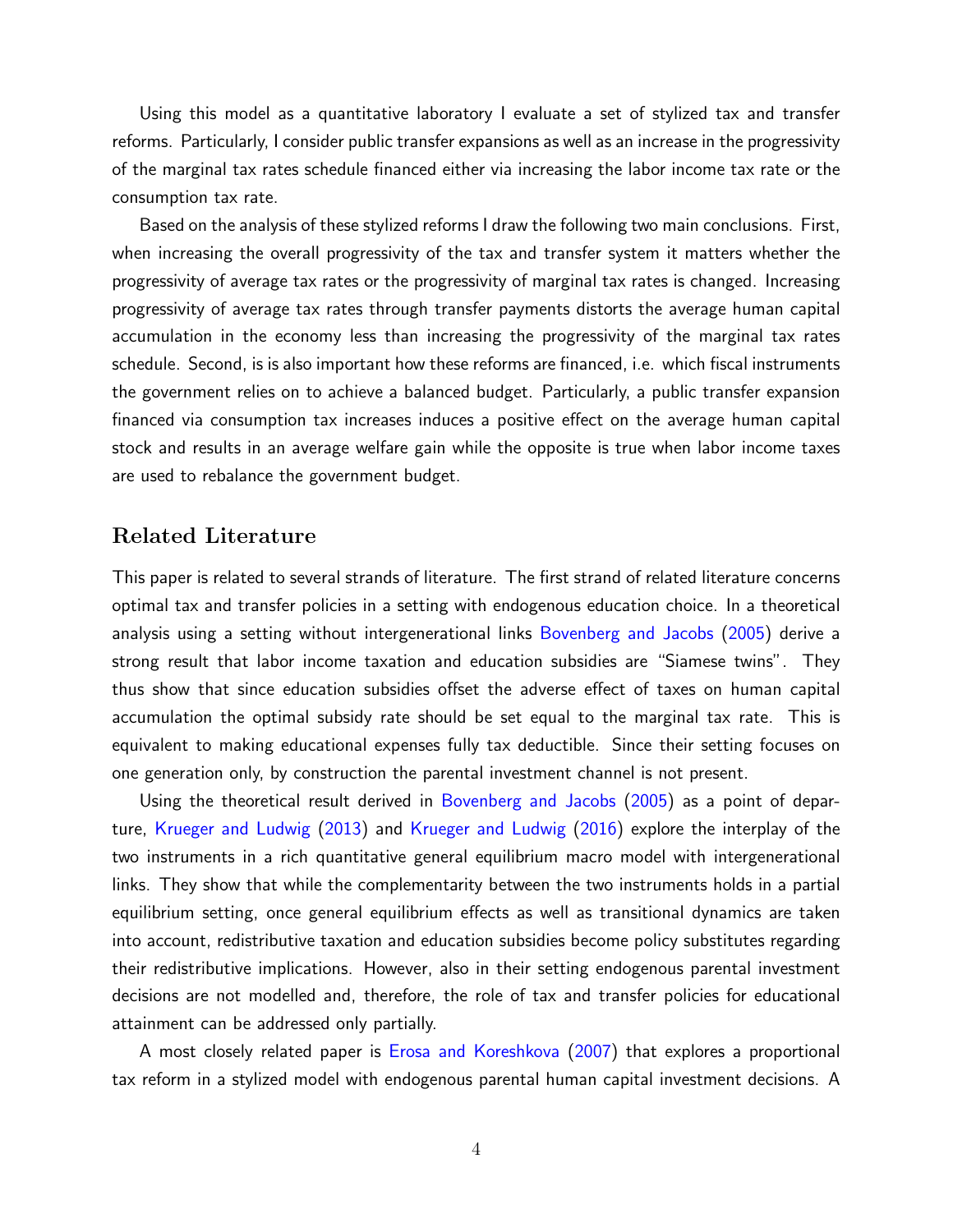crucial difference relative to the current paper is that they consider only progressivity of marginal tax rates and do not model public transfers.

The second strand of related literature concerns the human capital formation during childhood which includes both empirical studies [\(Cunha et al.](#page-42-3) [\(2006\)](#page-42-3), [Cunha and Heckman](#page-42-0) [\(2007\)](#page-42-0) and [Cunha et al.](#page-43-1) [\(2010\)](#page-43-1)) and papers that rely on structural models [\(Caucutt and Lochner](#page-42-4) [\(2020\)](#page-42-4), [Lee and Seshadri](#page-44-2) [\(2019\)](#page-44-2) and [Caucutt et al.](#page-42-5) [\(2020\)](#page-42-5)). For example, [Lee and Seshadri](#page-44-2) [\(2019\)](#page-44-2) use a similar structural model to the one employed in this paper to analyze the importance of parental socioeconomic background for intergenerational persistence. More recently, Fuchs-Schündeln [et al.](#page-43-5) [\(2020\)](#page-43-5) used a two-generations model with endogenous parental human capital investment decisions to analyze the long-term economic costs of Covid-19 school closures.

Finally, another strand of related literature concerns reforming existing social assistance programs in the US (see e.g. [Conesa et al.](#page-42-6) [\(2020\)](#page-42-6) and [Guner et al.](#page-43-6) [\(2019\)](#page-43-6)). In a contemporaneous work Daruich and Fernández [\(2020\)](#page-43-7) study an unconditional basic income reform using a structural model that shares several similarities with my setting, however, with many differences in modeling assumptions and calibration strategy. Importantly, in contrast to their paper I model not only monetary investments of parents into child human capital but also explicitly consider the time input of parents importance of which has been emphasized in the literature on early childhood interventions (see e.g. García et al. [\(2020\)](#page-43-8)). Second, I consider three education categories instead of only two in their setting and explicitly model college dropouts which implies that college completion is risky. This means that policies that are designed to affect the college enrollment decision have a smaller scope if the skill levels acquired at earlier stages of childhood were not sufficiently high (see e.g. [Blandin and Herrington](#page-42-7) [\(2018\)](#page-42-7)). Last but not least, for the baseline parametrization of the tax and transfer system I rely on the estimates provided in [Boar and Midrigan](#page-42-8) [\(2020\)](#page-42-8) which imply a considerably larger role of public transfers in the baseline as compared to the parameterization used in Daruich and Fernández [\(2020\)](#page-43-7). Apart from these important differences in the modeling framework, my paper goes beyond evaluating one single popular reform proposal and provides more general conclusions about the intergenerational implications of tax and transfer reforms.

The rest of the paper is organized in the following way. First, I document a set of stylized facts on the role of family background for parental human capital investment decisions into children as well as child human capital outcomes using the Child Development Supplement (CDS) to PSID. In the second section using a simple dynastic model I analyze the effect of public transfers (financed by a flat income tax) and parental human capital investment and child human capital. Thereafter, I set up an overlapping generations model with intergenerational links and use it as a quantitative laboratory to evaluate a set of stylized policy reforms.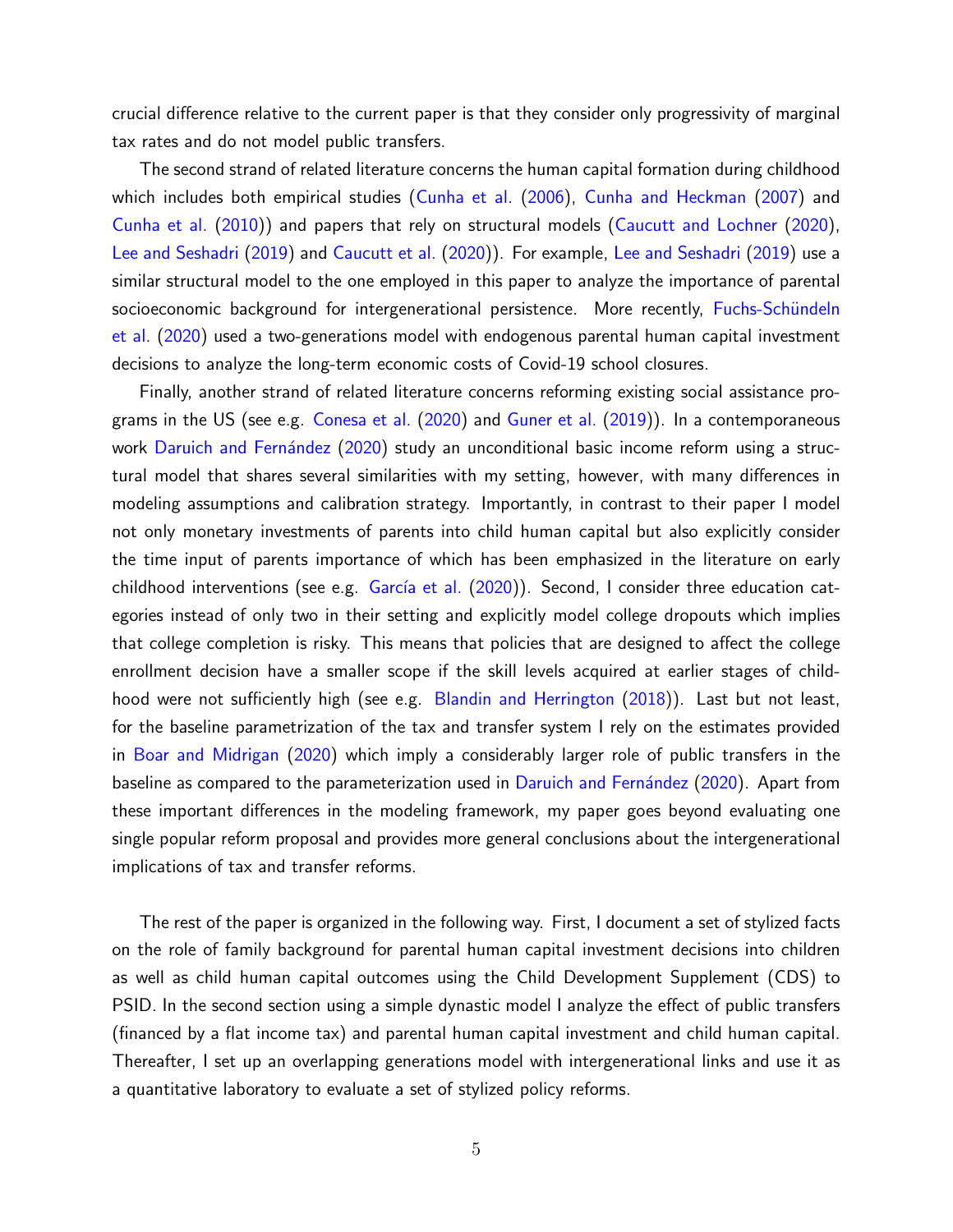# 2 Family Background and Child Human Capital Accumulation

In this section using data from the Panel Study of Income Dynamics (PSID) I document a set of stylized facts on the role of socioeconomic family background for human capital accumulation of children. The purpose is to illustrate a substantial correlation between the socioeconomic family background, on the one hand, and child outcomes as well as parental human capital investments, on the other hand.

The data shows that there is a pronounced socioeconomic gradient both in child test scores as well as in parental investments. In other words, empirical evidence confirms that there exists a correlation between parental total income, on the one hand, and parental investments into the child human capital and child educational outcomes, on the other hand. Therefore, policies that affect total resources of parents are likely to have implications also for human capital accumulation in the medium and long run.

## 2.1 Data

I use three waves of the Child Development Supplement (CDS) to PSID (1997, 2002 and 2007) and merge them with PSID family files of the respective years. I keep both married and single parents in the sample. For single households children for whom the household head is the primary caregiver are considered. For married households children for whom primary and secondary caregivers correspond to the household head and the spouse (wife) in the PSID household and for whom at least one of the caregivers is a biological parent are considered.

## 2.2 Child Human Capital Outcomes

Table [1](#page-6-0) shows Letter Word test scores of children for the age bin 16-18 by quintiles of the total family income. In the quantitative model described in Section [4](#page-13-0) the childhood human capital accumulation is completed at the biological age 17. Therefore, I refer to the child test scores for the age bin 16-18 as a proxy for acquired human capital in the model. As can be seen from the table, there is a pronounced socioeconomic gradient in acquired child human capital with children of poorest parents having almost 20% lower average test scores than children of most affluent parents.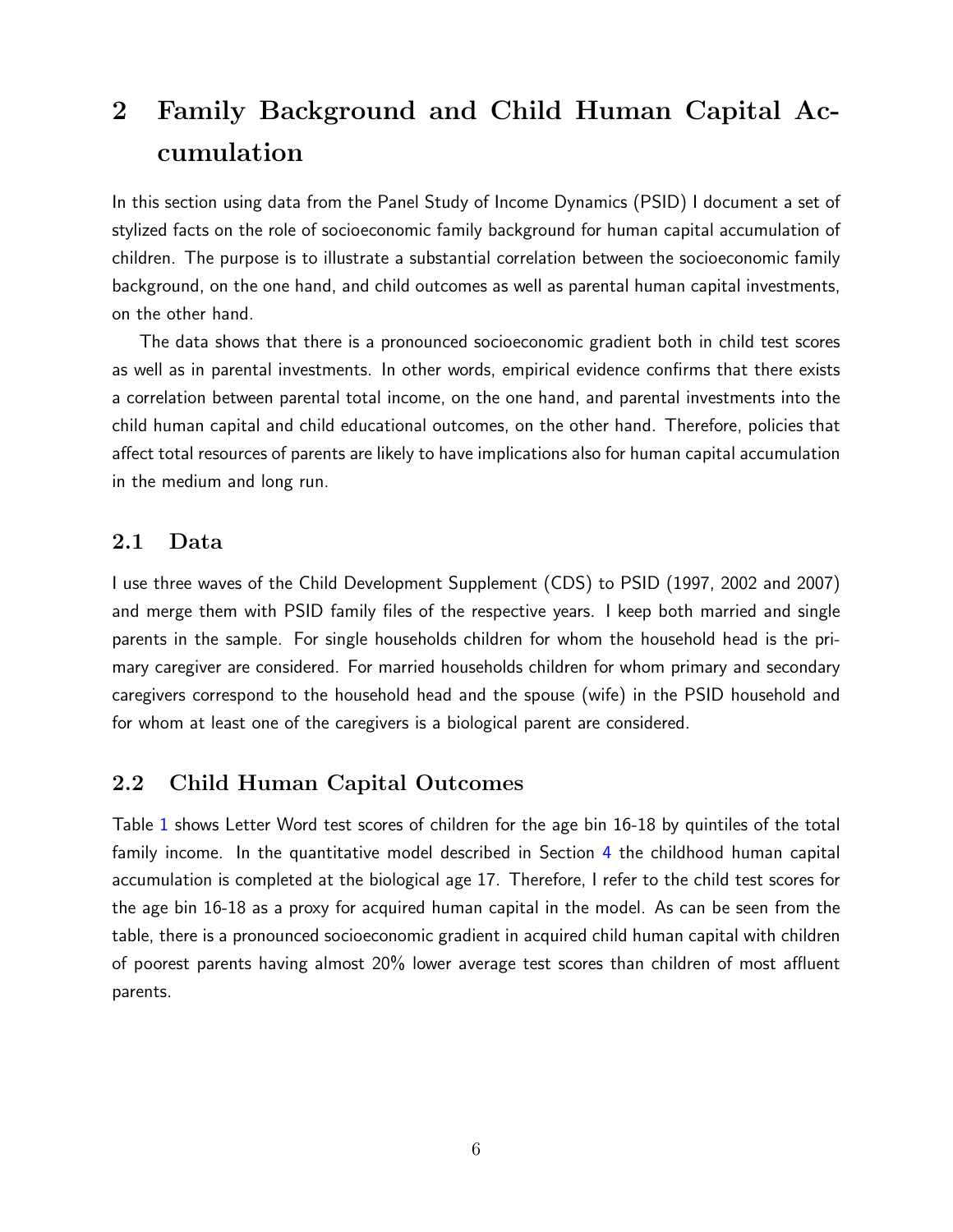| Total Income Quintile Test Scores |       |
|-----------------------------------|-------|
| 1                                 | 47.33 |
| $\mathcal{D}_{\mathcal{L}}$       | 52.05 |
| 3                                 | 54.60 |
|                                   | 56.96 |
| ħ.                                | 58.05 |

<span id="page-6-0"></span>Table 1: Child Test Scores by Total Family Income Quintile

Notes: Child Letter Word test scores are shown for the age bin 16-18.

## 2.3 Parental Investments and School Type

As a next step I look at the inputs into the production of child human capital by the socioeconomic background of parents. Table [2](#page-6-1) shows the active time that parents spend with their children per week again by quintiles of the total family income. Similarly, Table [3](#page-7-0) shows the monetary expenditures of parents on childcare, school fees as well as extracurricular activities. From both tables it can be seen that parental human capital investments feature a pronounced socioeconomic gradient.

<span id="page-6-1"></span>Table 2: Parental Time Input by Total Family Income Quintile

| Total Income Quintile Time Input |       |
|----------------------------------|-------|
|                                  | 20.71 |
| 2                                | 26.87 |
| 3                                | 28.48 |
|                                  | 31.05 |
| 5                                | 58.05 |

Notes: Active parental time with children is reported on a per week per child basis.

Finally, Table reports a fraction of children attending a private school by quintiles of total family income. The data shows that among children whose parents are in the lowest total income quintile private school attendance is the lowest (4.98%) while for children whose parents are in the highest total income quintile it is the largest (18.12%).

The takeaway from the descriptive statistics presented above is that children who grow up in poor households start adolescence with lower human capital levels than their counterparts from more affluent family backgrounds. Also, parental inputs in terms of money and time as well as the school type that children attend are strongly correlated with parental socioeconomic background.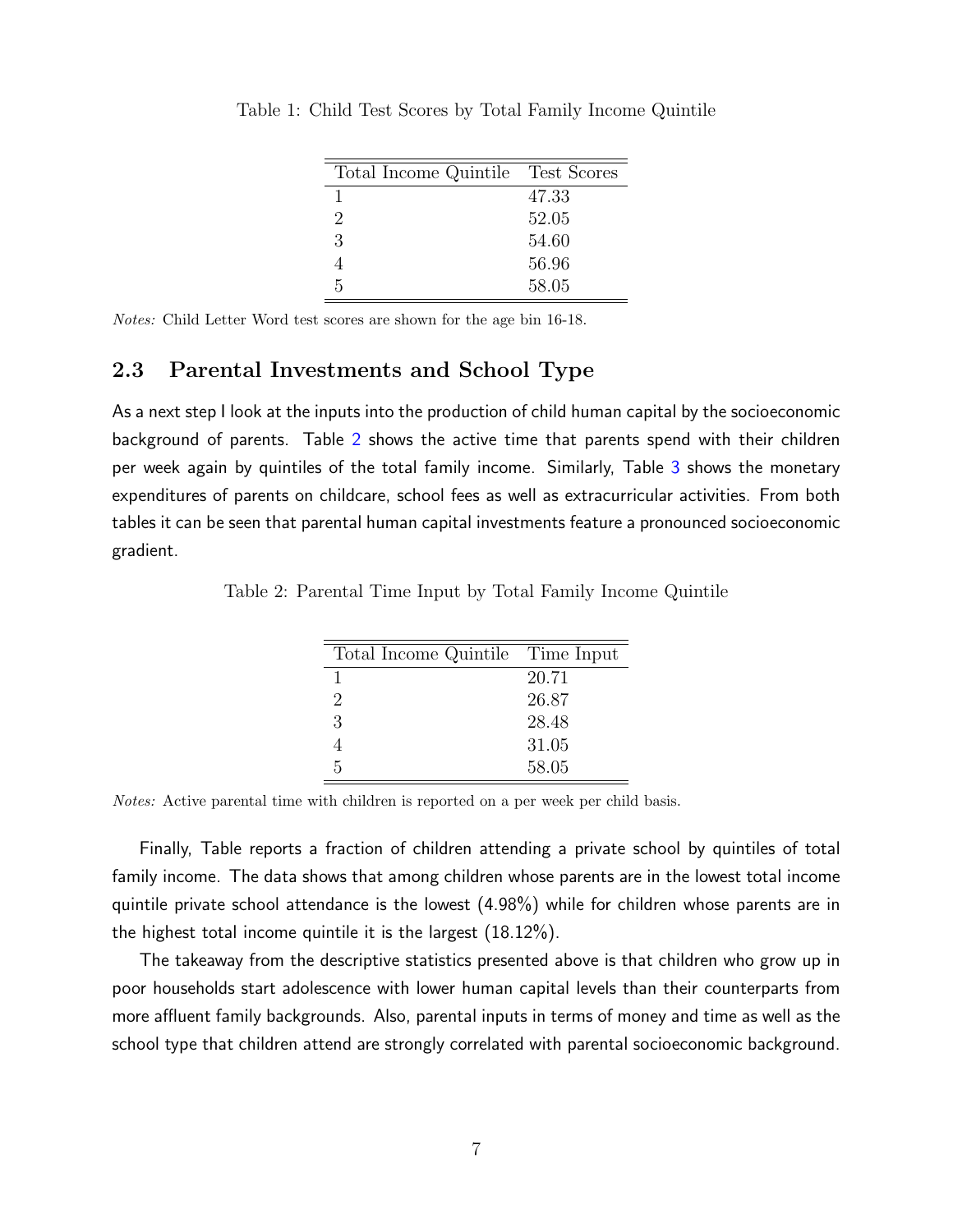| Total Income Quintile Monetary Input |         |
|--------------------------------------|---------|
|                                      | \$607   |
| 2                                    | \$820   |
| 3                                    | \$1,200 |
|                                      | \$2,134 |
| 5                                    | \$3,309 |

<span id="page-7-0"></span>Table 3: Parental Monetary Input by Total Family Income Quintile

Notes: Monetary investment into child human capital is composed by expenditures on childcare costs, schooling fees and extracurricular activities. Monetary expenditures are reported on a per year per child basis.

Table 4: Fraction of Children in Private School by Total Family Income Quintile

| Total Income Quintile Fraction |        |
|--------------------------------|--------|
|                                | 4.98%  |
| 2                              | 5.43%  |
| 3                              | 12.02% |
| 4                              | 14.57% |
| 5                              | 18.12% |

Notes: The fraction of children attending private school is computed based on the school type reported by parents.

In the quantitative model I explicitly take into account that public policies can affect parental human capital investment decisions which in turn crucially determine the human capital distribution of young adults at the labor market entry.

## <span id="page-7-1"></span>3 Public Transfers and Human Capital: Simple Model

### 3.1 Simple Model

#### 3.1.1 Overview

The simple model below illustrates that in a dynastic framework tax progressivity has not only a distortionary effect on human capital accumulation but also positively affects parental human capital investments via increasing resources of low-income parents. This positive effect of progressive taxation on parental resources and their human capital investments into children is of interest because its explicit consideration makes the sign of the aggregate affect of tax progres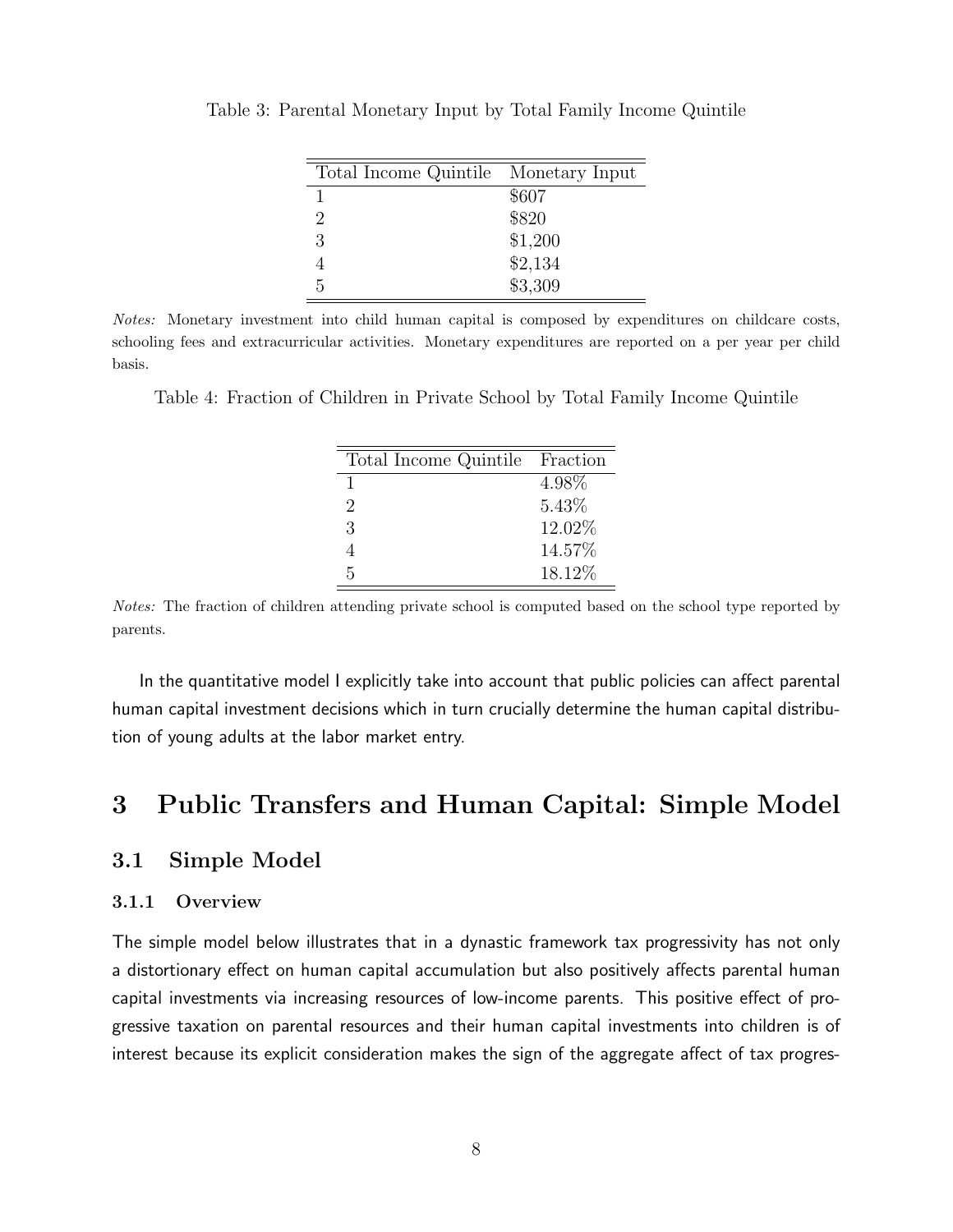sivity on human capital accumulation ex ante ambiguous. Progressive taxes are modeled as a lump-sum transfer financed by a flat income tax.

While on the one hand, higher tax progressivity reduces returns to human capital and, thus, negatively affects respective investments, on the other hand, it has a favorable effect on budgets of low-income parents and by these means positively affects investments of those parents into the human capital of their children. I label the latter effect the *current generation* effect and refer to the former as the future generation effect. For the relative strength of the two effects it is important whether the government budget is rebalanced on a per period basis (government budget effect).

I derive an analytical condition for the overall effect of higher tax progressivity on parental human capital investments and, thus, child human capital to be positive. In words, this condition states that child ability should exceed an ability threshold for the effect of tax progressivity on acquired child human capital to be positive. Importantly, this ability threshold is increasing in the income of parents and decreasing in their altruism.

Therefore, ultimately, whether tax progressivity affects average human capital in the economy positively or negatively depends on the ability distribution of the child generation and the income distribution of the parent generation and is therefore a quantitative question.

#### 3.1.2 Model Description

The model below has a simple dynastic structure where each generation lives for one period and parents are altruistic towards their children. The problem of children is close to the model in [Bovenberg and Jacobs](#page-42-2) [\(2005\)](#page-42-2) and the simple model in [Krueger and Ludwig](#page-44-1) [\(2016\)](#page-44-1).

The household spends one period as a child and one period as an adult. Children are not making any decisions while parents can invest monetary resources into the child human capital. Children themselves have no children and only consume. For tractability, I abstract from endogenous labor supply<sup>[3](#page-8-0)</sup>.

Parents are ex-ante heterogeneous in their (pre-tax) labor income. Children, in turn, are ex-ante heterogeneous in their innate ability level  $A$ .

Given the innate ability level, acquired child human capital  $h$  is determined according to the following production function:

$$
h = A(i + i^g)^g \tag{1}
$$

<span id="page-8-0"></span><sup>3</sup>Observe that all statements below would also go through with endogenous labor supply under Greenwood-Hercowitz-Huffmann preferences but this specification is not of interest because it by construction abstracts from wealth effects on labor supply.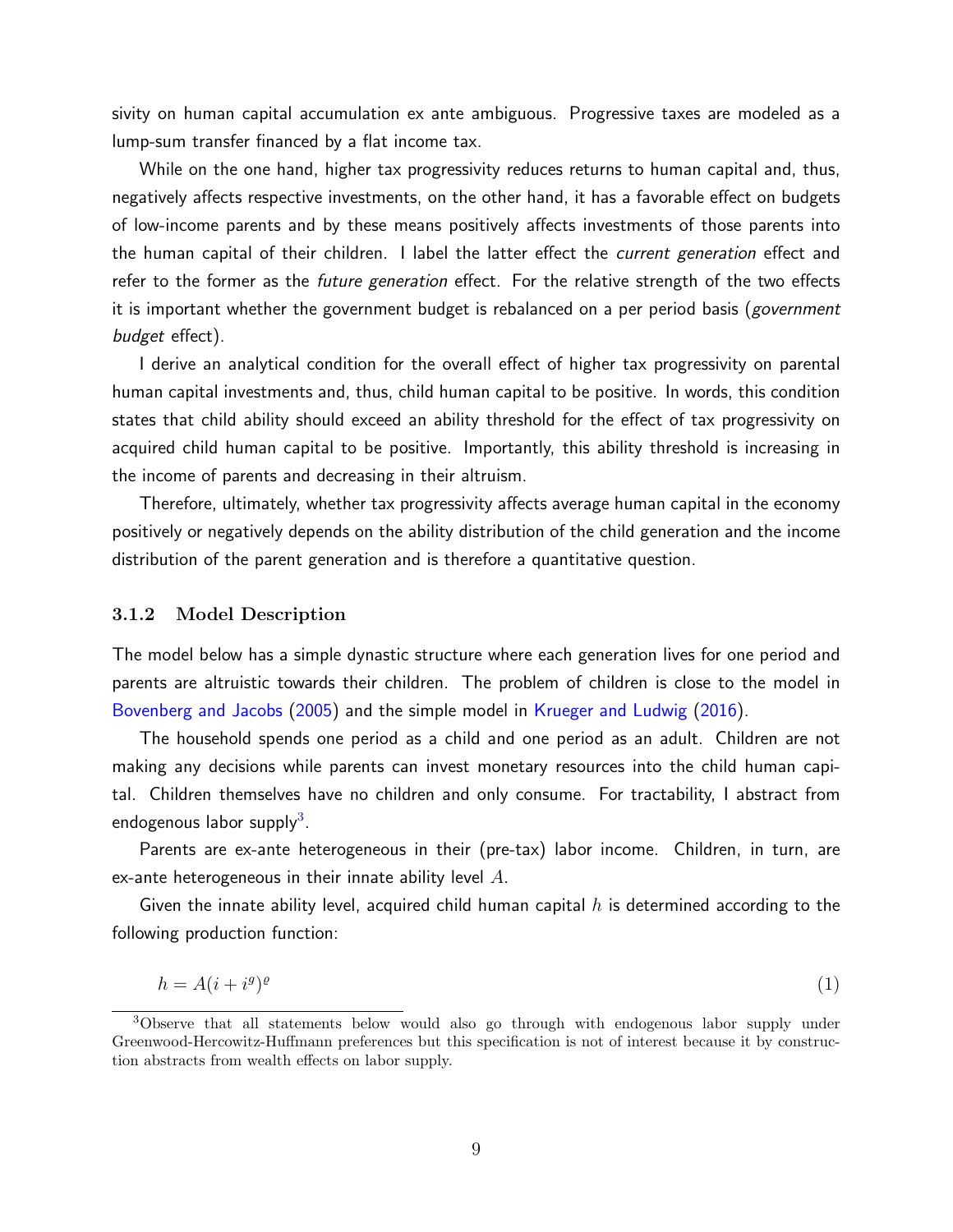where  $i$  is the input of parents and  $i^g$  determines the government schooling investment.

The tax and transfer system consists only of two elements: a linear labor income tax  $\tau$  and a lump-sum transfer  $T$ . In the discussion below I index both instruments by the generation that they affect: children or parents ( $p$  for parents and  $k$  for children). Thus, de facto these are four instruments:  $\tau^p$ ,  $\tau^k$ ,  $T^p$ ,  $T^k$ . Whenever  $\tau$  and  $T$  are used without a superscript they affect both generations. In addition, the government spends monetary resources  $i^g$  on child education. $^4$  $^4$ 

Parents are altruistic towards their children and, thus, the lifetime utility of children directly enters the maximization problem of parents with a parameter  $\nu$  determining the strength of the altruism channel.

The only two state variables are parental income y and child innate (learning) ability A. The child value function is denoted by  $\hat{V}(\cdot)$  and can be written as

<span id="page-9-1"></span>
$$
\hat{V}(A,i) = \log(w^k h(1 - \tau^k) + T^k)
$$
  
\n
$$
\Leftrightarrow \hat{V}(A,i) = \log(w^k A(i + i^g)^{\varrho}(1 - \tau^k) + T^k)
$$
\n(2)

where  ${\sf I}$  restrict  $\tau^k\geq 0$  and  $T^k\geq 0.$ 

Parents maximize their lifetime utility given by:

$$
V(y, A) = \max_{i} \left\{ \log(y(1 - \tau^{p}) + T^{p} - i) + \nu \hat{V}(A, i) \right\}
$$

subject to the constraints

$$
i \geq 0,
$$
  

$$
\tau \geq 0, T \geq 0.
$$

Thus, using eq. [\(2\)](#page-9-1) the parental maximization problem can be written as

<span id="page-9-2"></span>
$$
V(y, A) = \max_{i} \left\{ \log(y(1 - \tau^{p}) + T^{p} - i) + \nu \log(w^{k} A(i + i^{q})^{\rho} (1 - \tau^{k}) + T^{k}) \right\}.
$$
 (3)

### 3.2 Optimal Parental Investment i

Take the first order condition with respect to  $i$  to get:

$$
\frac{1}{y(1-\tau^p) + T^p - i} = \frac{\nu \varrho w^k A(i + i^g)^{\varrho - 1} (1 - \tau^k)}{w^k A(i + i^g)^{\varrho} (1 - \tau^k) + T^k}.
$$

<span id="page-9-0"></span><sup>&</sup>lt;sup>4</sup>In the simple model education expenditures  $i<sup>g</sup>$  proxy for both pre-tertiary and tertiary education spending because the model because the model does not have a dynamic dimension.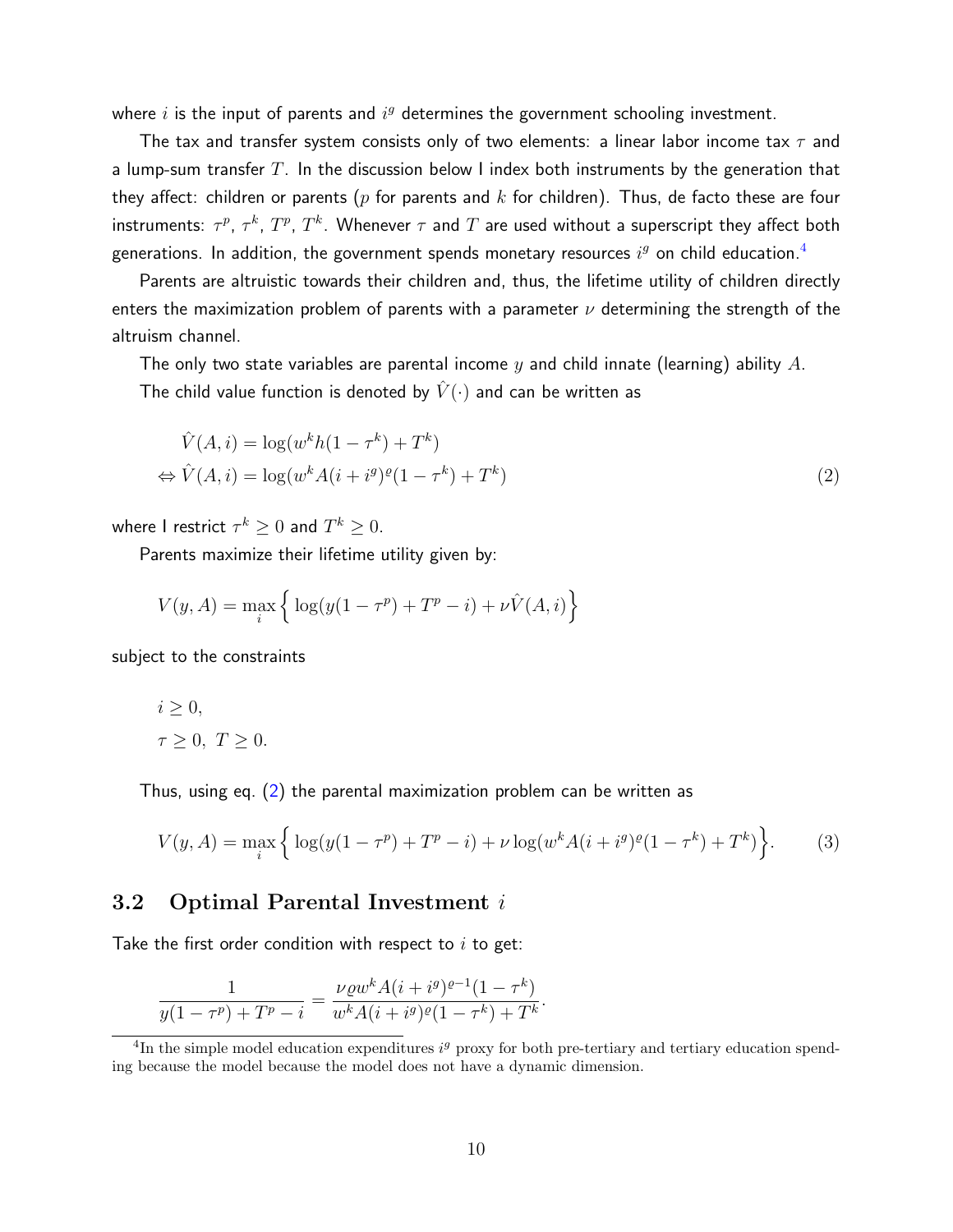Throughout I focus on a marginal reform of  $T^k$ ,  $T^p$  and  $i^g$ , assuming that in the baseline  $T^k=T^p=i^g=0$  (and, thus, also  $\tau^k=\tau^p=0).$ 

For later use, observe that under  $T^k = T^p = i^g = \tau^p = \tau^k = 0$  (i.e. setting all policy parameters to zero) optimal  $i$  can be obtained in closed form:

$$
i = \frac{\nu \varrho y}{1 + \nu \varrho}.\tag{4}
$$

Note that under this restriction on policy parameters for any  $\nu > 0$  optimal i is given by an interior solution. And since a marginal reform implies a variation around this solution, the corner solution  $i = 0$  never becomes relevant unless  $\nu$  is very small.

### 3.3 Child Human Capital and Public Policies

Definition 1.  $T$  and  $i^g$  are defined as policy substitutes concerning their effect on human capital accumulation if  $\frac{\partial h}{\partial T}$  and  $\frac{\partial h}{\partial i^g}$  have the same sign.

Definition 2.  $T$  and  $i^g$  are defined as policy complements concerning their effect on human capital accumulation if  $\frac{\partial h}{\partial T}$  and  $\frac{\partial h}{\partial i^g}$  have opposite signs.

No Government Budget Balancing Using the implicit function theorem (see Appendix [A](#page-45-0) for details) and given the properties of the human capital production function, the following holds:

$$
\frac{\partial h}{\partial T^p} > 0, \quad \frac{\partial h}{\partial T^k} < 0, \quad \frac{\partial h}{\partial i^g} > 0.
$$
\n<sup>(5)</sup>

We are interested in the effect of a joint marginal reform of  $T^p$  and  $T^k$  on child human capital  $h$ :

$$
\frac{\partial h}{\partial T} = \frac{\partial h}{\partial T^p} + \frac{\partial h}{\partial T^k}.\tag{6}
$$

First I analyze a marginal reform of T without rebalancing the government budget.

**Proposition 1.** Consider a marginal reform of T. There exists a unique child ability threshold  $\bar{A}$  such that

• for children with  $A > \bar{A}$  public transfers T positively affect parental human capital investments and, thus, child human capital (i.e.  $\frac{\partial h}{\partial T}\geq 0$ ). Therefore, government transfers and pubic education spending  $i^g$  are **policy substitutes**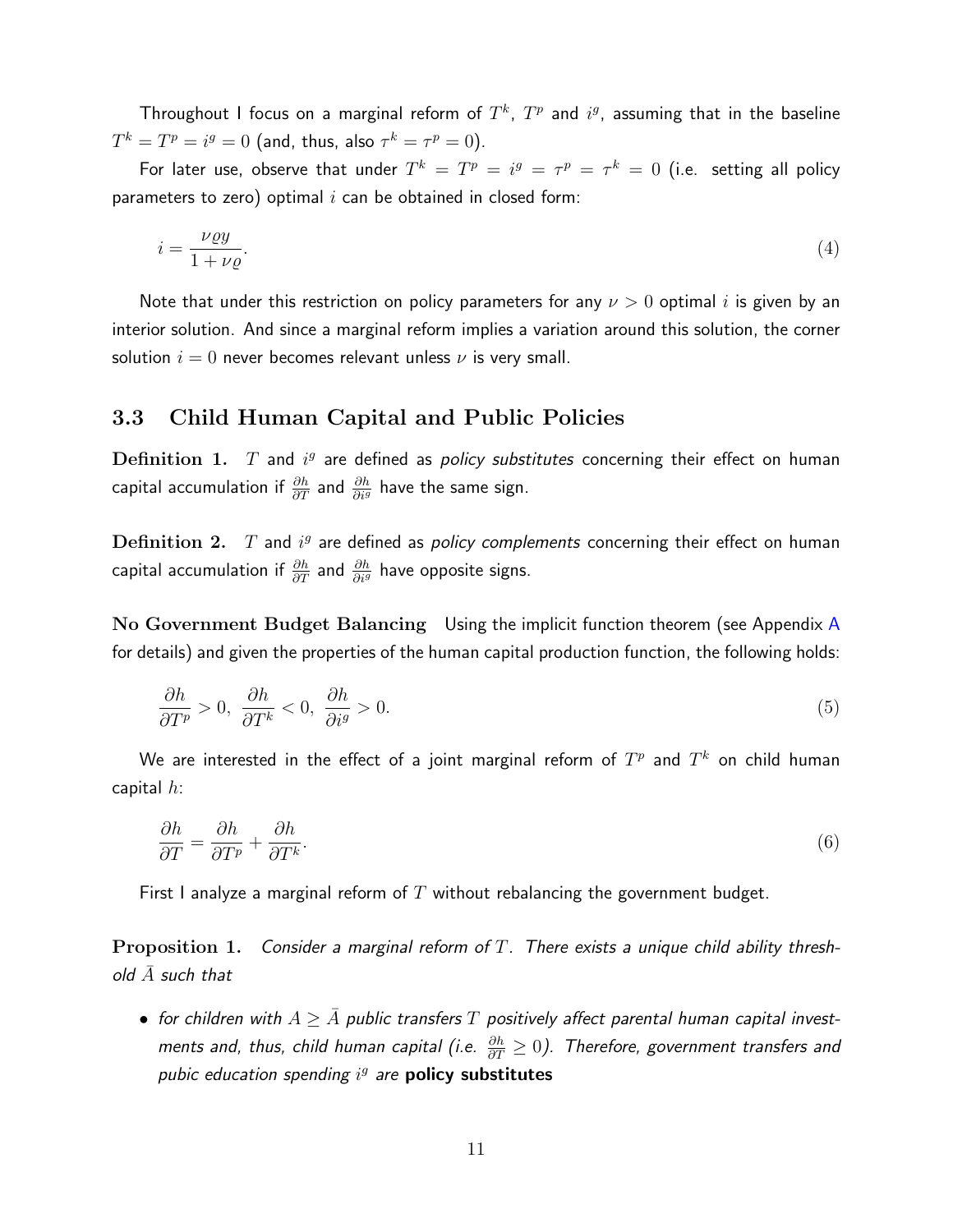• for children with  $A < \bar{A}$  public transfers T negatively affect parental human capital investments and, thus, child human capital (i.e.  $\frac{\partial h}{\partial T} < 0$ ). Therefore, public transfers and pubic education spending  $i^g$  are policy complements

where

$$
\bar{A} = \frac{1}{(\nu \varrho)^{\varrho} (1 + \nu \varrho)^{1 - \varrho}} \frac{y^{1 - \varrho}}{w^k}.
$$
\n(7)

The ability threshold  $\bar{A}$  is

- 1. Increasing in parental income  $y$
- 2. Decreasing in the degree of parental altruism  $\nu$
- 3. Decreasing in the aggregate child wage level  $w^k$ .

#### Proof 1. See Appendix [A.](#page-45-0)

Thus, a marginal reform of  $T$ , not accompanied by the government budget rebalancing, positively affects human capital of children with a high enough ability. Whether the child ability is below or above the threshold  $\overline{A}$  determines whether parents invest additional resources into the child human capital or rather increase own consumption. The probability of the ability threshold being reached is higher if the aggregate wage level for the child generation is high as well as if the parental generation has low incomes and features a high degree of altruism.

It can be seen directly from the parental maximization problem stated in eq. [\(3\)](#page-9-2) that the returns to parental investment  $i$  are increasing in the child wage level  $w^k$  and the strength of parental altruism  $\nu$ . Therefore, the higher  $w^k$  and  $\nu$  are, the lower is the child ability threshold  $\bar{A}$ . At the same time, human capital investment decisions of low-income parents are ceteris paribus more responsive to changes in the amount of taxes that have to be paid, i.e. the strength of the current generation effect is decreasing in parental income.

Balanced Government Budget As a next step, assume that the government budget is balanced on a per generation basis.

For the parental generation the government budget can be written as

$$
T^{p} + i^{g} = \tau^{p} \int (y) d\Phi_{y}
$$

where  $\Phi_y$  denotes the parental income distribution.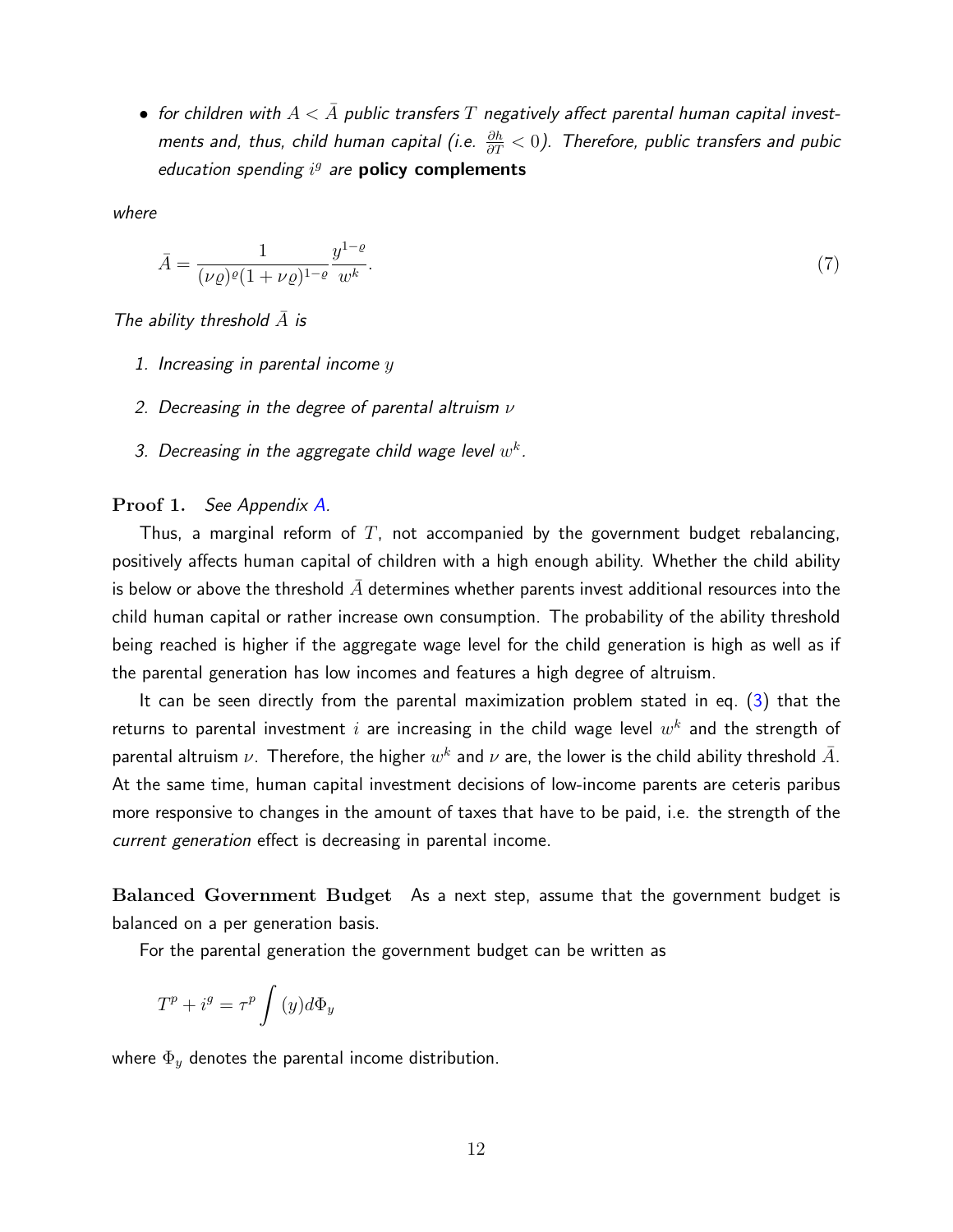Therefore, under a balanced government budget, the effect of  $T^p$  on the child human capital  $h$ is given by (superscript  $bal$  refers to balanced government budget)

$$
\left(\frac{\partial h}{\partial T^p}\right)^{bal} = \frac{\partial h}{\partial T^p} + \frac{\partial h}{\partial \tau^p} \frac{\partial \tau^p}{\partial T^p}.
$$

For the child generation the government budget is

$$
T^{k} = \tau^{k} w^{k} \int \int A(i(y, A) + i^{g})^{g} d\Phi_{A} d\Phi_{y}
$$

where  $\Phi_A$  denotes the child ability distribution.

Under a balanced government budget the effect of a marginal reform of  $T^k$  on child human capital  $h$  is given by

$$
\left(\frac{\partial h}{\partial T^k}\right)^{bal} = \frac{\partial h}{\partial T^k} + \frac{\partial h}{\partial \tau^k} \frac{\partial \tau^k}{\partial T^k}.
$$

Observe that as before the following holds (see [A](#page-45-0)ppendix  $\overline{A}$  for details):

$$
\left(\frac{\partial h}{\partial T^p}\right)^{bal} > 0, \ \left(\frac{\partial h}{\partial T^k}\right)^{bal} < 0, \ \left(\frac{\partial h}{\partial i^g}\right)^{bal} > 0.
$$
\n(8)

Finally, the net effect of a joint reform of  $T^p$  and  $T^k$  on the child human capital  $h$  is given by:

$$
\left(\frac{\partial h}{\partial T}\right)^{bal} = \left(\frac{\partial h}{\partial T^p}\right)^{bal} + \left(\frac{\partial h}{\partial T^k}\right)^{bal}.
$$

Proposition 2. Consider a marginal reform of  $T$  under a balanced government budget. There exists a unique child ability threshold  $\bar{A}$  such that

- for children with  $A \geq \bar{A}$  public transfers  $T$  positively affect parental human capital investments and, thus, child human capital (i.e.  $\left(\frac{\partial h}{\partial T}\right)^{bal} \geq 0$ ). Therefore, government transfers and pubic education spending  $i^g$  are **policy substitutes**.
- for children with  $A < \overline{A}$  public transfers T negatively affect parental human capital investments and, thus, child human capital (i.e.  $\left(\frac{\partial h}{\partial T}\right)^{bal} < 0$ ). Thus, government transfers and pubic education spending  $i^g$  are **policy complements**.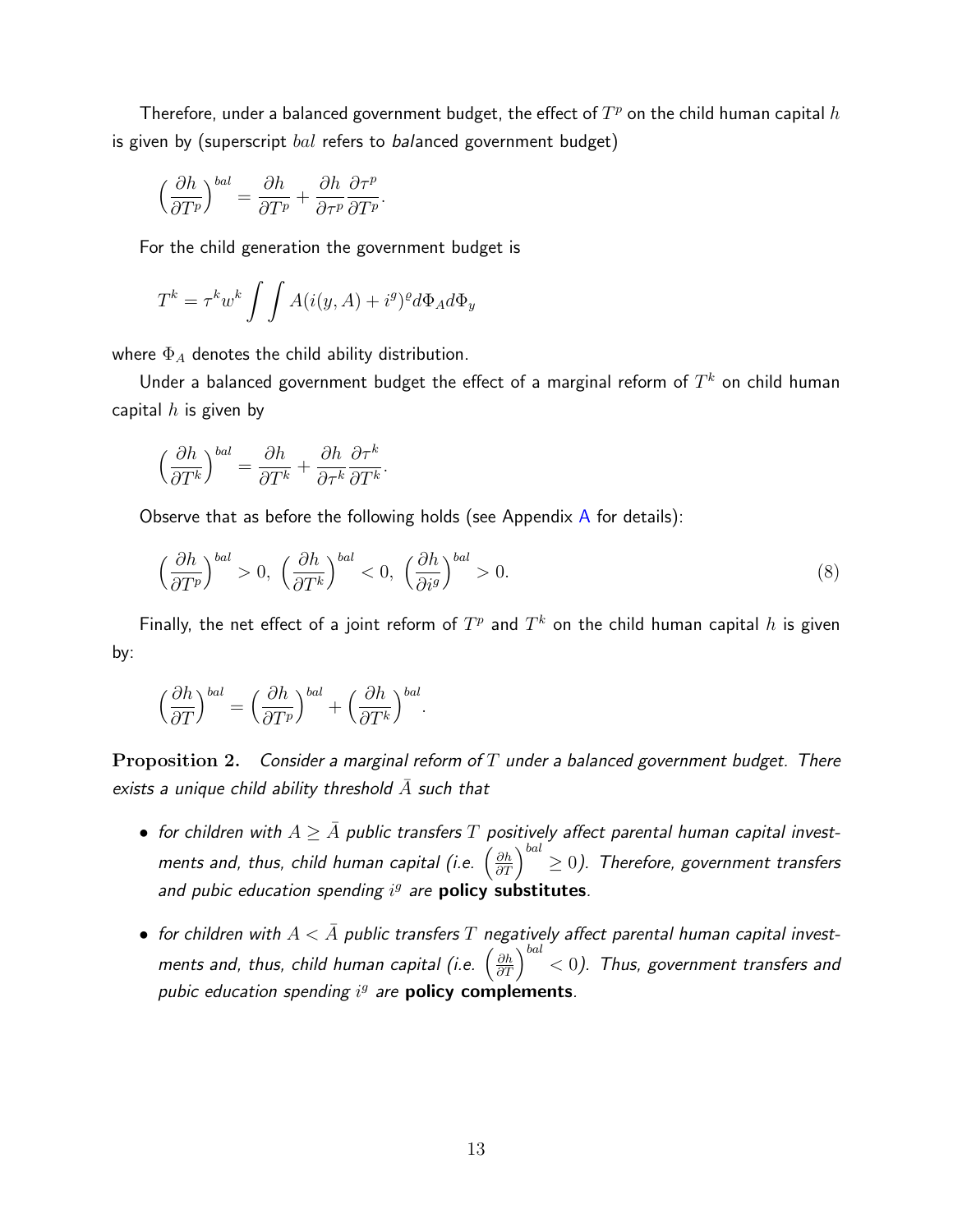where

$$
\bar{A} = \frac{1}{(\nu \varrho)^{\varrho} (1 + \nu \varrho)^{1-\varrho}} \frac{y^{1-\varrho}}{w^k} \frac{1}{\left(1 - \frac{y}{\int (y) d\Phi_y} - \frac{2y(1+\nu \varrho)^{\varrho}}{w^k(\nu \varrho)^{\varrho} \int \int A y^{\varrho} d\Phi_A d\Phi_y}\right)}.
$$
\n(9)

The dependence of the ability threshold  $\bar{A}$  on parental income  $y$ , parental altruism  $\nu$  and aggregate child wage  $w^k$  as stated in <code>Proposition 1</code> holds. However, the elasticity of the ability threshold  $\bar{A}$ with respect to  $y$ ,  $\nu$  and  $w^k$  is higher than without the government budget being balanced.

#### Proof 2 See Appendix [A.](#page-45-0)

Thus, also when a marginal reform of public transfers  $T$  is financed by adjusting the linear labor income tax  $\tau$  it is still the case that its effect on the child human capital is positive for high ability children. However, the restrictions on parental income and parental altruism for the ability threshold to be reached become stricter as compared to the case when  $\tau$  is not adjusted. In addition, the ability threshold is now more sensitive to the aggregate wage level  $w^k$  of the child generation. The intuition for the latter result is that under a balanced government budget a higher  $w^k$  increases the return to child human capital not only directly but also indirectly via a smaller required increase in  $\tau^k.$ 

## <span id="page-13-0"></span>4 Quantitative Model

### 4.1 Overview

The model is a general equilibrium overlapping generations framework with intergenerational links. Parents are altruistic towards their children and can invest their time and monetary resources into the human capital of their children while the latter are in the household as well as transfer wealth to them directly when they leave the household. Innate ability (initial human capital) of children is correlated with parental education. Thus, the model captures both nature and nurture dimensions of intergenerational transmission of skills.

## 4.2 Individual State Variables

At the beginning of economic life young households are heterogeneous along the following two dimensions: acquired human capital and initial assets. After the education decision is taken, also education level becomes a state variable. After education is completed human capital  $h$ seizes to be a state variable and is stochastically mapped into a fixed productivity component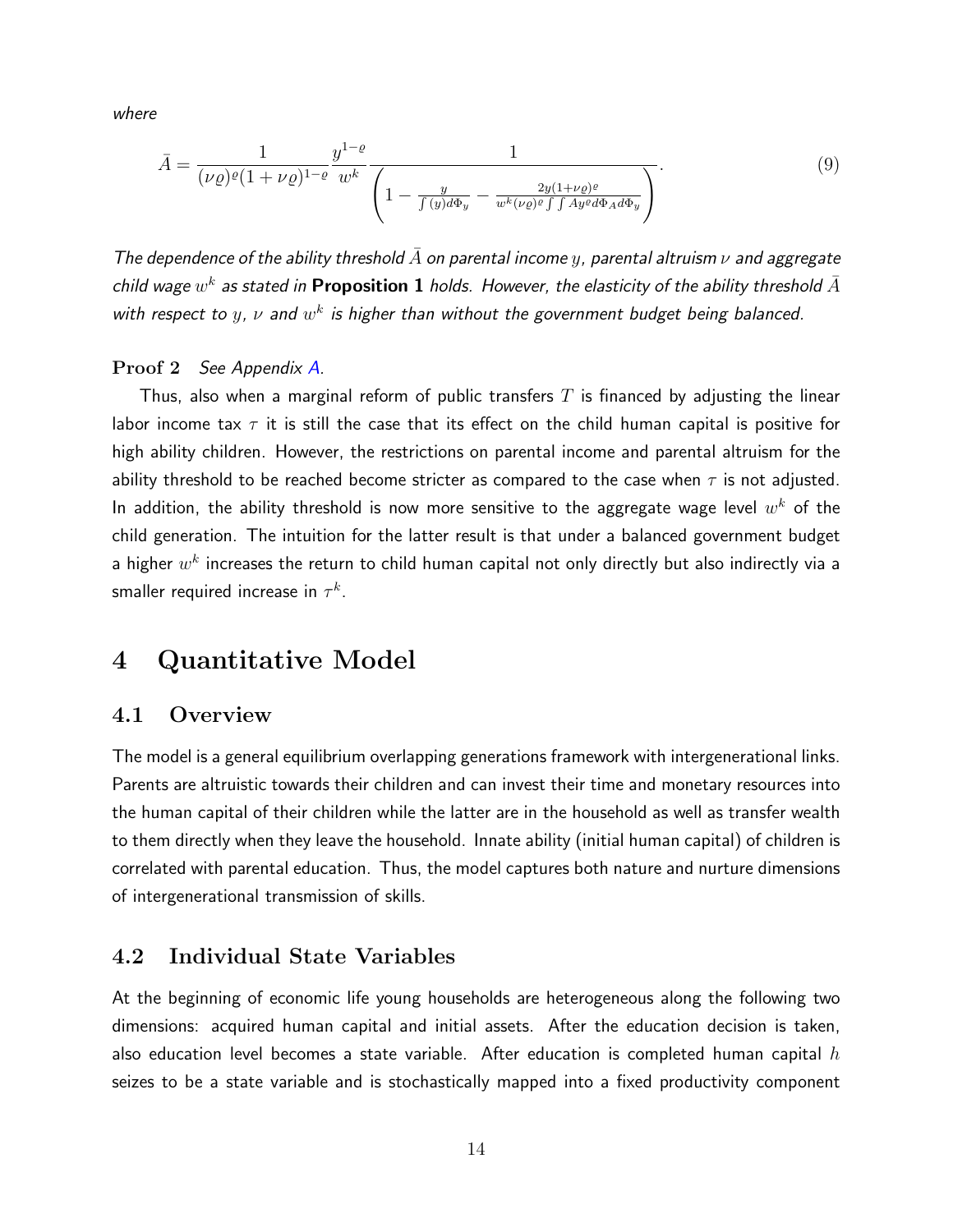$\gamma(s)$ . When children are born into the household their human capital is also a state variable for parents. Additionally, since labor income is subject to idiosyncratic productivity shocks the transitory and persistent shock realizations -  $\epsilon$  and  $\eta$ , respectively - also enter the state space. Table [5](#page-14-0) summarizes the individual state variables and defines the range of values they can take.

<span id="page-14-0"></span>

| State Var.    | Values                                         | Interpretation                                          |
|---------------|------------------------------------------------|---------------------------------------------------------|
|               | $j \in \{0, 1, \ldots, J\}$                    | Model Age                                               |
| a             | $a \geq -\underline{a}(j,s)$                   | Assets                                                  |
| $\hbar$       | h>0                                            | Human Capital (during education phase)                  |
| $\gamma(s,h)$ | $\gamma(s,h) \in \{\gamma^l(s),\gamma^h(s)\}\$ | Fixed Productivity Component (after labor market entry) |
| S             | $s \in \{hi, sco, co\}$                        | Education                                               |
|               | $\hat{h} > 0$                                  | Child Human Capital                                     |
| η             | $\eta \in \{\eta_l, \eta_h\}$                  | Persistent Productivity Shock                           |
|               | $\epsilon \in \{\epsilon_l, \epsilon_h\}$      | <b>Transitory Productivity Shock</b>                    |

|  |  | Table 5: State Variables |
|--|--|--------------------------|
|--|--|--------------------------|

Notes: List of state variables of the economic model.

### 4.3 Demographics, Timing and Economic Decisions

Time is discrete, indexed by  $t$  and goes forever. One model period is equal to four years. In every period t the economy is populated by  $J$  overlapping generations indexed by  $j$ . Individuals survive from age j to age  $j + 1$  with probability  $\phi_{j+1}$ . Before retirement survival is certain while from the retirement age  $j_r$  onwards survival risk becomes relevant.

Children stay in the parental household until biological age  $18$  (model age  $j_a$ ), i.e. for four model periods. The first two years of child lifecycle are ignored and thus children are "born" at biological age 2. At this age parents draw an initial child human capital level from a distribution that depends on their education level<sup>[5](#page-14-1)</sup>. While children are in the household parents invest their time and monetary resources into the child human capital. These parental investments are referred to as private human capital investments. When children leave the parental household parents give them (non-negative) inter-vivos transfers b which can be used for consumption financing and/or for covering college expenses. The lifecycle of households starting from the point in time when children are born is summarized in the upper panel of Figure [1.](#page-15-0)

At age  $j_a$  the college education decision takes place. Those children who choose college spend one model period for education, the other group starts working directly at age  $j_a$ . Dropping out of college takes place stochastically with the dropout shock being realized directly before the

<span id="page-14-1"></span><sup>5</sup>[Bolt et al.](#page-42-9) [\(2018\)](#page-42-9) also assume that the initial child human capital depends only on parental education.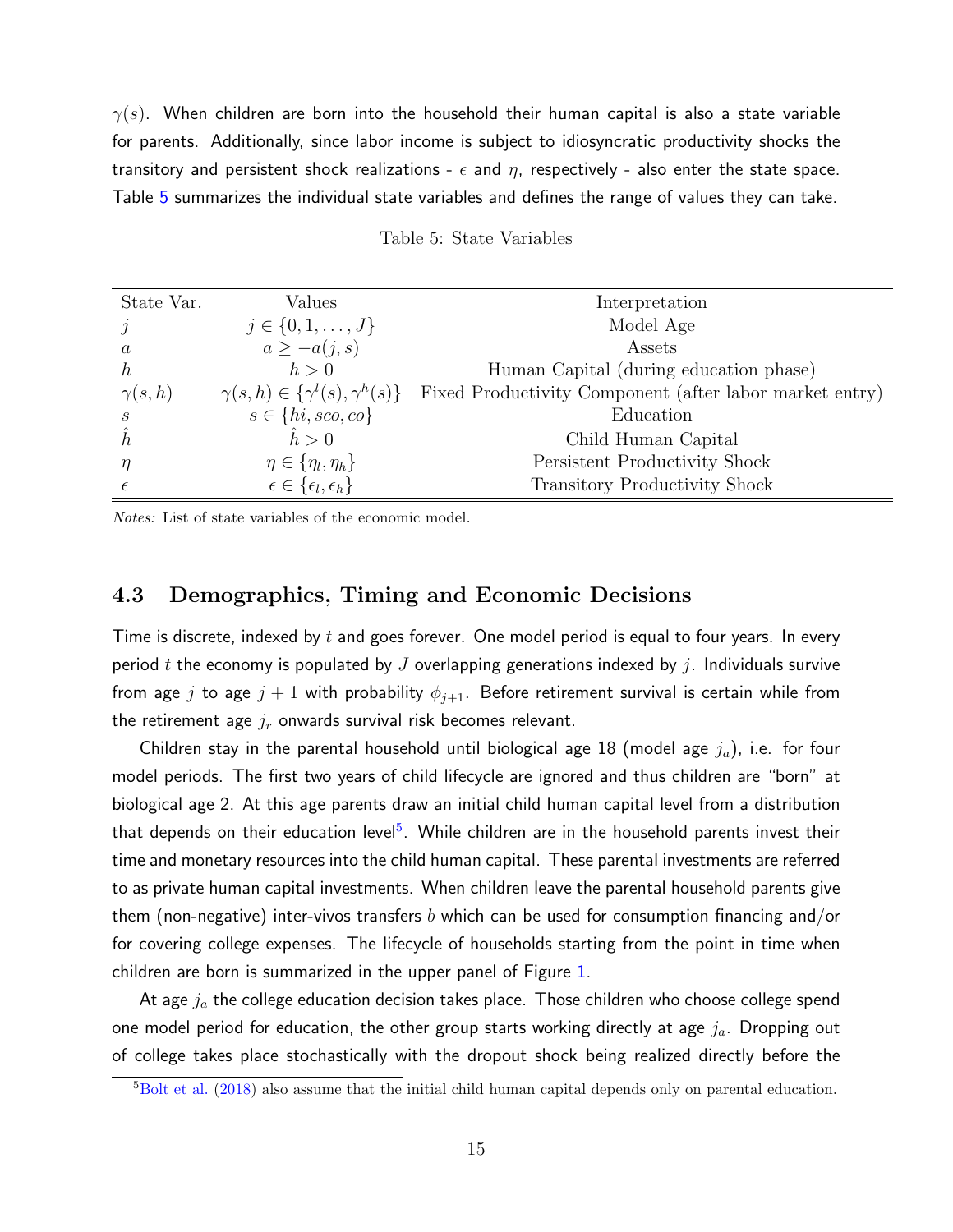<span id="page-15-0"></span>Figure 1: Two Stages of Household Life-Cycle: Before and After Children are Born

## Life Cycle: Stage 2



(a) Lifecycle Description Stage 2: After Children are Born

## Life Cycle: Stage 1



(b) Lifecycle Description Stage 1: Before Children are Born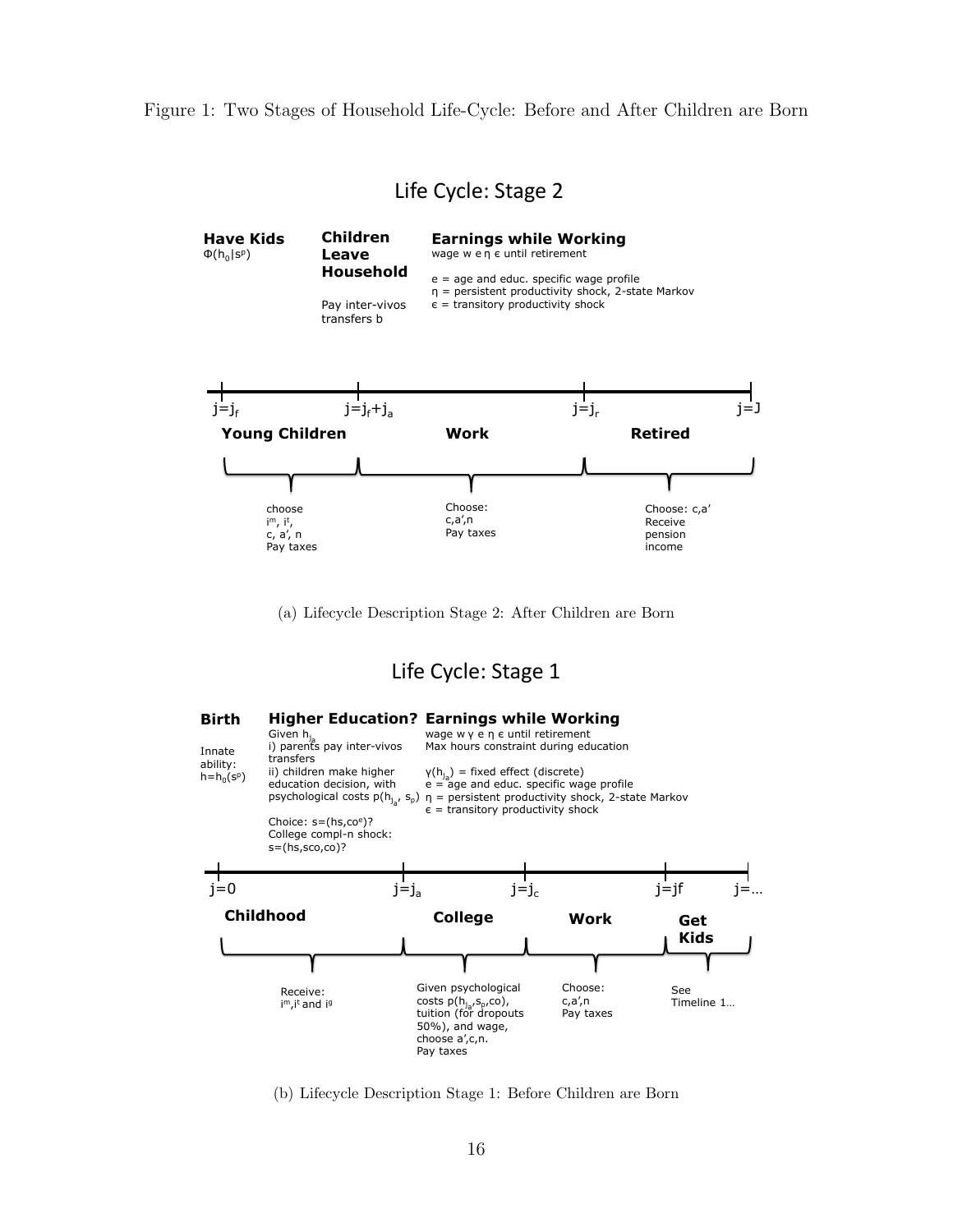college education starts $^6$  $^6$ . College dropouts are assumed to have to pay two times smaller tuition costs than college graduates.

At age  $j_a$  all education groups draw a fixed productivity component which has only two realizations - high and low. The probability of drawing a high realization of the fixed effect is an increasing function of acquired human capital. College students (both those who will graduate and those who will drop out) are assumed to work at non-college wages<sup>[7](#page-16-1)</sup>.

After education is completed all households enter the labor market. When the labor market entry happens acquired human capital seizes to be a state variable for all education groups. College graduates and college dropouts redraw their fixed productivity component based on the newly obtained higher education level. The lifecycle of households starting from the beginning of their economic life up to the point in time when they become parents is summarized in the lower panel of Figure [1.](#page-15-0)

During the working life households endogenously choose hours worked subject to a time endowment constraint. Retirement takes place exogenously at the model age  $j_r$ . The maximum possible lifespan is  $J$ .

### 4.4 Human Capital

Human Capital Accumulation during Childhood. In every period during childhood human capital accumulation takes places according to the following production function:

$$
h' = g(j, h, i^m, i^t, i^g), \tag{10}
$$

where  $i^t$  and  $i^m$  denote parental time and monetary investment while  $i^g$  denotes public investment.

#### 4.5 Higher Education Decision

After leaving the parental household the first economic decision of children is a discrete choice whether to attend college or not.

During the college phase students can work at non-college wages. Students have to pay tuition fees, but are also allowed to borrow.

At the beginning of the college period the college completion shock is realized which determines the household wages for the rest of the lifcycle, as well as the cost of education and

<span id="page-16-0"></span> ${}^{6}$ Given the four year frequency of the model this is the most parsimonious way of modeling college dropout risk.

<span id="page-16-1"></span><sup>7</sup>This means that both the aggregate wage level as well as the fixed productivity component are the same as for non-college workers.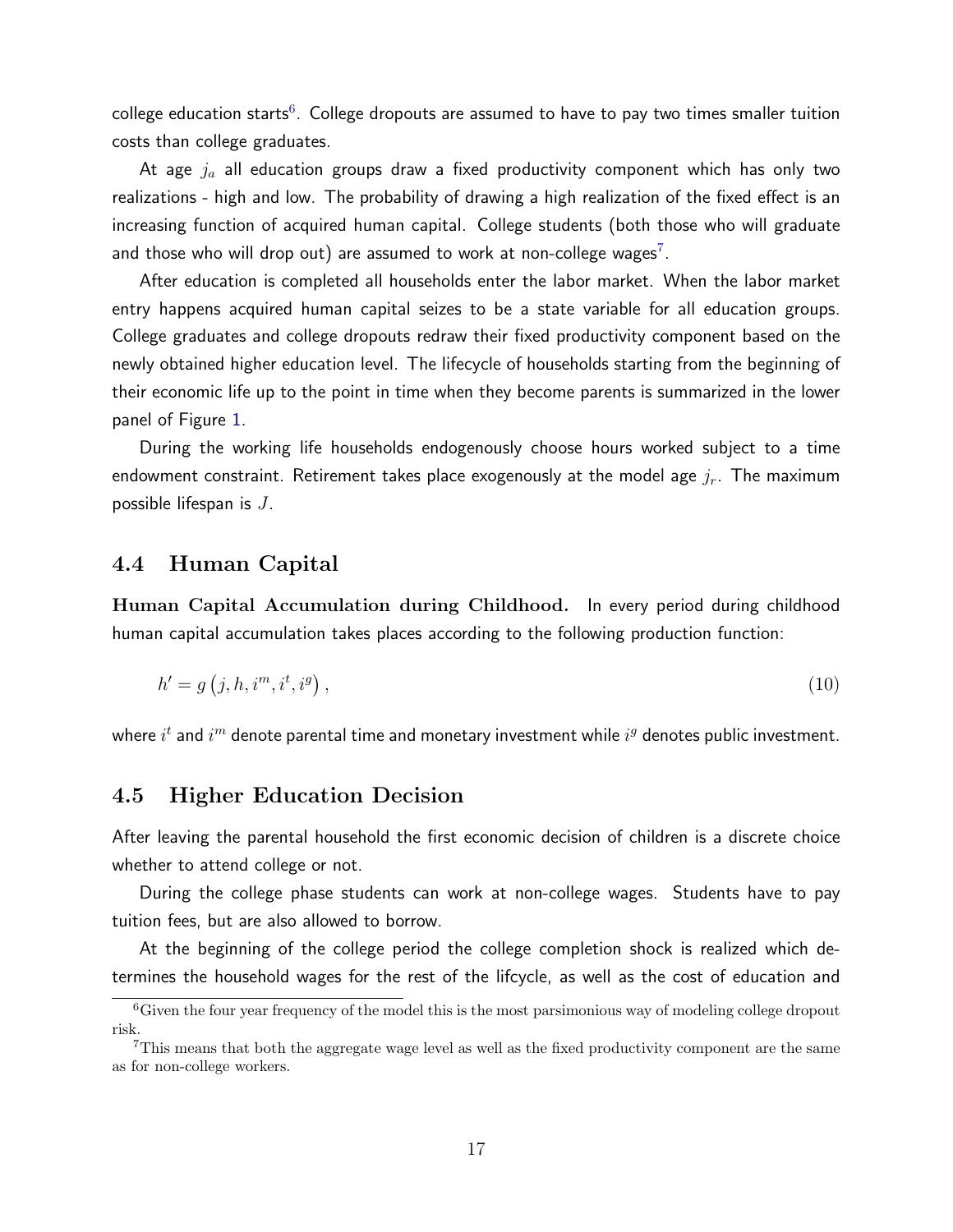borrowing conditions (college dropouts pay smaller tuition costs and face a tighter borrowing limit than college graduates).

#### 4.6 Labor Productivity

The wage of a household at age  $j$  with education level  $s$  and with a fixed productivity component realization  $\gamma(s)$  is given by:

$$
w(s, h, j) = w_s \cdot \gamma(s) \cdot \epsilon(s, j) \cdot \eta \cdot \varepsilon \tag{11}
$$

where  $w_s$  is the aggregate wage component,  $\gamma(s)$  is a fixed household productivity component,  $\epsilon(s, j)$  is a deterministic education-specific productivity profile, and  $\eta$  and  $\varepsilon$  denote persistent and transitory productivity shocks.

## 4.7 Decision Problems

Below household decision problems are stated using a recursive formulation.

#### 4.7.1 The Education Choice

At age  $j_a$ , given their initial asset position a, the stock of acquired human capital h as well the education level of their parents  $s_p$  young households make a higher education choice  $s \in \{hs, c o^e\}$ where hs denotes high school and  $\cos^e$  denotes college enrollment. Children who decide not to enroll in college and choose  $s = hs$ , enter directly the labor market and their labor productivity is determined by the realizations of the fixed effect  $\gamma(s = hs)$ , the stochastic persistent income shock  $\eta$  and the stochastic transitory income shock  $\varepsilon$ .

Children who decide to enroll in college become college graduates or college dropouts with a probability  $\pi^c(h)$  and  $1-\pi^c(h)$ , respectively. The college completion probability  $\pi^c(h)$  depends on the level of acquired human capital  $h$ .

During the college period all households work at high school wages and their permanent productivity level  $\gamma(s = hs)$  is also determined in the same way as for high school graduates. Also, during the college period students can work only part time. Additionally, college students experience utility (or psychological) costs that depend on their acquired human capital h and on the education of their parents  $s_n$ .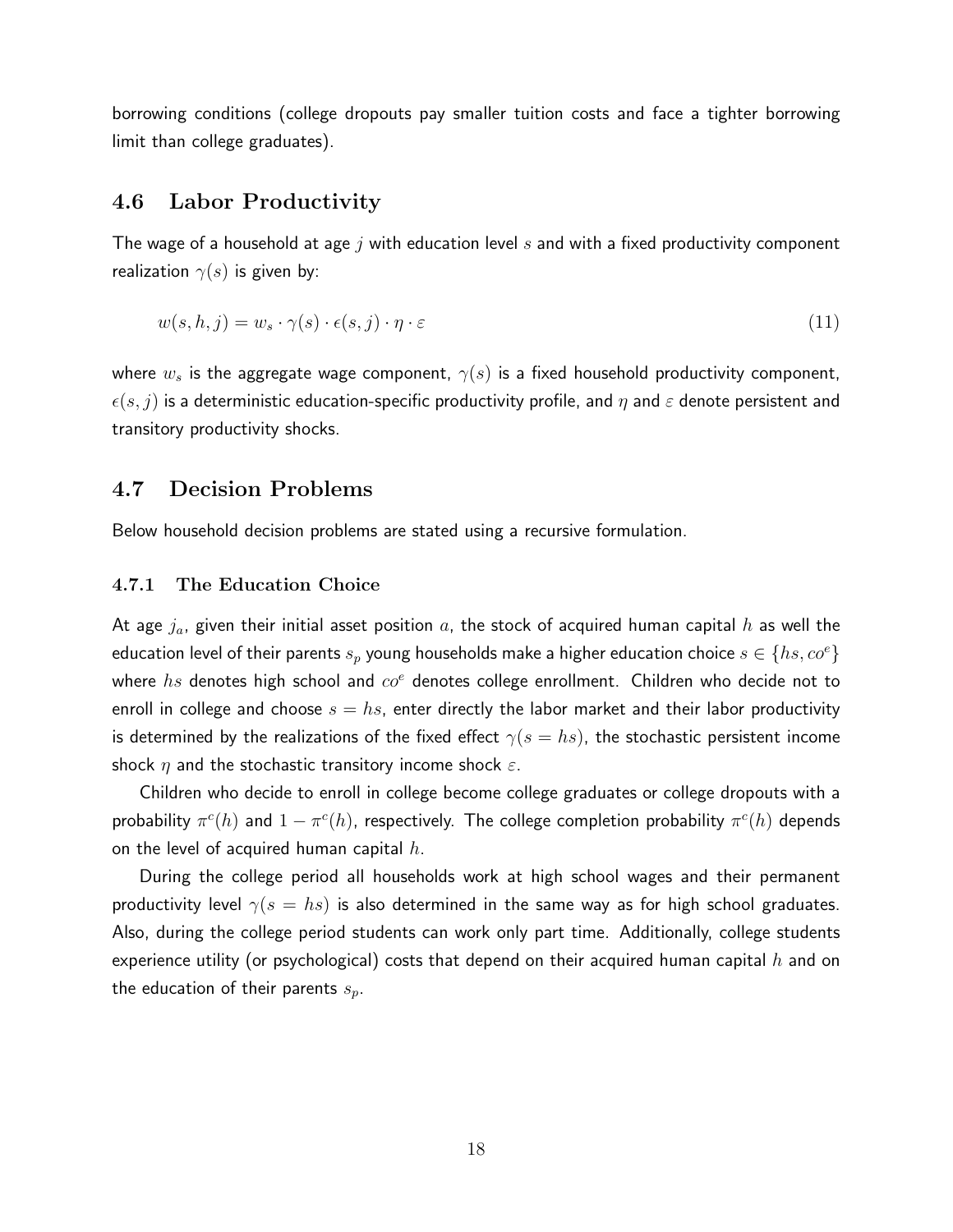The post-education decision skill state is determined as follows

$$
s = \begin{cases} hs & \text{if } V(j_a, s = hs; a, h) \ge V(j_a, s = co^e; s_p, a, h) \\ co^e & \text{if } V(j_a, s = co^e; s_p, a, h) \ge V(j_a, s = hs, s_p; a, h), \end{cases}
$$
(12)

where  $V(j_a, s = co^e; s_p, a, h)$  is the pre-dropout/graduation value function given by:

$$
V(j_a, s = co^e; s_p, a, h) = \pi^c(h) \cdot V(j_a, s = co; s_p, a, h) + (1 - \pi^c(h)) \cdot V(j_a, s = sco; s_p, a, h).
$$
\n(13)

Therefore, the pre-education choice value function can be written as

<span id="page-18-0"></span>
$$
V(j_a, s_p; a, h) = \max_{s \in \{hs, c e^e\}} \{ V(j_a, s = hs; a, h), V(j_a, s = co^e, s_p; a, h) \}. \tag{14}
$$

In the computational implementation, to achieve faster convergence of the model solution I apply Extreme Value Type I (Gumbel) i.i.d. taste shocks to smooth the decision problem stated in eq. [\(14\)](#page-18-0).

#### 4.7.2 Working Life

Before children are born into the household and after they leave the parental household parents solve a standard consumption-savings problem with endogenous labor supply. Thus, the decision problem can be written as

$$
V(j, s, \gamma, \eta, \varepsilon, a) = \max_{c, a', \ell} \left\{ u(c) - v(\ell) + \beta \sum_{\eta'} \pi(\eta'|\eta) \sum_{\varepsilon'} \psi(\varepsilon') V(j+1, s, \gamma, \eta', \varepsilon', a') \right\}
$$

subject to

$$
a' + c(1 + \tau^c) = a(1 + r(1 - \tau^k)) + y(1 - \tau^p) - T(y(1 - \tau^p))
$$
  

$$
y = w\epsilon(s, j)\eta \epsilon n(\ell)
$$
  

$$
a' \ge -a(s, j)
$$
  

$$
\ell \le \Gamma.
$$

where the function  $n(\ell)$  defines a mapping of supplied hour worked  $\ell$  into effective hours worked, and  $a(s, j)$  is an age- and education-specific borrowing limit.  $\Gamma$  denotes the per period time endowoment.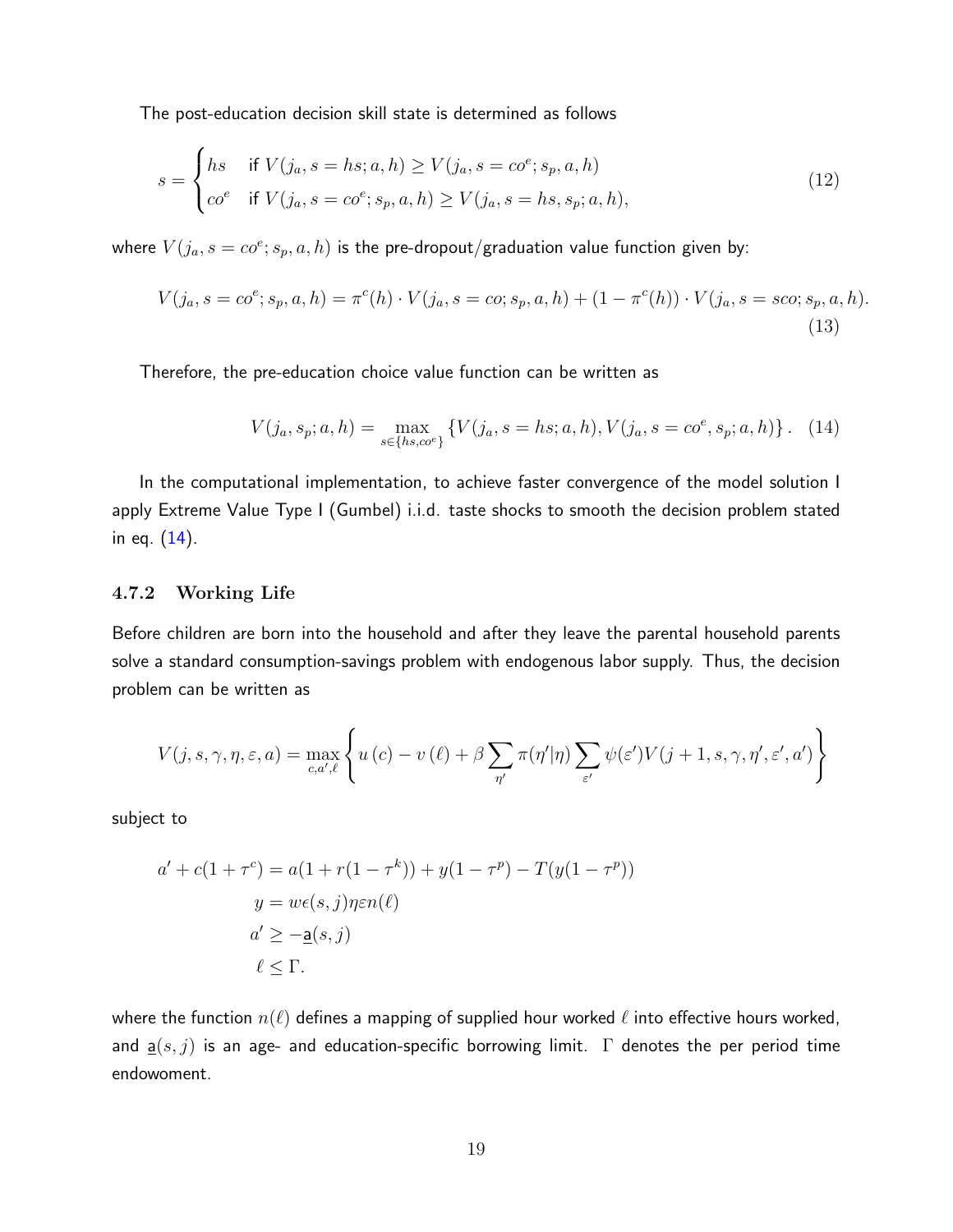#### 4.7.3 Parenthood

Children are born into the household at model age  $j_f$ . Initial human capital of children  $h_0$  depends on the education level of parents  $s^p$ . Since the dependence on parental education is deterministic, in the model period  $j_f - 1$  no expectation over the child innate human capital has to be formed. While children are in the household parents optimally choose monetary and time investments into the child human capital as well as continue choosing hours worked and making a consumptionsavings decision. Thus, the decision problem during this stage of the lifecycle can be written as

$$
V(j, s, \gamma, \eta, \varepsilon; a, h) = \max_{c, i^m, i^t, a', h', \ell} \left\{ u(c) - v(\ell) - v^t(\xi \cdot i^t) + \beta \sum_{\eta'} \pi(\eta'|\eta) \sum_{\varepsilon'} \psi(\varepsilon') V(j, s, \gamma, \eta', \varepsilon'; a', h') \right\}
$$

subject to

$$
a' + c(1 + \tau^c) + \xi \cdot i^m = a(1 + r(1 - \tau^k)) + y(1 - \tau^p) - T(y(1 - 0.5\tau^p))
$$
  

$$
y = w\epsilon(s, j)\eta \epsilon n(\ell)
$$
  

$$
a' \ge -a(j, s)
$$
  

$$
\ell + \xi \cdot i^t \le \Gamma
$$
  

$$
h' = g(j, h, i(i^m, i^t, i^g)).
$$

#### 4.7.4 Children leave the Household

At parental age  $j_f + j_a$  children leave the household of parents and form own adult households. In this period a one time inter-vivos transfer decision  $b$  is made. These transfers become assets of children within the same model period, and thus also generate utility for their parents. The dynamic program then reads as

$$
V(j_a + j_f, s, \gamma, \eta, \epsilon; a, h) = \max_{c, b, a', \ell} \{ u(c) - v(\ell) + \beta \sum_{\tau'} \pi(\eta'|\eta) \sum_{\epsilon'} \pi(\epsilon') V(j_a + j_f + 1, s, \gamma, \eta', \epsilon'; a') + \nu V \left( j_a, s_p; \frac{b}{1 + r(1 - \tau^k)}, h \right) \},
$$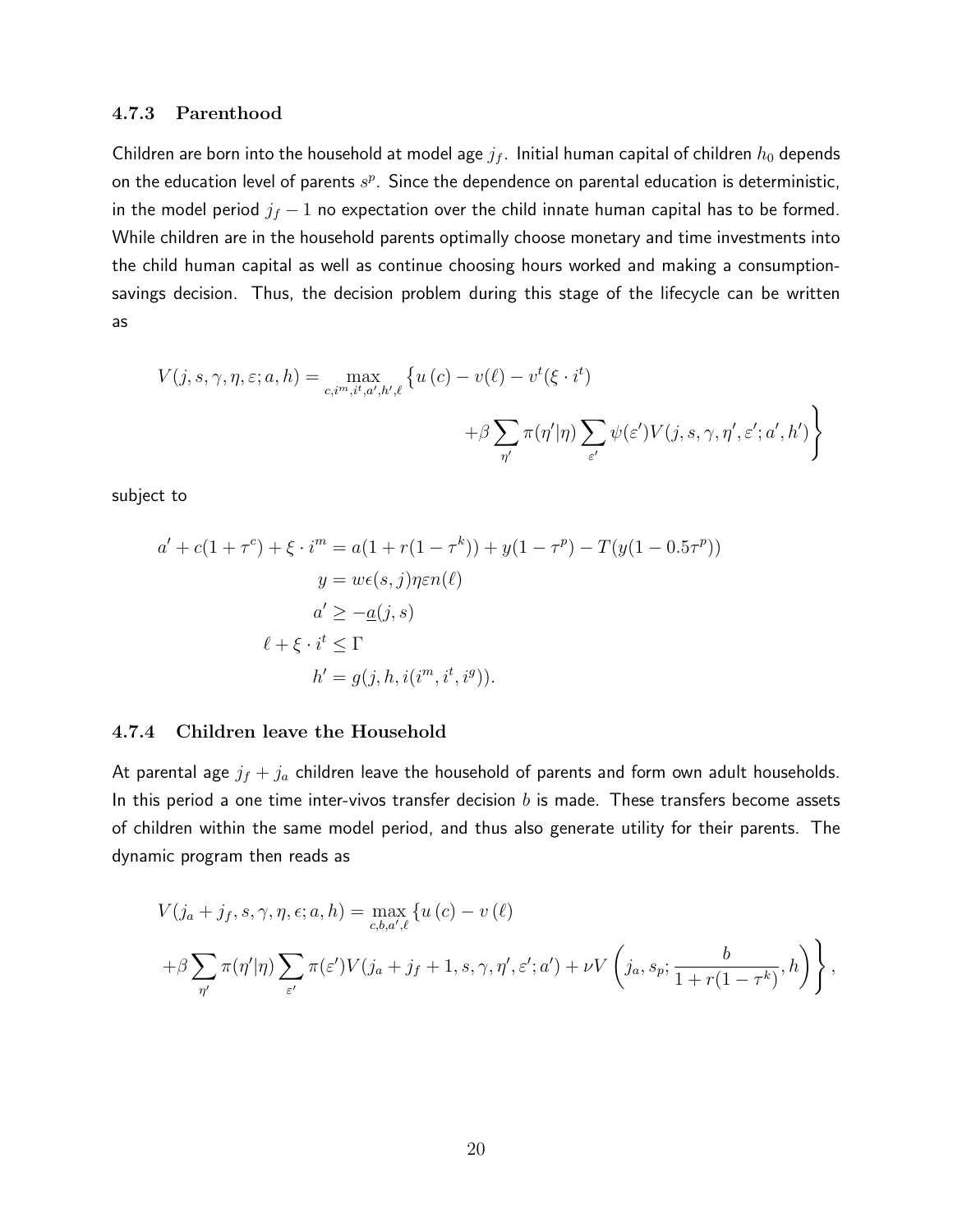where  $V\left(j_a,s_p;\frac{b}{1+r(1)}\right)$  $\left(\frac{b}{1+r(1-\tau^k)},h\right)$  denotes the pre-education decision value function of children. Maximization is subject to

$$
a' + c(1 + \tau^c) + \xi \cdot b = a(1 + r(1 - \tau^k)) + y(1 - \tau^p) - T(y(1 - \tau^p))
$$
  

$$
y = w\epsilon(s, j)\eta \epsilon n(\ell)
$$
  

$$
a' \ge -a(s, j)
$$
  

$$
\ell \le \Gamma.
$$

After children have left the household, parental households continue solving a consumptionsavings problem and choose hours worked until they reach retirement:

$$
V(j, s, \gamma, \eta, \varepsilon, a) = \max_{c, a', \ell} \left\{ u(c) - v(\ell) + \beta \sum_{\eta'} \pi(\eta'|\eta) \sum_{\varepsilon'} \psi(\varepsilon') V(j+1, s, \gamma, \eta', \varepsilon', a') \right\}
$$

subject to

$$
a' + c(1 + \tau^c) = a(1 + r(1 - \tau^k)) + y(1 - \tau^p) - T(y(1 - \tau^p))
$$
  

$$
y = w\gamma\epsilon(s, j)\eta\epsilon n(\ell)
$$
  

$$
a' \ge -a(s, j)
$$
  

$$
\ell \le \Gamma.
$$

#### 4.7.5 Retirement

During retirement, i.e. after reaching the model age  $j_r$ , households solve a standard consumptionsaving problem given by:

$$
V(j,s,\gamma,\eta;a) = \max_{c,a'} \left\{ u(c) + \beta \phi(j) V(j+1,s,\gamma,\eta;a') \right\}
$$

subject to

$$
a' + c(1 + \tau^c) = a(1 + r(1 - \tau^k)) + y - T(y)
$$

$$
y = pen(s, \gamma, \eta_{j_r-1})
$$

$$
a' \ge 0
$$

$$
\eta = \eta(j_r - 1),
$$

where  $pen(s, \gamma, \eta(j_r-1))$  is retirement income which depends on education-specific wages  $w(s)$ , persistent shock realization in the last working period before retirement  $\eta(j_r-1)$ , skill level s and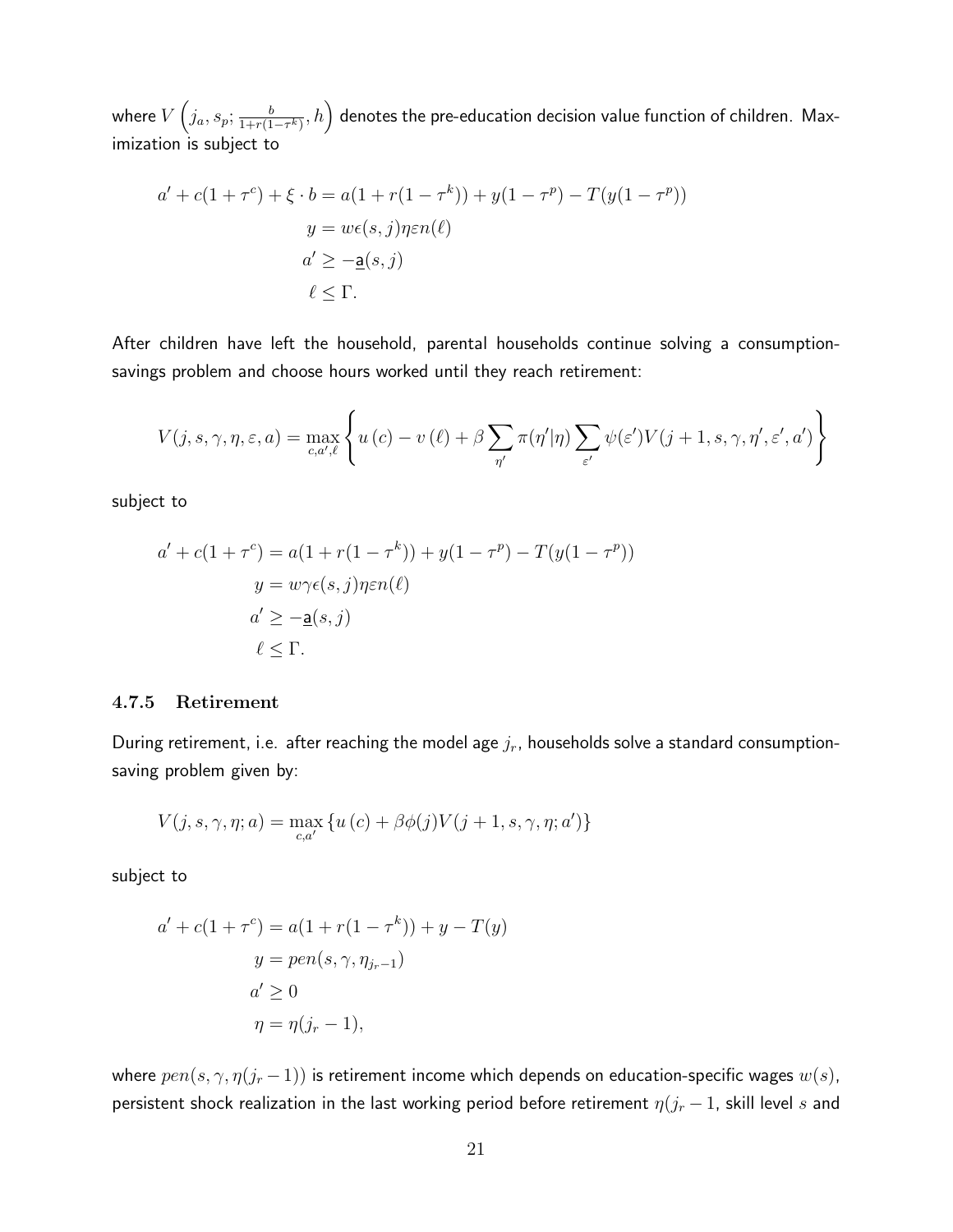the fixed productivity component  $\gamma$ . This allows to capture the actual degree of progressivity embedded in the US social security system.

## 4.8 Production

The final output is produced according to a standard Cobb-Douglas production function:

$$
Y_t = F(K_t, L_t) = AK_t^{\alpha}L_t^{1-\alpha}
$$
\n
$$
(15)
$$

where A is the total factor productivity, and  $\alpha$  determines the elasticity of output with respect to capital.

Assume that non-college labor (i.e. high school graduates and college dropouts) and college labor (college graduates) are imperfectly substitutable in production. Within the non-college workers group labor inputs of high school graduates and college dropout workers are perfectly substitutable.

Thus, total efficiency units at time  $t$  are given by:

$$
L_t = \left( [L_{t,hs} + L_{t,sd}]^{\rho} + L_{t,co}^{\rho} \right)^{\frac{1}{\rho}}
$$
\n(16)

where  $\frac{1}{1-\rho}$  is the elasticity of substitution between college and non-college labor.

#### 4.9 Government

The government administers a progressive labor income tax code and pays transfers to households as well as collects linear taxes on consumption and capital income. For tractability I abstract from the fact that according to legislation transfers paid in the scope of existing social assistance programs are conditioned on income, assets and family composition and instead approximate all transfer programs by a lump-sum component. This simplification is also done, for example, in [Boar and Midrigan](#page-42-8) [\(2020\)](#page-43-7) as well as Daruich and Fernández (2020)<sup>[8](#page-21-0)</sup>.

Let  $T^{LS}$  denote the aggregate lump-sum transfer payments while  $T$  refers to the aggregate income-dependent tax (and transfer) payments.

Regarding the education financing policies, the government spends  $i^g\alpha_j$  per child on primary and secondary school education with the aggregate spending being denoted by  $E$ . In addition, it also subsidizes tertiary education at a subsidy rate  $\varrho$ , with the aggregate amount of subsidy

<span id="page-21-0"></span><sup>8</sup>While a distinction between progressivity of marginal tax rates and progressivity of average tax rates is crucial for the research question of the current paper, institutional details of public transfers design are less central.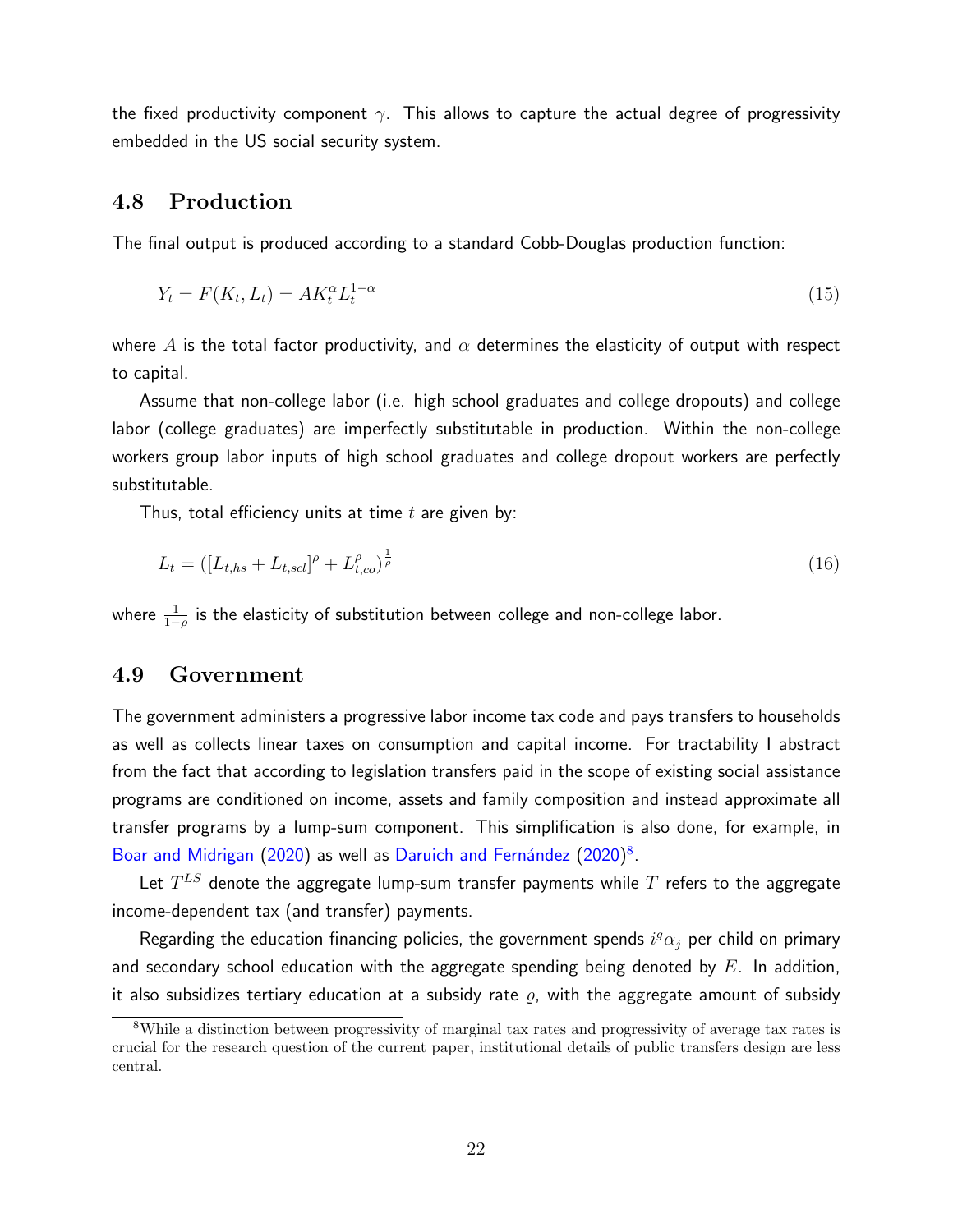being denoted by  $E^{CL}.$  Thus, there are two policy parameters governing the generosity of the education system,  $i^g$  and  $\varrho^9$  $\varrho^9$ .

The government budget constraint is therefore given by:

$$
\underbrace{T_t^{LS}}_{\text{transfer payments}} + \underbrace{E_t + E_t^{CL}}_{\text{eduction spending}} + G_t = T_t + \tau_{c,t} C_t + \tau_{k,t} r_t K_t
$$
\n(17)

where  $G_t$  denotes government consumption (net of education spending). Finally, the government also runs a pay-as-you-go social security system.

## 4.10 Social Welfare

I use a Utilitarian welfare function as a baseline welfare criterion. The social welfare function is defined as follows

$$
SWF(\mathcal{T}) = \sum_{j} N_j \int V(j, \cdot) d\Phi_j,
$$
\n(18)

where  $V_1(\cdot)$  is the value function of households of age  $j$  given the tax system  $(\mathcal{T})$  and  $\Phi_j$  is the respective cross-sectional distribution given the policy  $(\mathcal{T})$ . To simplify notation I omit time subscript  $t$  which becomes relevant in the transition analysis.

Observe that the overall change in welfare is determined jointly by a change in the household value function  $V(j,\cdot)$  and the change in the cross-sectional distribution  $\Phi_j.$ 

## 5 Calibration

In this section I introduce functional form specifications and explain how model parameters are calibrated. There are two subsets of parameters: those exogenously calibrated outside of the model and those endogenously calibrated within the model.

The calibration is based on an average household in the data where average is taken across all demographic characteristics including the marital status.

## 5.1 Age Brackets

One model period is equal to four years. The first two years of child lifecycle are discarded and thus children are "born" at biological age 2, which is model age  $j = 0$ . Parental age when

<span id="page-22-0"></span><sup>&</sup>lt;sup>9</sup>It would also be interesting to model the degree of progressivity embedded in educational spending but at the current stage I abstract from it.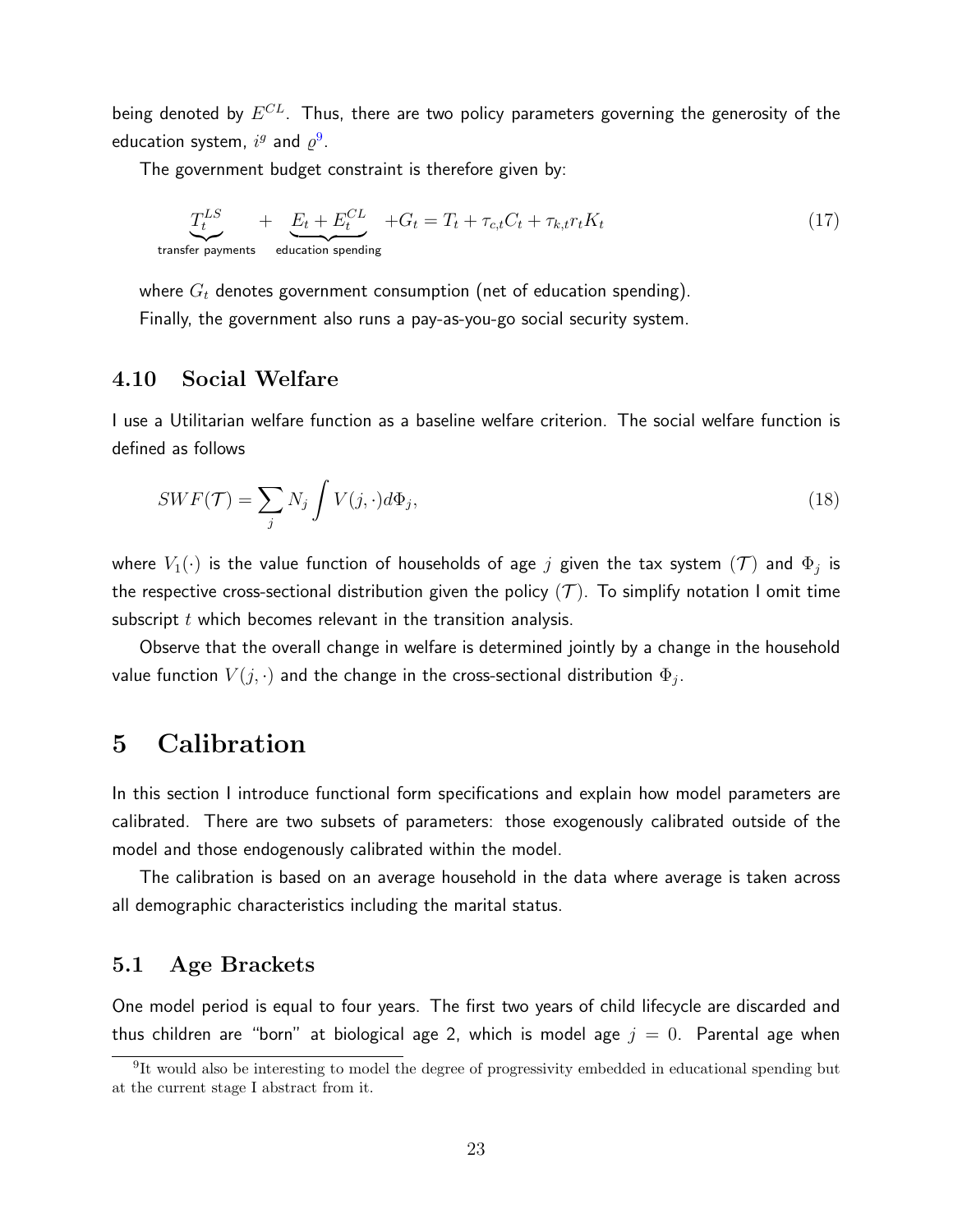| Parameter                                                       | Interpretation                                                | Value            | Source (data/lit)          |
|-----------------------------------------------------------------|---------------------------------------------------------------|------------------|----------------------------|
|                                                                 | Population                                                    |                  |                            |
| $i=0$                                                           | Age at economic birth (age $2$ )                              | $\overline{0}$   |                            |
| $_{ja}$                                                         | Age at beginning of econ life (age 18)                        | 4                |                            |
| $j_c$                                                           | Age at finishing $CL$ (age 24)                                | 5                |                            |
| $j_f\,$                                                         | Fertility Age (age 32)                                        | 7                |                            |
| $j_r$                                                           | Retirement Age (age 66)                                       | 16               |                            |
| J                                                               | Max. Lifetime (age bin 98-101)                                | 24               |                            |
| ξ                                                               | Fertility rate                                                | 2.03             | PSID 2011-2017             |
| $\{\phi_j\}$                                                    | Survival Probabilities                                        | see main text    | Life Tables SSA            |
|                                                                 | Preferences                                                   |                  |                            |
| $\theta$                                                        | Relative risk aversion parameter                              | 1                |                            |
| $\varphi$                                                       | Curvature of labor disutility                                 | 0.6              |                            |
|                                                                 | Labor Productivity                                            |                  |                            |
| $\{\epsilon(j,s\}$                                              | Age Profile                                                   | see main text    | PSID 1968-2012             |
| $[\varepsilon_l, \varepsilon_h]$                                | Realizations of Transitory Shock                              | [0.881, 1.119]   | PSID 1968-2012             |
| $[\eta_l, \eta_h]$                                              | States of Markov process                                      | [0.8226, 1.1774] | PSID 1968-2012             |
| $\pi_{hl}$                                                      | Transition probability of Markov process                      | 0.0431           | PSID 1968-2012             |
|                                                                 | Ability/Human Capital and Education                           |                  |                            |
| $\iota$                                                         | College tuition costs (annual, net of grans<br>and subsidies) | 14756\$          | Krueger and Ludwig (2016)  |
| $\underbrace{\mathbf{a}}_{\sigma} (j \in [j_h, j_c-1], co, ch)$ | College borrowing limit                                       | 45000\$          | Krueger and Ludwig (2016)  |
|                                                                 | Elast of subst b/w human capital and CES                      | $\mathbf{1}$     | Cunha et al. $(2010)$      |
|                                                                 | inv. aggr.                                                    |                  |                            |
| $\sigma^g$                                                      | Elast of subst b/w public inv. and CES aggr.                  | 2.43             | Kotera and Seshadri (2017) |
|                                                                 | of private inv.                                               |                  |                            |
| $\sigma^m$                                                      | Elast of subst $b/w$ monetary and time inv.                   | $\mathbf{1}$     | Lee and Seshadri (2019)    |
| $\kappa_3^m$                                                    | CES share parameter of monetary and time                      | 0.5              | normalization              |
|                                                                 | inv. (age bin $10-14$ )                                       |                  |                            |
| $\kappa^g_j = \bar{\kappa}^g, j > 0$                            | Share of government input for ages 6 and                      | 0.676            | Kotera and Seshadri (2017) |
|                                                                 | older                                                         |                  |                            |
| $\Phi(h(j=0) s_p)$                                              | Innate ability dist-n of children by parental                 | see main text    | PSID CDS I                 |
|                                                                 | education                                                     |                  |                            |
| $h_{0}$                                                         | Normalization parameter of initial dist-n of                  | 0.1248           | PSID CDS I-III             |
|                                                                 | initial ability                                               |                  |                            |
|                                                                 | <b>Baseline Government policy</b>                             |                  |                            |
|                                                                 | Public CL education subsidy                                   | 38.8%            | Krueger and Ludwig (2016)  |
| $\overline{\xi}_i$<br>$i_j^g$                                   | Public early education spending by age                        | $\approx 5000\$  | UNESCO (1999-2005)         |
| $\tau_c$                                                        | Consumption Tax Rate                                          | 5.0%             | legislation                |
| $\tilde{\tau}_k$                                                | Capital Income Tax Rate                                       | 20%              | legislation                |
| $\tau^p$                                                        | Soc Sec Payroll Tax                                           | 12.4%            | legislation                |
| G/Y                                                             | Government consumption to GDP                                 | 13.8%            | current value              |

## Table 6: First Stage Calibration Parameters

Notes: First stage parameters calibrated exogenously by reference to other studies and data.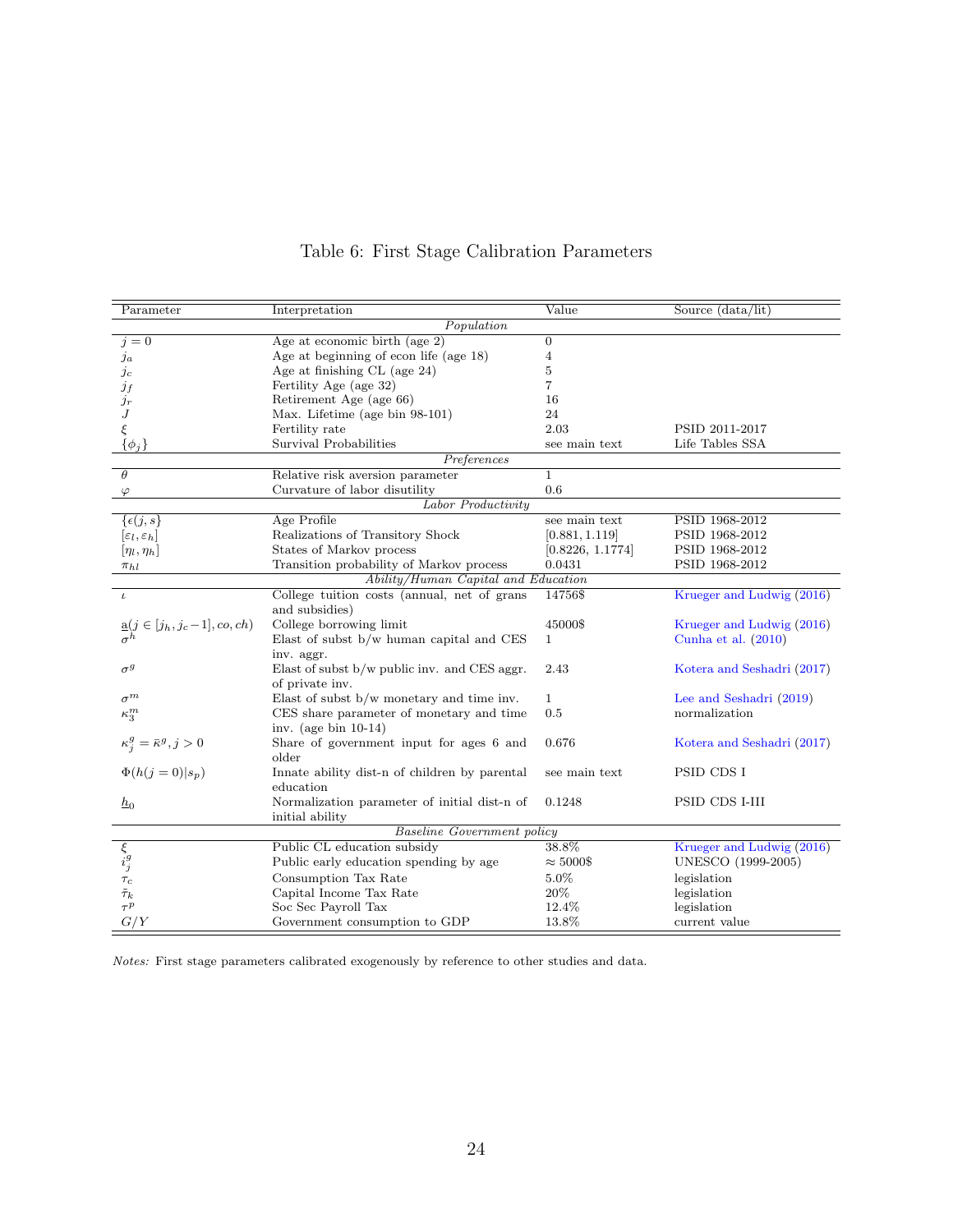| Parameter                                              |                                                                              | Value        |
|--------------------------------------------------------|------------------------------------------------------------------------------|--------------|
|                                                        | Interpretation                                                               |              |
|                                                        | Preferences                                                                  |              |
| β                                                      | Time discount rate (target: capital output ratio)                            | 0.9735       |
| $\nu$                                                  | Altruism parameter (target: average IVT transfer per child)                  | 0.5058       |
|                                                        | Human Capital and Education                                                  |              |
| $\kappa$                                               | Utility weight on time inv. (target: average time inv.)                      | 0.3032       |
| $\kappa_j^h$                                           | Share of human capital (target: average monetary inv. & slope                | cf. Figure 2 |
|                                                        | of time inv.)                                                                |              |
|                                                        | Share of monetary input (target: slope of money inv.)                        | cf. Figure 2 |
| $\kappa^m_j \kappa^g_0$                                | Share of government input for age bin 4-6 (target: average time              | 0.4437       |
|                                                        | inv. age bin $2-6$ )                                                         |              |
| Ā                                                      | Investment scale parameter (target: average HK at age $j_a$ )                | 1.1989       |
| $\tilde{\varrho}(s^p \lt c o) = \tilde{\varrho}(s^p =$ | utility costs $s = c_0$ , $s^p < c_0$ (target: fraction of group $s = c_0$ ) | $-0.4301$    |
| hs)                                                    |                                                                              |              |
| $\tilde{\rho}(s^p = co)$                               | utility costs $s = co, s^p = co$ (target: conditional fraction of            | $-0.4929$    |
|                                                        | group $s = co$                                                               |              |
| Government policy                                      |                                                                              |              |
|                                                        | Level parameter of HSV tax function (balance gvt budget)                     | 0.9968       |
|                                                        | Pension replacement rate (balance socsec budget)                             | 0.1893       |

|  |  |  | Table 7: Second Stage Calibration Parameters |  |
|--|--|--|----------------------------------------------|--|
|--|--|--|----------------------------------------------|--|

Notes: Second stage parameters calibrated endogenously by targeting selected data moments.

children are "born" is denoted by  $j_f$  which is equal to 7 and corresponds to biological age 30. Children stay in the parental household for four model periods and at biological age 18 (model age  $j_a = 4$ ) child households start their independent economic life. Young households who decide to pursue college education spend one model period for education and thereafter at model age  $j_c$ which is equal to 5 and corresponds to biological age 22 enter the labor market.

At the point in time when children leave the parental household parental age is denoted  $j_t =$  $j_a + j_f$  which is equal to 11 and corresponds to biological age 46. Retirement is exogenous and takes places at model age  $j_r = 16$  (biological age 66). The maximum lifespan is denoted by  $J = 24$  (biological age 99).

## 5.2 Demographics

The number of children is assumed to be the same for all education groups and is computed based on the four recent waves of PSID: 2011, 2013, 2015 and 2017. The average number of children in households where households heads are in the age range 25-35 is equal to 2.03. Thus, in the model I set  $\xi = 2.03$ .

## 5.3 Prices

The baseline model is cast in a general equilibrium framework and, therefore, wages and interest rate are determined endogenously such that first order conditions of the firm's problem are satisfied.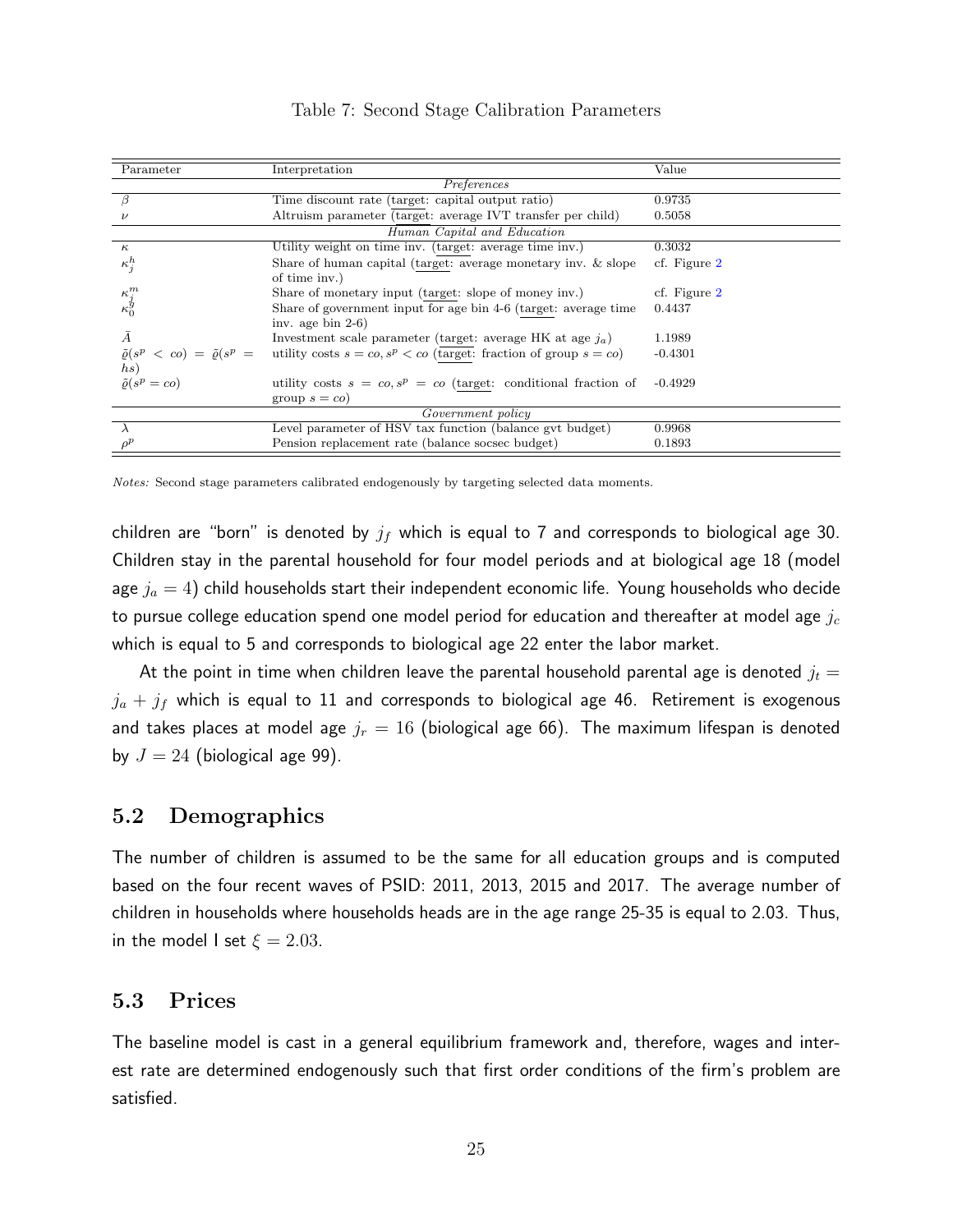### 5.4 Preferences

The per period utility function takes the following functional form

$$
u(c,n) = \frac{c^{1-\theta}}{1-\theta} - \phi \frac{\ell^{1+\frac{1}{\psi}}}{1+\frac{1}{\psi}}
$$
\n(19)

where  $\theta = 1$  (i.e. assume logarithmic utility) which makes the above utility function also balanced growth path consistent. Parameter  $\psi$  governs directly the Frisch elasticity of labor supply and is set to 0.6 following [Kindermann and Krueger](#page-44-4) [\(2014\)](#page-44-4) $^{10}$  $^{10}$  $^{10}$ . In turn, parameter  $\phi$  is calibrated endogenously to match average hours worked of  $1/3$  of their time endowment.

During parenthood also time spent with children affects parental utility. Particularly, I assume that the disutility from time with children enters the utility function in an additively separable  $manner<sup>11</sup>$  $manner<sup>11</sup>$  $manner<sup>11</sup>$ :

$$
u(c,n) = \frac{c^{1-\theta}}{1-\theta} - \phi \frac{\ell^{1+\frac{1}{\psi}}}{1+\frac{1}{\psi}} - \kappa \frac{\xi \cdot i^{t^{1+\frac{1}{\psi}}}}{1+\frac{1}{\psi}}
$$
(20)

where  $\kappa$  is calibrated to match average time investment into children (per week per child).

As stated in the dynamic programs description I explicitly model a time endowment constraint assuming that  $\ell + i^t$  cannot exceed the maximum time endowment  $\Gamma$  which is w.l.o.g. normalized to one<sup>[12](#page-25-2)</sup>. For college students the assumption is that the maximum possible hours worked equal  $50\%$  of full-time $^{13}$  $^{13}$  $^{13}$ .

During the college stage students also experience psychological costs determined by the following cost function

$$
p(s, s_p; h) = \varrho(s_p) + \frac{1}{h}
$$

where  $\varrho(s_p)$  is a calibration parameter which depends on parental education. Particularly,  $\varrho(s_p <$ co) is calibrated to match the average college share while  $\rho(s_p = co)$  is calibrated to match the college share conditional on parents being college graduates themselves.

<span id="page-25-0"></span><sup>&</sup>lt;sup>10</sup>As [Kindermann and Krueger](#page-44-4) [\(2014\)](#page-44-4) point out this value is based on average estimates for both men and women.

<span id="page-25-1"></span><sup>&</sup>lt;sup>11</sup>Empirically there appears to be only weak correlation between hours worked and time with children. Also, [Bastian and Lochner](#page-42-1) [\(2020\)](#page-42-1) point out that mothers increase their time with children not at the cost of hours worked but rather via reallocating their leisure time.

<span id="page-25-2"></span><sup>&</sup>lt;sup>12</sup>This is similar to e.g. [Holter et al.](#page-43-9)  $(2019)$ 

<span id="page-25-3"></span><sup>13</sup>Tbc reference that only 50% of students work and not more than 2 days a week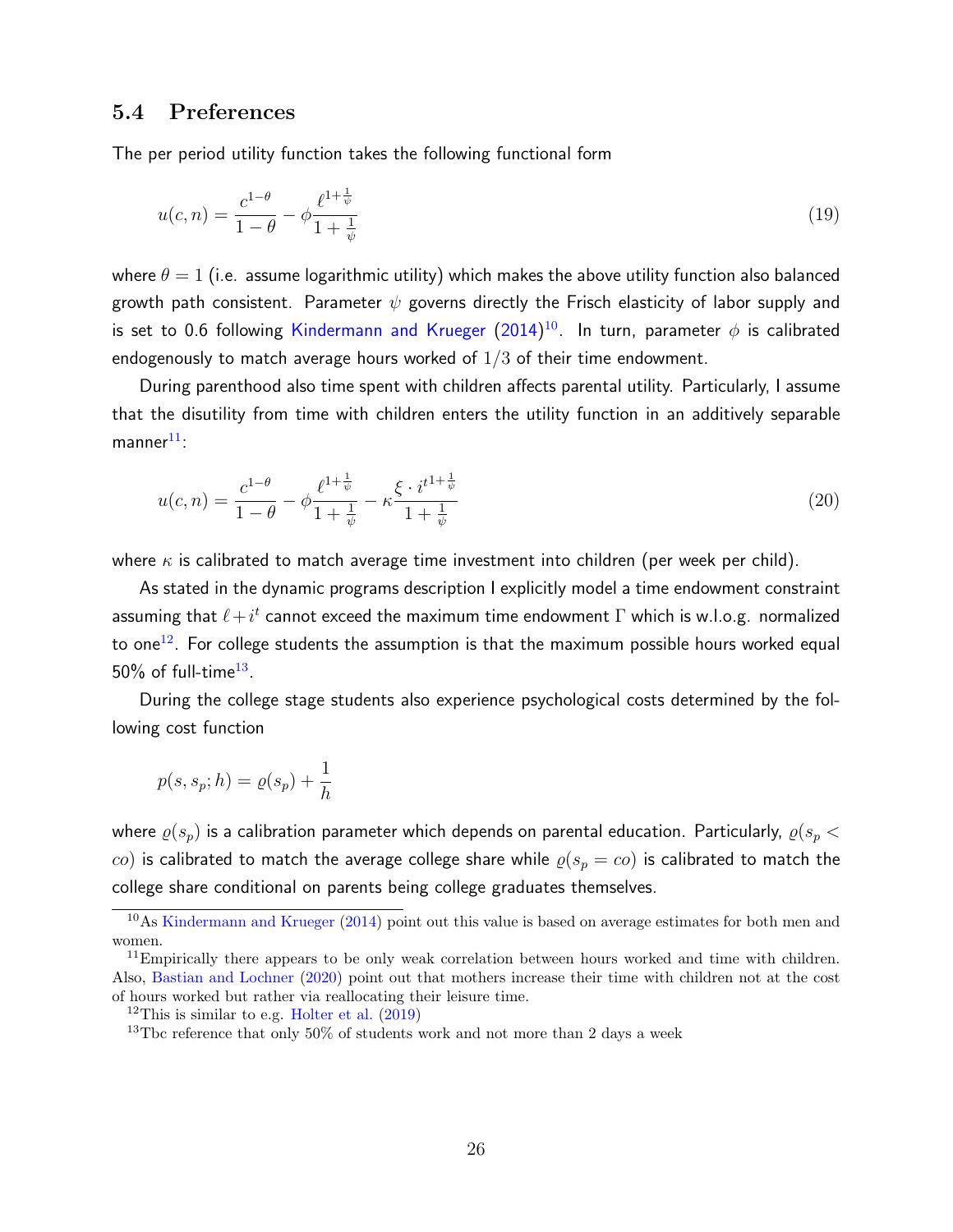### 5.5 Human Capital Accumulation

#### 5.5.1 Initial Child Human Capital

Innate human capital (at biological age 2) is drawn from a distribution the mean of which depends on parental education. For given parental education the initial human capital distribution is defined exogenously based on child test score data from the Child Development Supplement (CDS) to PSID. Particularly, both the mean of the initial human capital and its dependence on parental education are defined based on child test score data.

#### 5.5.2 Human Capital Production Function

<span id="page-26-0"></span>At birth at model age  $j = 0$ , the innate ability (initial human capital)  $h = h_0$  of children is determined conditional on parental education level  $s_p$ . The dependence of initial human capital on parental education is exogenously given and disciplined by child Letter Word test score data for children of ages 3-5 in the Child Development Supplement (CDS) to PSID. Table [8](#page-26-0) summarizes average initial child test scores by parental education - column 2 shows absolute levels and column 3 shows them expressed as a fraction of average test scores for the age group under consideration.

Table 8: Initial Ability by Parental Education

| Educ of HH Head Avg. Score Fraction of $h_0$ |       |        |
|----------------------------------------------|-------|--------|
| $(HS- \& HS)$                                | 38.14 | 0.9175 |
| $CL_{\text{c}}$                              | 40.20 | 0.9670 |
| $CL & CL+)$                                  | 45.15 | 1.0861 |

Notes: Estimated initial ability of children as measured by the letter word test in the Child Development Supplement Surveys 1-3 (years 1997, 2002, 2007) of the PSID.

At ages  $j_0,\ldots,j_a\!-\!1$ , children then receive parents' human capital investments through money and time  $i^{m}(j), i^{t}(j)$  and governmental input  $i^{g}$ , respectively. Human capital is accumulated according to a multi-layer human capital production function with imperfectly substitutable inputs

$$
h'(j) = \left(\kappa_j^h h^{1-\frac{1}{\sigma^h}} + (1-\kappa_j^h)i(j)^{1-\frac{1}{\sigma^h}}\right)^{\frac{1}{1-\frac{1}{\sigma^h}}}
$$
(21a)

$$
i(j) = \bar{A} \left( \kappa_j^g \left( \frac{i^g}{\overline{i}g} \right)^{1 - \frac{1}{\sigma^g}} + (1 - \kappa_j^g) \left( \frac{i^p(j)}{\overline{i}p} \right)^{1 - \frac{1}{\sigma^g}} \right)^{\frac{1}{1 - \frac{1}{\sigma^g}}} \tag{21b}
$$

$$
i^p(j) = \left(\kappa_j^m \left(\frac{i^m(j)}{\overline{i}^{m,d}}\right)^{1-\frac{1}{\sigma^m}} + (1-\kappa_j^m) \left(\frac{i^t(j)}{\overline{i}^{t,d}}\right)^{1-\frac{1}{\sigma^m}}\right)^{\frac{1}{1-\frac{1}{\sigma^m}}}.
$$
\n(21c)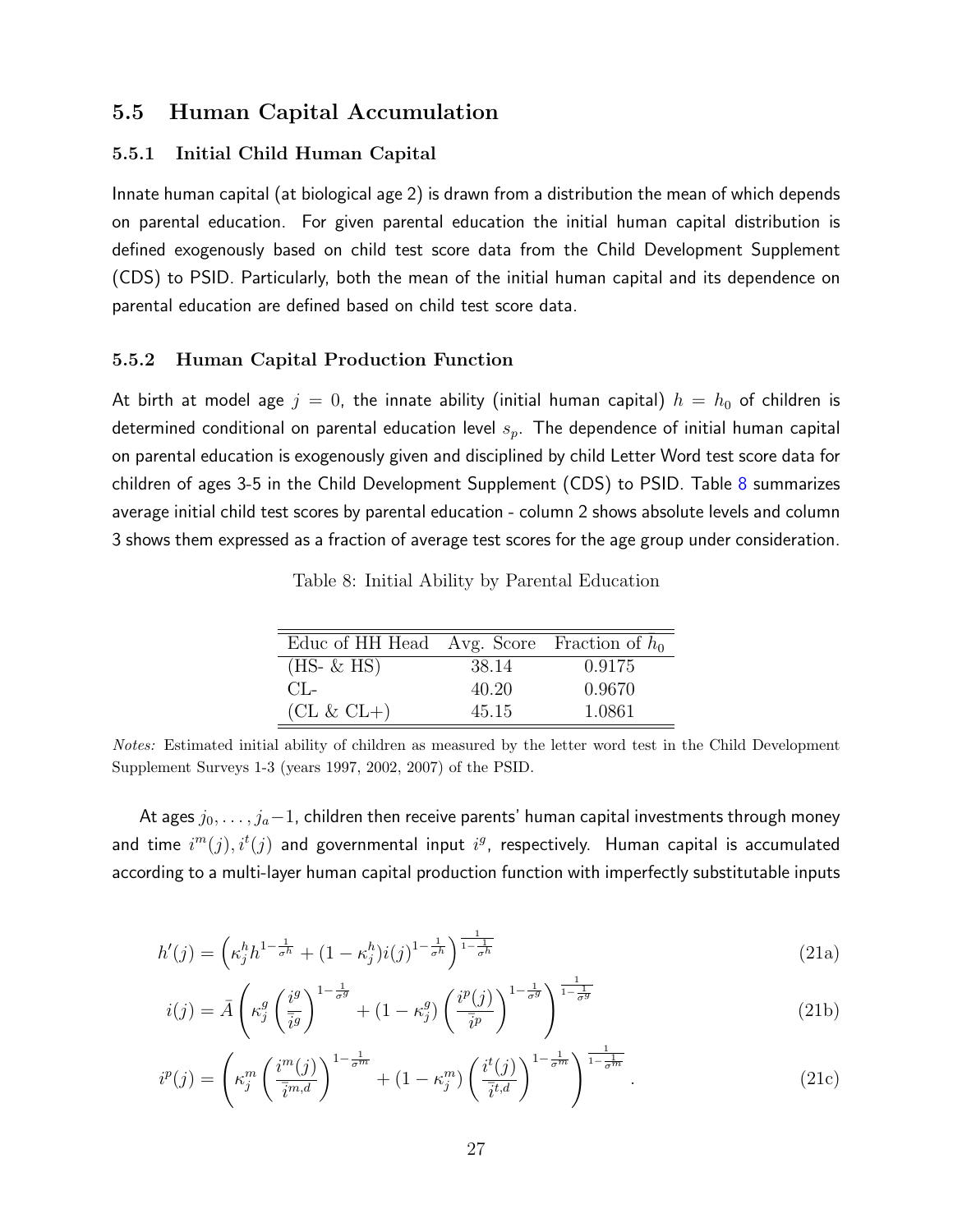The production function features partially age dependent parameters for calibration purposes - to reflect relative differences in importance of different inputs at different stages of childhood. All inputs are divided by their respective unconditional means through which I achieve unit independence (see [Cantore and Levine](#page-42-10) [\(2012\)](#page-42-10)).

In the outermost (first) nest human capital at age  $i$  is combined with aggregate investment at age  $j$ . The substitution elasticity  $\sigma^h$  is fixed exogenously at 1 for all ages (implying a Cobb-Douglas specification) while the age-specific weight parameter  $\kappa^{j}(j)$  is calibrated to match the age profile of (per child) parental time investment. Panel (a) of Figure [2](#page-27-0) shows the resulting age profile.

<span id="page-27-0"></span>

Figure 2: Age Dependent Parameters  $\kappa_j^h, \kappa_j^m$  over Child Age

*Notes:* Age-specific weight parameters  $\kappa_j^h$  and  $\kappa_j^m$  calibrated endogenously to match time and money investment profiles.

In the inner (second) nest public and private inputs are combined with the substitution elasticity being denoted by  $\sigma^g$  and the age-specific weight parameter  $\kappa^g(j)$ . The substitution elasticity is set exogenously to 2.43 using the estimate provided in [Kotera and Seshadri](#page-44-3) [\(2017\)](#page-44-3). The weight parameter is also fixed exogenously for all ages apart from the kindergarten age, i.e. age bin 2-6. Thus, for school aged children the parameter  $\kappa^g$  is set to 0.676 while for the age bin 2-6 it is calibrated endogenously to match average parental time investment at that age. The resulting  $\kappa^g(j_0)$  is equal to 0.558.  $\,\bar{A}$  is a computational normalization parameter which is chosen such that average acquired human capital at age 18 is equal to 1 which gives  $\bar{A} = 1.20$ .

Finally, in the innermost (third) nest parental time and money inputs are combined with the substitution elasticity being denoted by  $\sigma^m$  and the age-dependent weight parameter  $\kappa^m(j)$ . The substitution elasticity  $\sigma^m$  is fixed exogenously at the value of 1 using the estimate provided in [Lee](#page-44-2)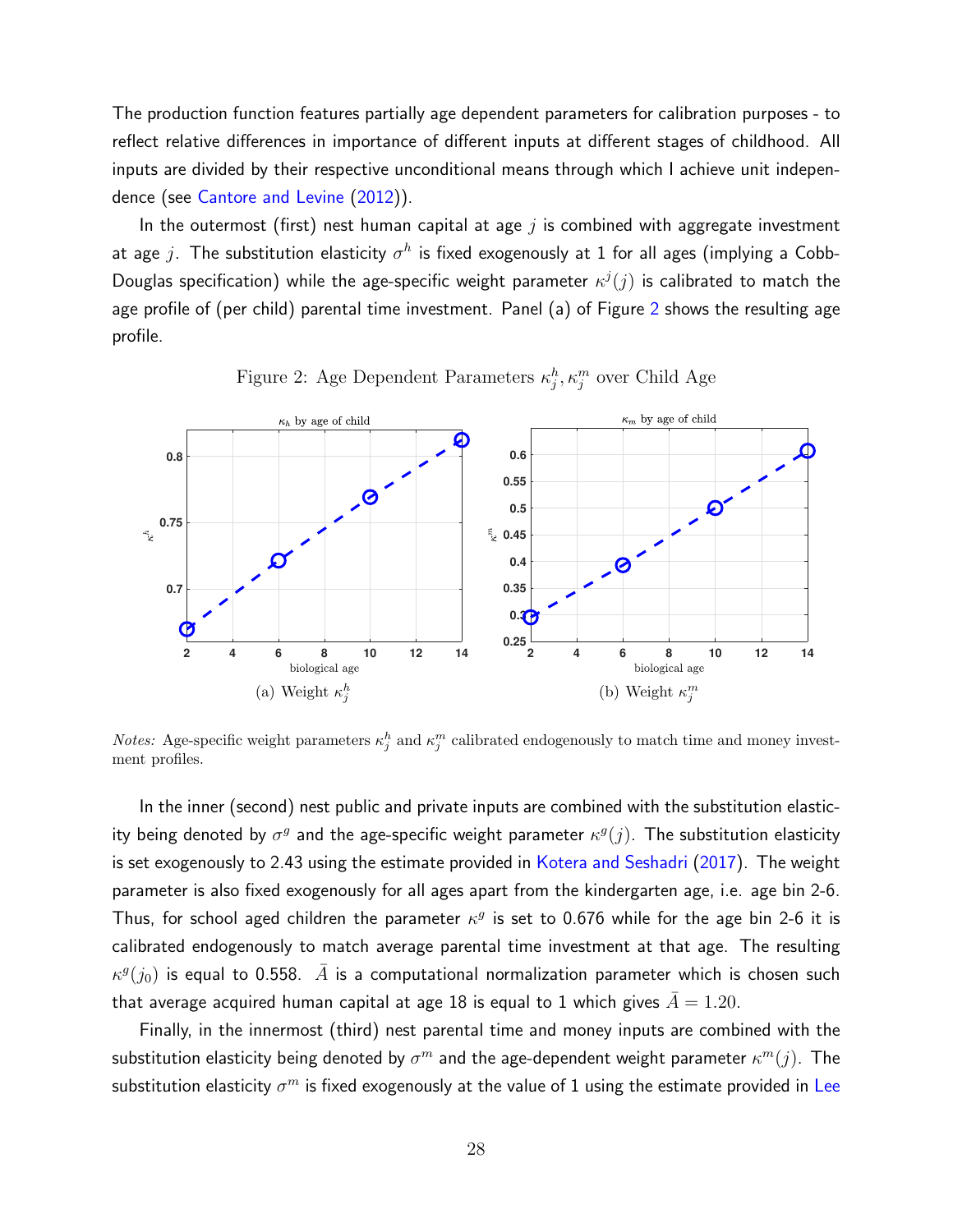[and Seshadri](#page-44-2) [\(2019\)](#page-44-2) while the weight parameter  $\kappa^m(j)$  is calibrated endogenously to match the age profile of the parental monetary input. Panel (b) of Figure [2](#page-27-0) shows the resulting age profile.

### 5.6 College Dropout

The probability of finishing college takes the following functional form:

$$
\pi^c(h) = 1 - \exp(-\lambda^c h) \tag{22}
$$

where  $\lambda^c$  is a parameter calibrated endogenously to match the average share of college dropouts in PSID data $^{14}$  $^{14}$  $^{14}$ . Thus, the probability of finishing college is increasing in acquired human capital.

#### 5.7 Labor Productivity

#### 5.7.1 Productivity Process

To estimate the labor productivity process I use PSID 1967-2013. Particularly, for each education level<sup>[15](#page-28-1)</sup> I regress log household wages on a cubic in age of the household head, time dummies, family size and individual fixed effects. The age wage profile  $\epsilon(s, j)$  is obtained by predicting the age polynomial.

As a second step, to obtain estimates of the stochastic productivity component I compute log wage residuals and estimate moments of the wage process by the Generalized Method of Moments (GMM) assuming a standard specification with a persistent and a transitory components:

$$
\ln(y_t) = \ln(z_t) + \ln(\varepsilon_t)
$$

$$
\ln(z_t) = \rho \ln(z_{t-1}) + \ln(\nu_t)
$$

where  $\varepsilon_t\sim_{i.i.d} \mathcal{D}_\varepsilon(0,\sigma_\varepsilon^2)$ ,  $\nu_t\sim_{i.i.d} \mathcal{D}_\nu(0,\sigma_\nu^2)$  for density functions  $\mathcal{D}.$ 

#### 5.7.2 Acquired Human Capital and Wages

The mapping of human capital into a fixed productivity component is probabilistic. The fixed effect  $\gamma(s)$  can take two values - high and low  $(\gamma^h(s)$  and  $\gamma^l(s)$ , respectively) - for each education group. The probability of drawing a high realization  $\gamma^h(s)$  is given by

<span id="page-28-2"></span>
$$
\pi^h(s,h) = \min\left\{1, \frac{h}{\bar{h}}\right\} \tag{23}
$$

<span id="page-28-0"></span><sup>14</sup>Education shares are based on the four recent waves of PSID:  $2011$ ,  $2013$ ,  $2015$  and  $2017$ .

<span id="page-28-1"></span> $^{15}$ Education level of the household is determined by the education level of the household head.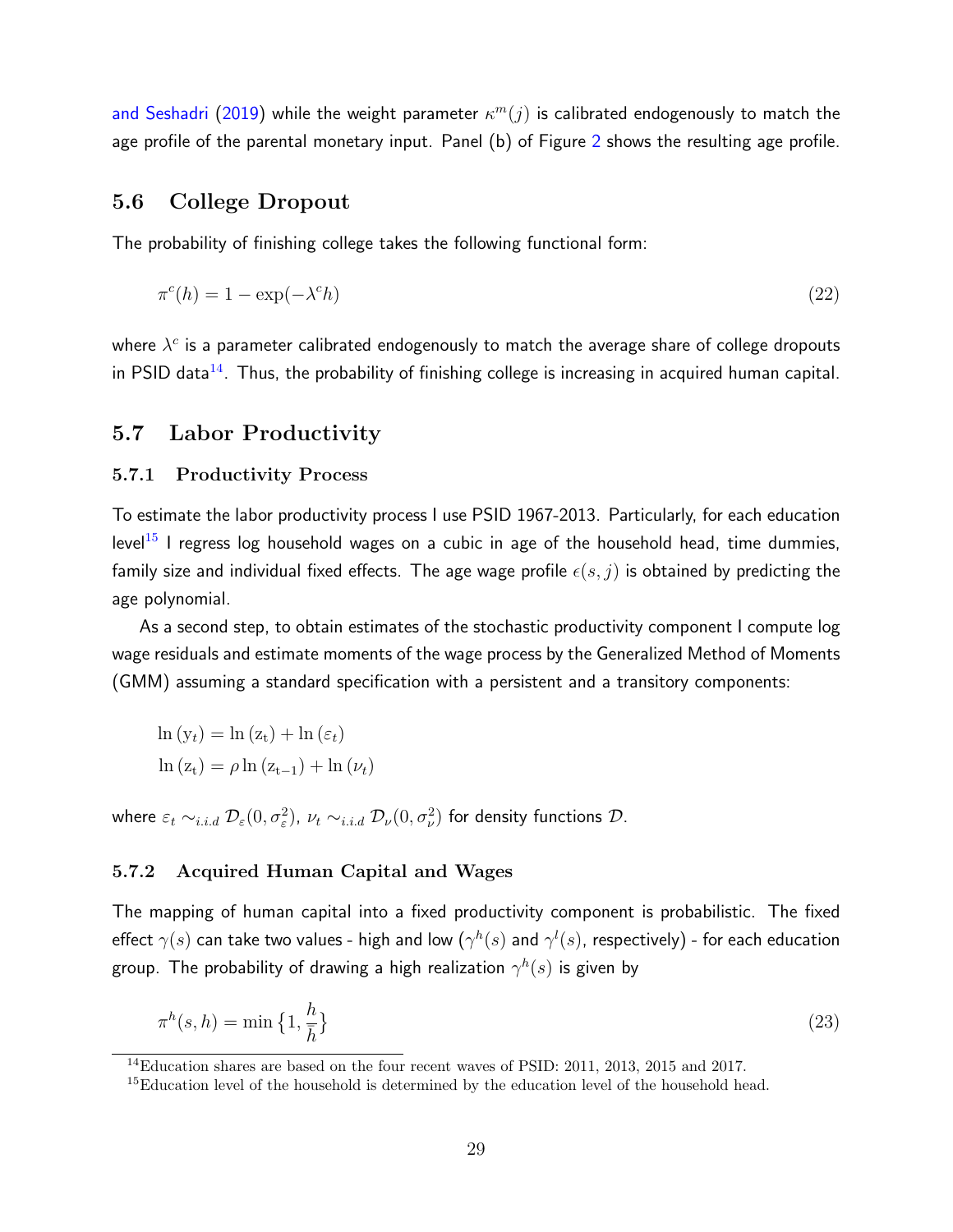where h is the child acquired human capital (at age 18) and  $\bar{h}$  is a scaling parameter fixed exogenously for all education groups.  $\gamma^h(s)$  and  $\gamma^l(s)$  are calibrated endogenously to ensure that for each education group average  $\gamma(s)$  is equal to one<sup>[16](#page-29-0)</sup>, i.e.

$$
\int \left(\pi^h(s,h)\gamma^h(s) + \left(1 - \pi^h(s,h)\right)\gamma^l(s)\right) \Phi(dh,s) = 1.
$$

The education-specific spreads between  $\gamma^h(s)$  and  $\gamma^l(s)$  are calibrated to match educationspecific ability gradients of wages estimated using NLSY79 data. Particularly, estimates of ability gradients  $\hat{\rho}(s)$  are obtained by running the following regressions:

$$
\ln(\omega(s)) = \rho(s) \cdot \frac{e}{\bar{e}} + \upsilon(s),
$$

.

where  $\omega(s)$  denotes age-free education-specific wages and e measures test scores of the Armed Forces Qualification Test (AFQT) which are normalized by their mean  $\bar{e}$ . Finally,  $v(s)$  is an education group specific error term.

<span id="page-29-1"></span>Table [9](#page-29-1) shows the resulting estimates  $\hat{\rho}(s)$ . The estimated ability (human capital) gradient is strictly increasing in education reflecting a pronounced complementarity between ability (human capital) and education.

| Education Level | Ability Gradient |
|-----------------|------------------|
| $(HS- \& HS)$   | 0.4248(0.0481)   |
| $CL$ -          | 0.5786(0.0245)   |
| $CL & CL+)$     | 0.7298(0.0670)   |

*Notes:* Estimated ability gradient  $\hat{\rho}(s)$ , using NLSY79 as provided in replication files for [Abbott et al.](#page-42-11) [\(2019\)](#page-42-11). Standard errors in parentheses.

<span id="page-29-0"></span><sup>16</sup>This ensures that skill premia are matched.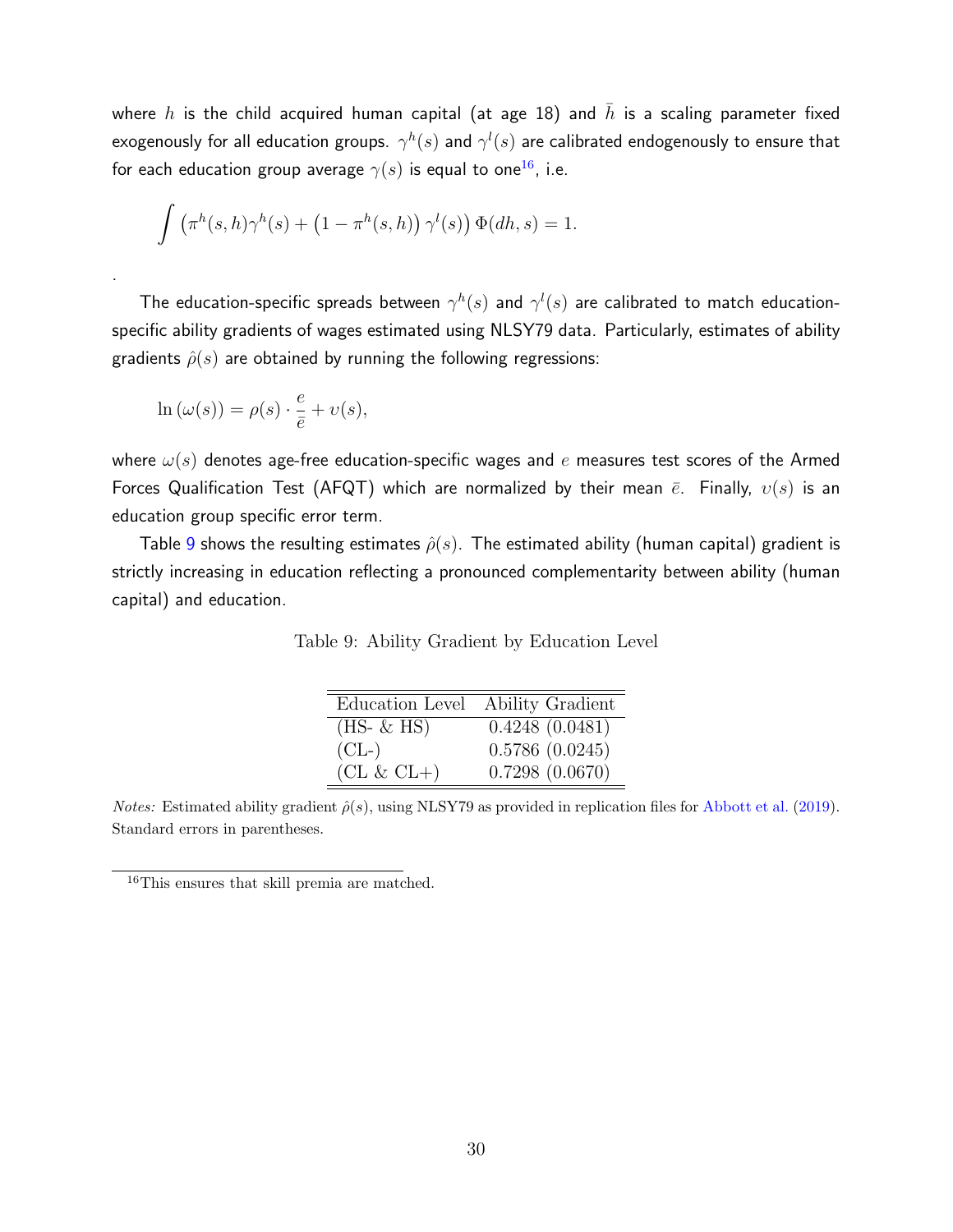## 5.7.3 Marginal Premium and Complementarity between Human capital and Education

Using the functional form in eq. [23](#page-28-2) observe that the average college wage premium is proportional to the following ratio:

<span id="page-30-0"></span>
$$
\bar{wp} = \frac{\gamma^l(s = cl) + [\gamma^h(s = cl) - \gamma^l(s = cl)] \cdot \bar{h}(s = cl)}{\gamma^l(s < cl) + [\gamma_h(s < cl) - \gamma_l(s < cl)] \cdot \bar{h}(s < cl)} \n\bar{wp} = \frac{\gamma^l(s = cl) + \Delta(s = cl) \cdot \bar{h}(s = cl)}{\gamma^l(s < cl) + \Delta(s < cl) \cdot \bar{h}(s < cl)},
$$
\n(24)

where  $\Delta(s)$  denotes education specific spreads between low and high  $\gamma(s)$  realization, and  $\bar{h}(s <$  $cl$ ) and  $\bar{h}(s = cl)$  denote average acquired human capital of non-college and college educated households, respectively.

Denote by  $h^*$  the average human capital level of marginal households - i.e. those households for whom the probability of choosing college is non-zero but smaller than one. For these types the college wage premium can be written as

<span id="page-30-1"></span>
$$
\bar{wp}(h^*) = \frac{\gamma^l(s=cl) + \Delta(s=cl) \cdot h^*}{\gamma^l(s\n(25)
$$

Based on a comparison of eq.  $(24)$  and eq.  $(25)$  observe that the condition that the marginal premium is smaller than the average one, i.e.  $\bar{wp}(h^*) < \bar{wp}$ , always holds whenever  $h(s < cl) <$  $h^* < h(s = cl)$ , i.e. as long as the threshold property of the discrete college decision is preserved (technically, due to the presence of Gumbel shocks as a smoothing device this is equivalent to saying that the college choice probability should be monotonically increasing in human capital).

The ratio between the marginal and the average premium  $\frac{\bar{wp}(h^*)}{\bar{wp}}$  $\frac{p(n^{-})}{\bar{w}p}$  is increasing in the ratio of education specific spreads  $\frac{\Delta(s=cl)}{\Delta(s Also observe that the complementarity between human capital$ and education mentioned above requires that  $\frac{\Delta(s=cl)}{\Delta(s1.$  Qualitatively the two properties - first, marginal premium is smaller than the average premium; second, complementarity between ability and education - are consistent with each other.

However, quantitatively only one of the two can be exactly matched (because both are driven by the ratio of education specific spreads). My current strategy is to calibrate explicitly the complementarity between ability and education based on NLSY79 data and leave the marginal college premium as a non-targeted moment.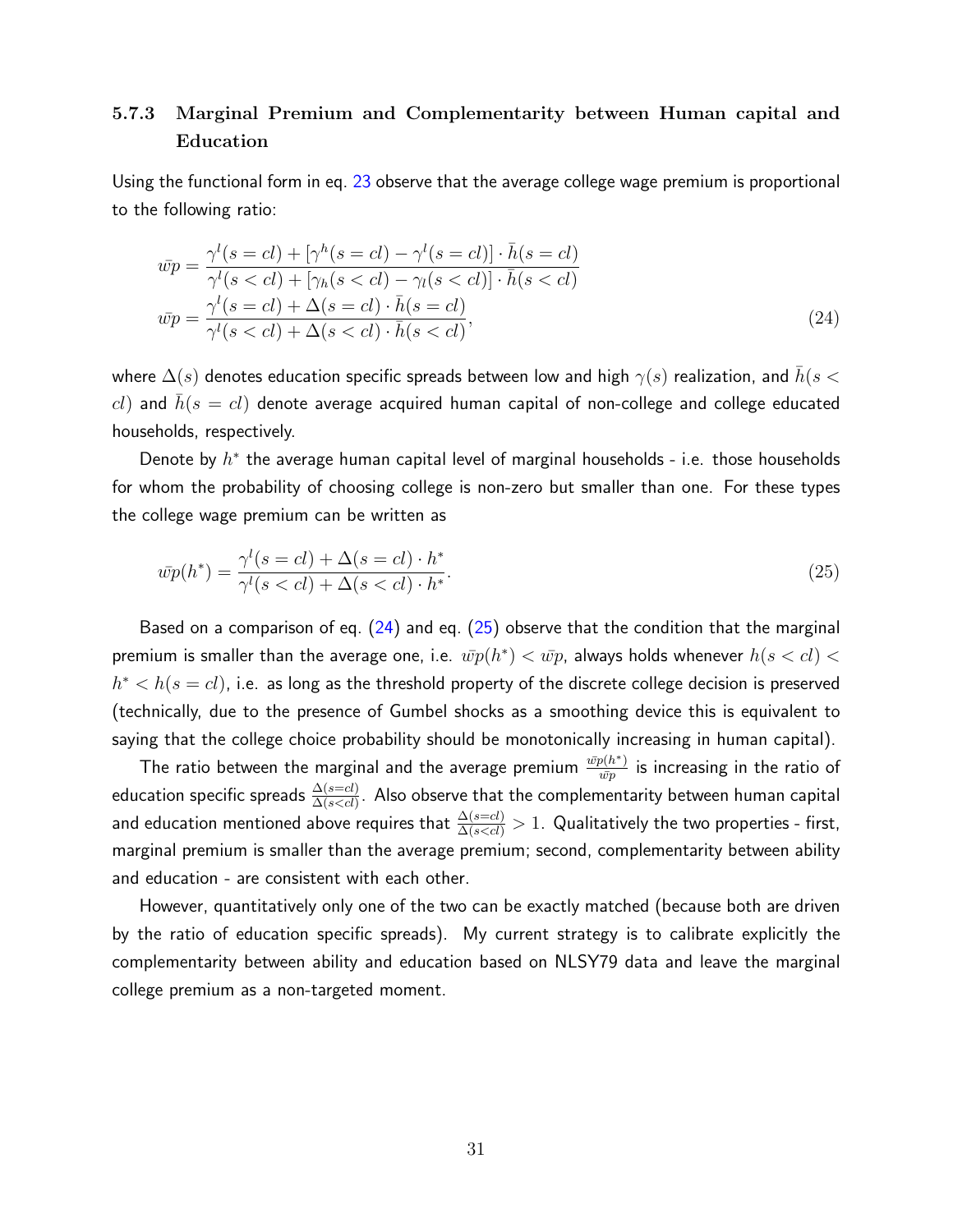#### 5.7.4 Hours Worked and Efficiency Units

The mapping from hours worked to labor services is assumed to be non-linear, as in [French](#page-43-10) [\(2005\)](#page-43-10), [Rogerson and Wallenius](#page-44-5) [\(2009\)](#page-44-5) and [Erosa et al.](#page-43-11) [\(2016\)](#page-43-11). Particularly,  $n$  hours of work translate into  $n^{\theta}$  efficiency units (with  $\theta > 1)$ . Following [Aaronson and French](#page-42-12) [\(2004\)](#page-42-12) and [Erosa](#page-43-11) [et al.](#page-43-11) [\(2016\)](#page-43-11) I set exogenously  $\theta = 1.4$ .

### 5.8 College Costs and Borrowing Constraints

As in [Krueger and Ludwig](#page-44-1) [\(2016\)](#page-44-1) the net tuition cost  $\iota$  (tuition, fees, room and board net of grants and education subsidies) for one year of college in constant 2005 dollars is 13,213\$. In 2008 dollars, the maximum amount of publicly provided students loans per year is given by 11, 250\$, which is the borrowing limit for college students in the model. For college dropouts I assume that the borrowing limit is 50% of the borrowing limit for college graduates. For all ages after the college period (i.e. for all  $j > j_a$ ) I let

$$
\underline{\mathsf{a}}(j, s > hs) = \underline{\mathsf{a}}(j - 1, s > hs)(1 + r) - rp
$$

and compute  $rp$  such that the terminal condition  $\underline{a}(j_r, s) = 0$  is met.

#### 5.9 Government

The government has to balance the budget of the general tax and transfer system as well as the budget of the pension system. The revenue side of the general tax and transfer system consists of taxes on consumption, capital and labor income. The consumption tax rate is set to 5% (see [Mendoza et al.](#page-44-6) [\(1994\)](#page-44-6)) while the capital income tax rate is fixed at 20% as implied by the current statutory tax rates.

The labor income tax schedule is approximated using a two-parameter tax function as in [Heathcote et al.](#page-43-4) [\(2017\)](#page-43-4) which is additionally augmented with an intercept. The intercept approximates existing transfer programs and allows to better capture the actual degree of progressivity embedded into the US tax and transfer system. Thus, the resulting tax and transfer function writes as:

<span id="page-31-1"></span>
$$
T(y) = -\omega + y - (1 - \tau)y^{1 - \xi}
$$
\n(26)

where  $\tau$  is the level parameter,  $\xi$  is the progressivity parameter<sup>[17](#page-31-0)</sup> and  $\omega$  is the additional lump-sum component. Such a specification is also used in [Boar and Midrigan](#page-42-8) [\(2020\)](#page-42-8) as well as [Daruich and](#page-43-7)

<span id="page-31-0"></span> $17\zeta$  [determines the slope of marginal tax schedule, i.e. the progressivity of marginal tax rates.](#page-43-7)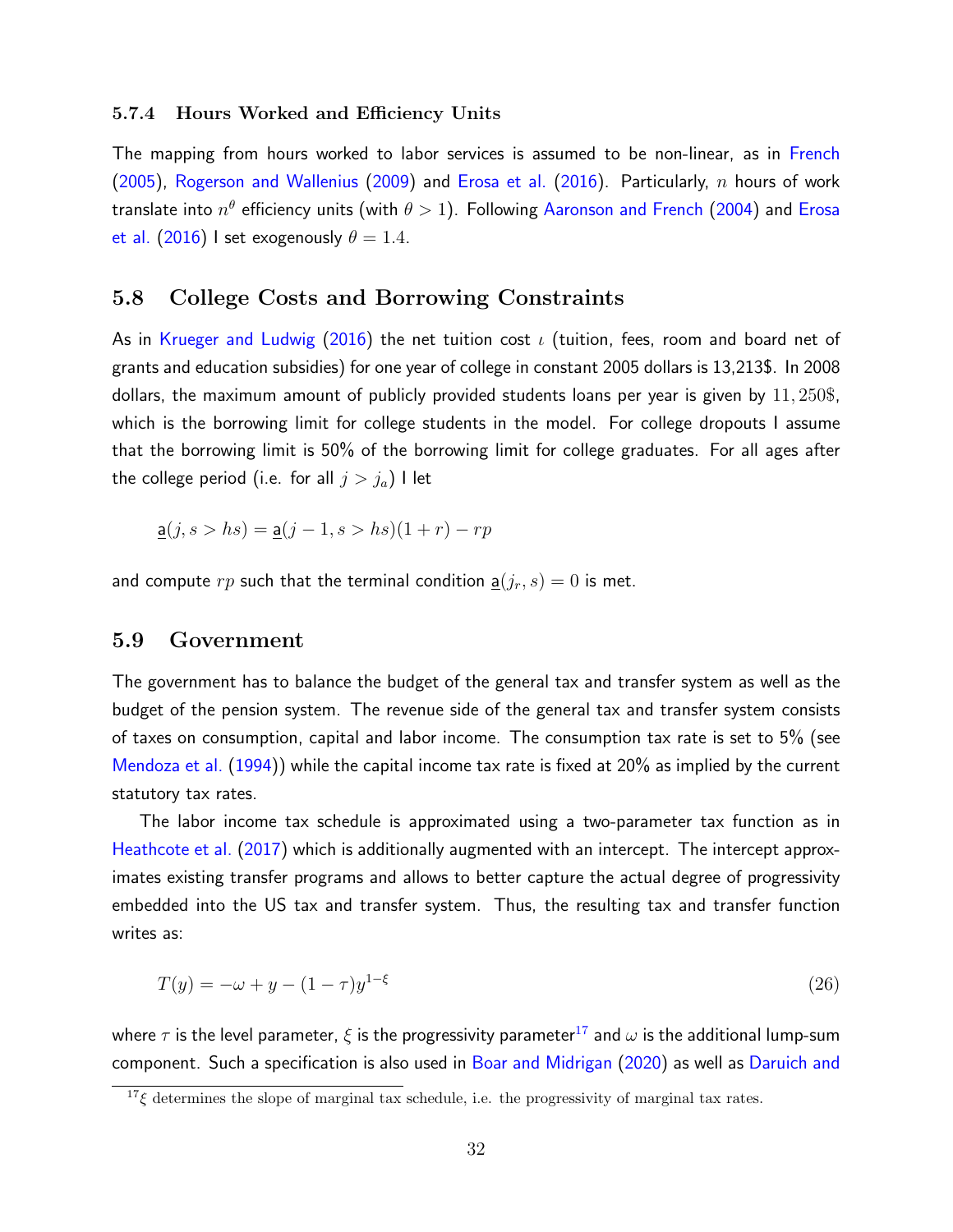Fernández [\(2020\)](#page-43-7). To parameterize this tax function I rely on estimates provided in [Boar and](#page-42-8) [Midrigan](#page-42-8) [\(2020\)](#page-42-8) and set  $\xi$  equal to 0.049 and  $\omega$  to 0.167 of the mean household income.<sup>[18](#page-32-0)</sup> Finally, the level parameter  $\tau$  is calibrated endogenously to match the ratio of exogenous government spending (net of spending on education) to GDP of 13.8%.

Regarding the education financing policies, the government spends  $i^g\alpha_j$  per child on primary and secondary school education where both the level parameter  $i^g$  and the age profile  $\alpha_j$  are set exogenously based on OECD data.

Finally, as for the the pension system, the payroll tax  $\tau^p$  is set to the current legislative level of 12.4% and the actual progressivity of the pension system is taken into account.

#### 5.9.1 Progressivity of the Tax and Transfer System

According to the tax function defined in eq. [26](#page-31-1) there are two parameters that determine overall progressivity of the tax and transfer system:  $\xi$  and  $\omega$ . The former determines progressivity of marginal tax rates while the latter drives progressivity of average tax rates. In addition, also the tax level determined by the parameter  $\tau$  affects overall progressivity of the tax and transfer system.

One commonly used definition of progressivity that allows use of a one-dimensional measure relies on the ratio of marginal to average tax rates being larger than one<sup>[19](#page-32-1)</sup>. Therefore, a tax system is labelled is progressive if the ratio of marginal to average tax rates is larger than 1 for all income levels and as regressive if this ratio is smaller than 1. A proportional tax scheme implies that an average tax rate is always equal to a marginal tax rate.

Additionally, I also employ Suits index as a second measure of progressivity that has been widely used in the empirical public literature following [Suits](#page-44-7) [\(1977\)](#page-44-7) <sup>[20](#page-32-2)</sup>. Technically, the Suits index is a Gini coefficient of tax contributions by income level and can vary from  $-1$  (fully regressive system) to  $+1$  (fully progressive system).

## 5.10 Model Validation

Before proceeding to policy experiments I discuss several non-targeted moments as well as selected model implied elasticities.

While age profiles of parental human capital investments are largely explicitly targeted in the calibration the gradients of parental investments by parental education are not calibrated and are an endogenous outcome of the model. Figure [3](#page-33-0) shows time and money investments by parental

<span id="page-32-0"></span><sup>18</sup>This is approximately \$14,000.

<span id="page-32-2"></span><span id="page-32-1"></span><sup>&</sup>lt;sup>19</sup>[Heathcote et al.](#page-43-4) [\(2017\)](#page-43-4) also use this definition of tax progressivity.

<sup>&</sup>lt;sup>20</sup>It has also recently been used in the quantitative macroeconomic literature, see e.g. [Jung and Tran](#page-43-12) [\(2017\)](#page-43-12).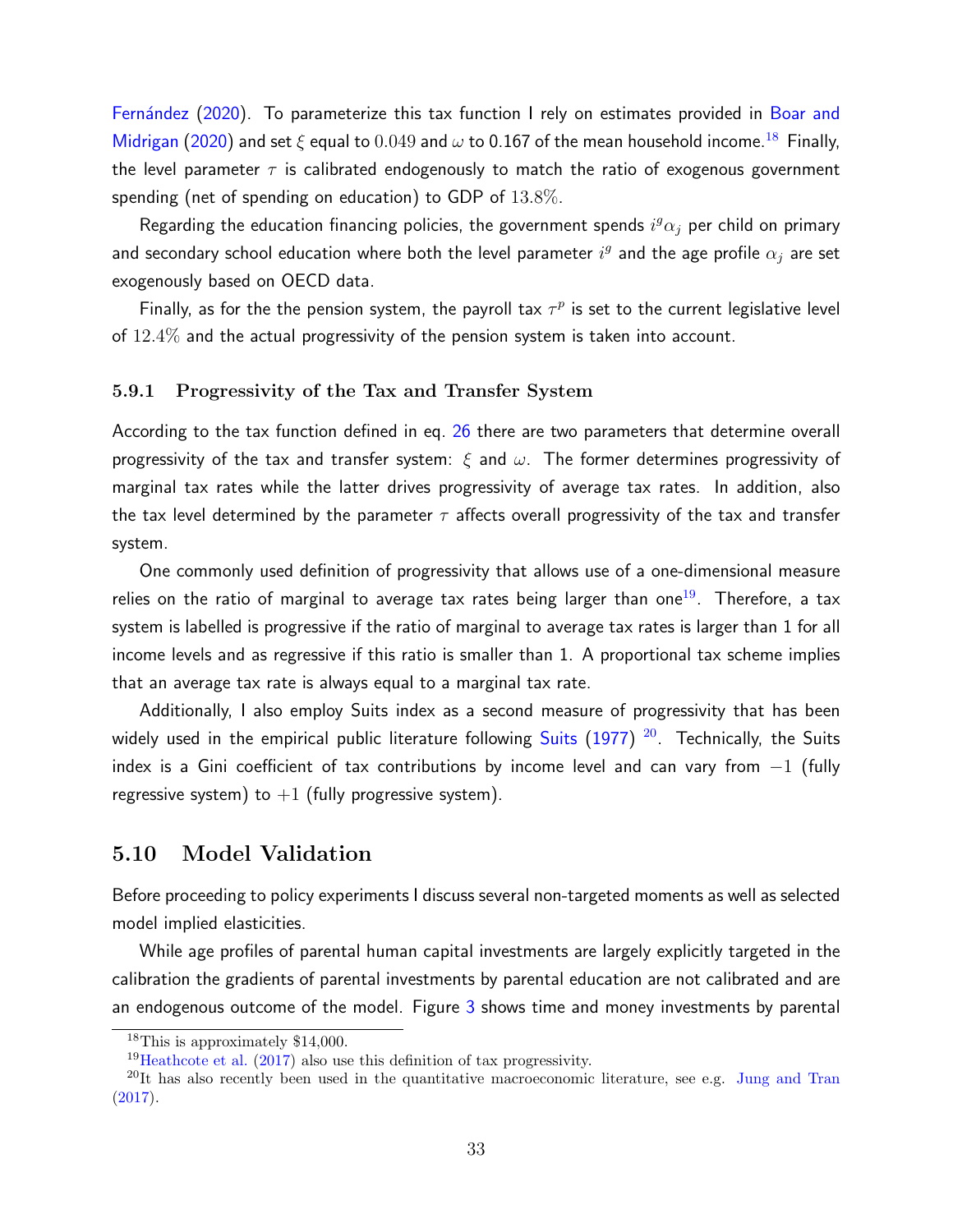education level. The model matches well the positive slope of both types of investment in parental education. More educated parents invest more both in terms of time and money into the human capital of their children because income and accumulated wealth of the household are increasing in the household education.

<span id="page-33-0"></span>

Figure 3: Money and Time Investments by Education of Parents

Notes: Average money and time investments by parents' education in the data (black circles) and model (blue crosses).

Next, given the special focus of the paper on the effects of public policies on educational attainment I compute a model implied elasticity of college enrollment decision with respect to an increase in tertiary education subsidies. [Deming and Dynarski](#page-43-13) [\(2009\)](#page-43-13) summarize existing empirical evidence on the responsiveness of the college enrollment margin to increases in the generosity of college subsidies. According to their estimates, a \$1, 000 increase in college subsidies results into an increase in college enrollment in the range of 3-6 pp. To obtain a model equivalent of this number I consider an increase in tertiary education subsidies in the model also by \$1, 000 in a parital equilibrium setting, i.e. holding the interest rate and wages at the initial steady state level. The model implied increase in college enrollment is 3.5% which is within the range implied by the empirical estimates.

## 6 Simple Reforms

The analysis in this section is restricted to a steady state comparison and focuses on several stylized policy reforms that change the progressivity of the tax and transfer system. The purpose of this section is threefold. First, I want to determine the sign of the aggregate effect of higher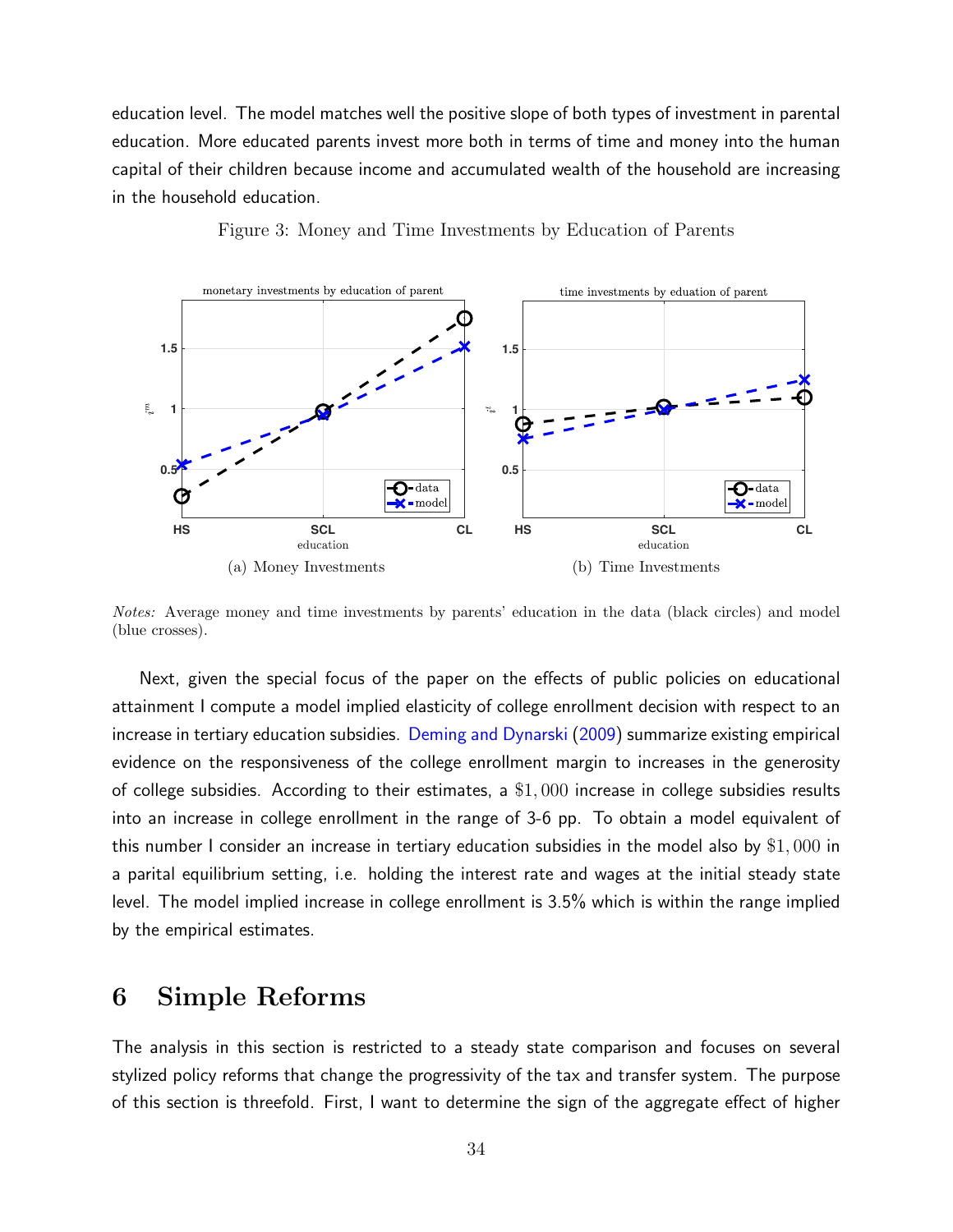progressivity (achieved either via public transfer expansions or via changing the marginal tax rates schedule) on child human capital accumulation and educational attainment and how this effect is relevant for the welfare implications of such a reform. Second, I want to understand whether it matters if progressivity is increased via adjusting average or marginal tax rates. Third, I discuss whether it plays a role for the aggregate effect and the welfare implications if public transfer expansions are financed with labor income taxes or with consumption taxes.

I consider the following three stylized reforms. The first reform is defined as a lump-sum transfer expansion of ca. \$1,000 per household annually financed with a labor income tax increase. The second reform implies that the same transfer expansion as in the first reform is financed with consumption taxes instead. Finally, I also consider an alternative way of increasing the overall progressivity of the tax and transfer system which is via increasing the progressivity of marginal tax rates. Technically, this reform is implemented by picking a larger value of the progressivity parameter  $\xi$ . The government budget is rebalanced via adjusting the average labor income tax rate and the value of  $\xi$  is chosen such that the overall progressivity of the tax and transfer system is the same as implied by the first reform $^{21}$  $^{21}$  $^{21}$ .

The first two reforms can be seen as a stylized anti-poverty policy that has the goal to reduce inequality and the share of households with the after-tax income below the poverty line. Poverty line is defined as half of the medium household income, based on the OECD definition. Additionally, the lump-sum transfer expansion financed with labor income taxes is most closely comparable to the discussion of marginal reforms in Section [3.](#page-7-1)

## 6.1 "Small" Public Transfer Expansion

#### 6.1.1 Transfer Expansion financed with Labor Income Taxes

The first three columns of Table [10](#page-35-0) show macroeconomic aggregates, parental human capital investments as well as fiscal variables in the baseline and the reform scenario - with and without rebalancing the government budget, respectively.

Holding other policy instruments fixed and introducing a lump-sum transfer  $T$  of \$1,000 annually to all adult households - including students - results in a welfare gain of  $4.01\%$  of permanent consumption if the government budget is not rebalanced. However, the reform leads to a small fiscal deficit and as a consequence the average labor income tax has to be increased. Therefore, to achieve the same level of government spending as in the baseline the level parameter of the tax function has to be increased from 0.274 to 0.301. As a result, the welfare gain turns into a welfare loss once the required labor income tax adjustment is taken into account. Thus, under a balanced government budget consumption equivalent variation equals -2.26%.

<span id="page-34-0"></span> $21$ The overall change in progressivity is measured by the Suits index.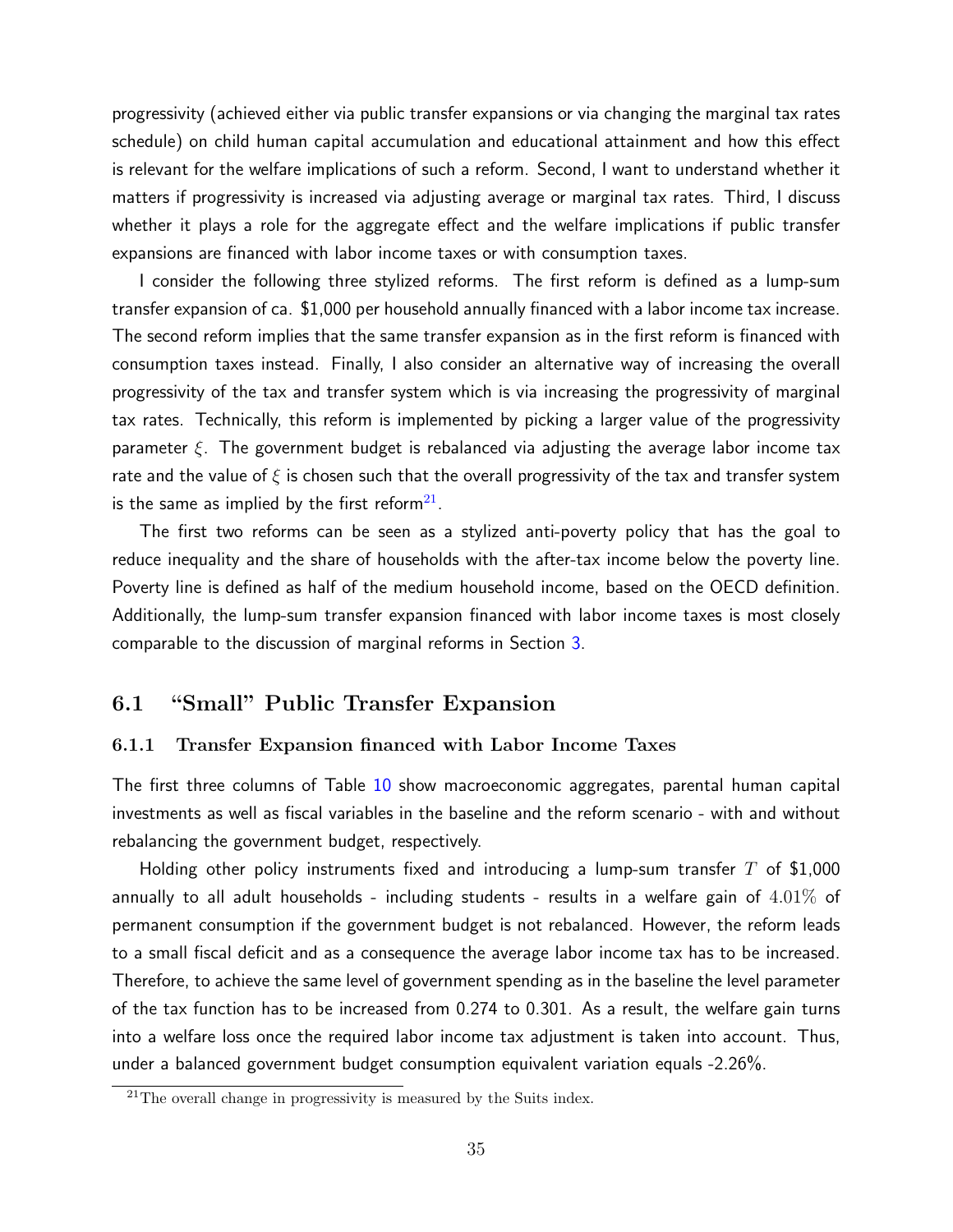<span id="page-35-0"></span>

|                        | baseline level | no bal budget $(\%$ change) | $\tau$ (% change) | $\tau^c$ (% change) |
|------------------------|----------------|-----------------------------|-------------------|---------------------|
| share $s = h s$        | 45.12%         | $1.59\%$                    | 13.00%            | $3.07\%$            |
| share $s = sca$        | 15.10%         | $-1.92\%$                   | $-10.75\%$        | $-3.27%$            |
| share $s = co$         | 39.78%         | $-1.01\%$                   | $-10.67\%$        | $-2.26\%$           |
| av HK                  | 1.00           | $0.77\%$                    | $-2.24\%$         | $0.56\%$            |
| av money inv           | \$1,320        | $0.53\%$                    | $-13.28\%$        | 0.02%               |
| av time inv            | 27.66          | $1.05\%$                    | $-3.77\%$         | 0.53%               |
| av ivt                 | \$34,511       | $-0.65\%$                   | $-14.49\%$        | $-0.88\%$           |
| av hours               | 0.300          | $-1.13\%$                   | $-2.27\%$         | $-0.20\%$           |
| tax fun. param. $\tau$ | 0.274          | $0.00\%$                    | 10.47%            | $0.00\%$            |
| Suits index            | 0.351          | 11.34\%                     | 4.98%             | 2.25%               |
| <b>CEV</b>             | $0.00\%$       | $4.01\%$                    | $-2.26\%$         | 2.20%               |

Table 10: Aggregate Outcomes: "Small" Transfer Reform

Notes: Columns two, three and four show percent change of aggregate outcomes following a "small" transfer T expansion relative to the baseline - without and with rebalancing the government budget, respectively. The government budget is rebalanced either via adjusting the average labor income tax (column 3) or the consumption tax rate (column 4). Parental human capital investments in terms of money are reported on a per child and per year basis while time investments are reported on a per child and per week basis.

<span id="page-35-1"></span>

| Table 11: Inequality Statistics and Heterogeneity: "Small" Transfer Reform |  |  |  |  |  |
|----------------------------------------------------------------------------|--|--|--|--|--|
|----------------------------------------------------------------------------|--|--|--|--|--|

|                                    | baseline | no bal budget (% change) | $\tau$ adj (% change) | $\tau^c$ adj (% change) |
|------------------------------------|----------|--------------------------|-----------------------|-------------------------|
| $Var(log earn)$ , age bin 38-42    | 0.363    | $0.42\%$                 | $-0.16\%$             | $0.03\%$                |
| Fracepoor, age bin 38-42           | 6.75%    | $-4.01\%$                | 4.00%                 | $-3.87\%$               |
| $\Phi(s = co, j = j_a   s^p = hs)$ | 29.71\%  | $0.61\%$                 | $-11.86\%$            | $-2.10\%$               |
| $\Phi(s = co, j = j_a   s^p = co)$ | 51.42%   | $-1.32\%$                | $-4.64\%$             | $-1.02\%$               |
| $i^{m}(s=hs)$                      | \$750    | $4.46\%$                 | $-12.12\%$            | 2.46\%                  |
| $i^{m}(s=co)$                      | \$1,822  | $-0.10\%$                | $-7.35\%$             | $0.96\%$                |

Notes: Columns two, three and four show percent change of several inequality related statistics following a "small" transfer  $T$  expansion relative to the baseline - without and with rebalancing the government budget, respectively. The government budget is rebalanced either via adjusting the average labor income tax (column 3) or the consumption tax rate (column 4).

As can be seen from the table the average human capital stock increases if the government budget is not rebalanced but it slightly falls once the required labor income tax increase is implemented. This means that in the former case the positive income effect on recipient parental households (*current generation* effect) outweighs the distortive *future generation* effect. However, the average educational attainment deteriorates in both cases - the college share falls by ca. 1% without government budget rebalancing and by almost 11% once the government budget rebalancing is achieved. The change in education shares is primarily explained by the inter-vivos transfers responses which are negative both with and without government budget rebalancing.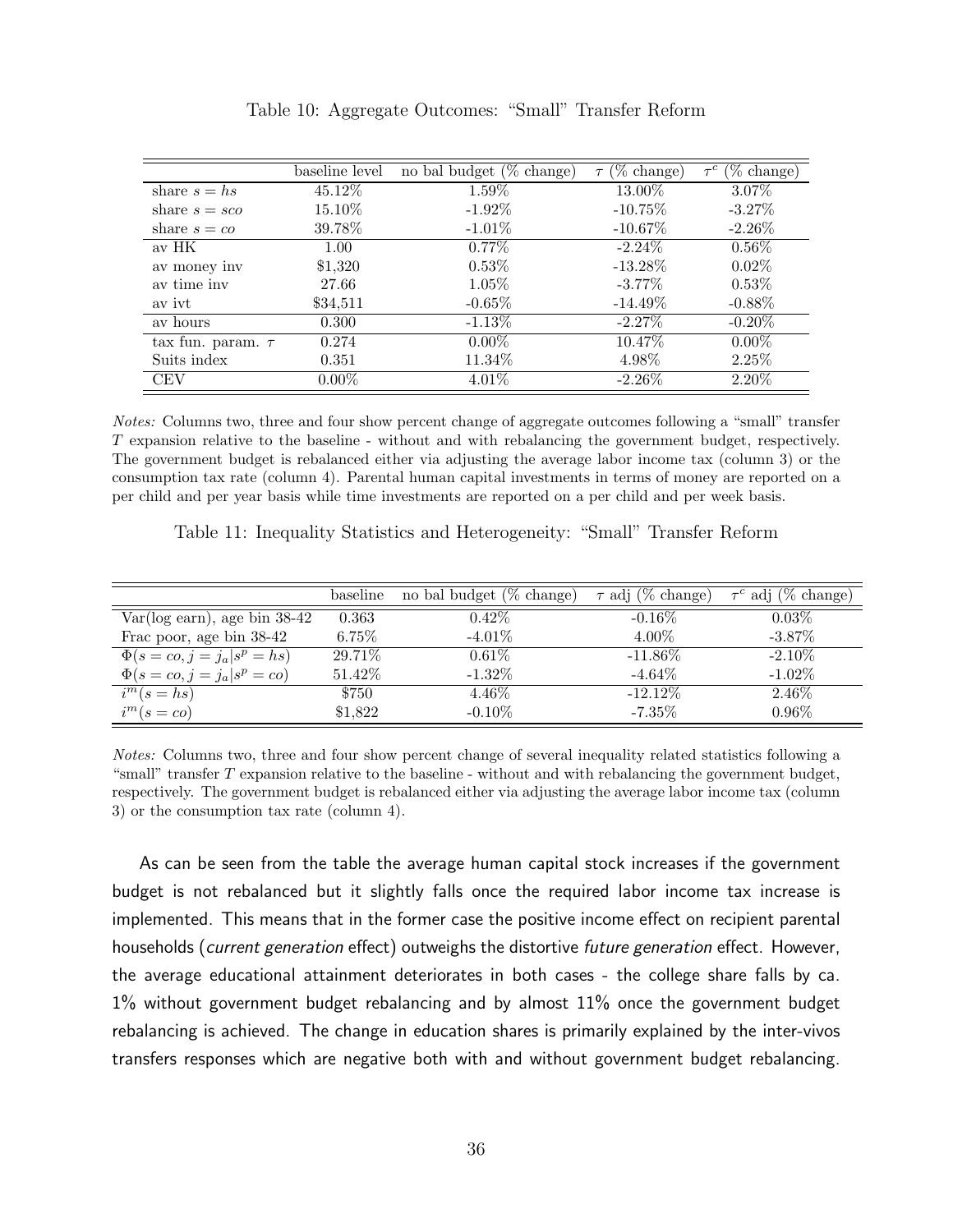In the former case the average inter-vivos transfers fall by less than 1% (column 2) while in the latter case the drop of parental transfers amounts to more than 14% (column 3).

Table [11](#page-35-1) reports several inequality related statistics - the variance of log earnings for the age bin 38-42, the fraction of households below the poverty line for the age bin 38-42 as well as shares of children finishing college conditional on parents being high school graduates or college graduates, respectively. Additionally, the table also reports parental monetary investment responses by the education level of parents. Based on responses of the conditional college shares I draw conclusions on the implied change of the intergenerational persistence in education. Particularly, if the share of college graduates with  $s^p = h s$  drops by more than the share of college graduates with  $s^p = co,$ this implies that the intergenerational persistence in education becomes higher and vice versa.

First observation is that the cross-sectional earnings inequality changes only slightly in both scenarios - with and without the government budget rebalancing, respectively. Second, intergenerational persistence in education is reduced in the scenario without government budget rebalancing -  $\Phi(s=co,j=j_a|s^p=hs)$  increases by almost 1% while  $\Phi(s=co,j=j_a|s^p=co)$  falls by more than 1%. However, intergenerational educational persistence goes up once the labor income tax increase is taken into account -  $\Phi(s=co, j=j_a|s^p=h s)$  falls by almost  $12\%$  while  $\Phi(s\,=\,co,j\,=\,j_a|s^p\,=\,co)$  is reduced by only ca. 5%. Similar patterns are observed for the parental human capital investment decisions $^{22}$  $^{22}$  $^{22}$ .

The intuition for the intergenerational persistence responses is as follows. Without the government budget rebalancing the *current generation* effect dominates for households whose parents have the lowest education degree while for households whose parents have a college degree the future generation effect is decisive. In other words, educational attainment of children from most disadvantaged backgrounds is improved while it deteriorates for children from most privileged backgrounds. However, once the labor income tax is increased all parents reduce their investments into child human capital with low-education parents reacting stronger. Therefore, while it is true that on average the relative weight of private human capital inputs is reduced this response is strongest for parents with lower education levels. This explains the larger drop in the conditional college share for this population group.

Finally, regarding the fraction of households below the poverty line the following has to be noted - without the government budget rebalancing the fraction of "poor" falls by ca. 4% while with the government budget being rebalanced it increases by almost 4%. Given that the poverty line is defined based on the baseline medium income and given that the average educational attainment deteriorates once labor income tax is adjusted, the fraction of households with the

<span id="page-36-0"></span> $22$ For brevity the table reports only the monetary investment responses by parental background. The same patterns hold also for the time investment responses.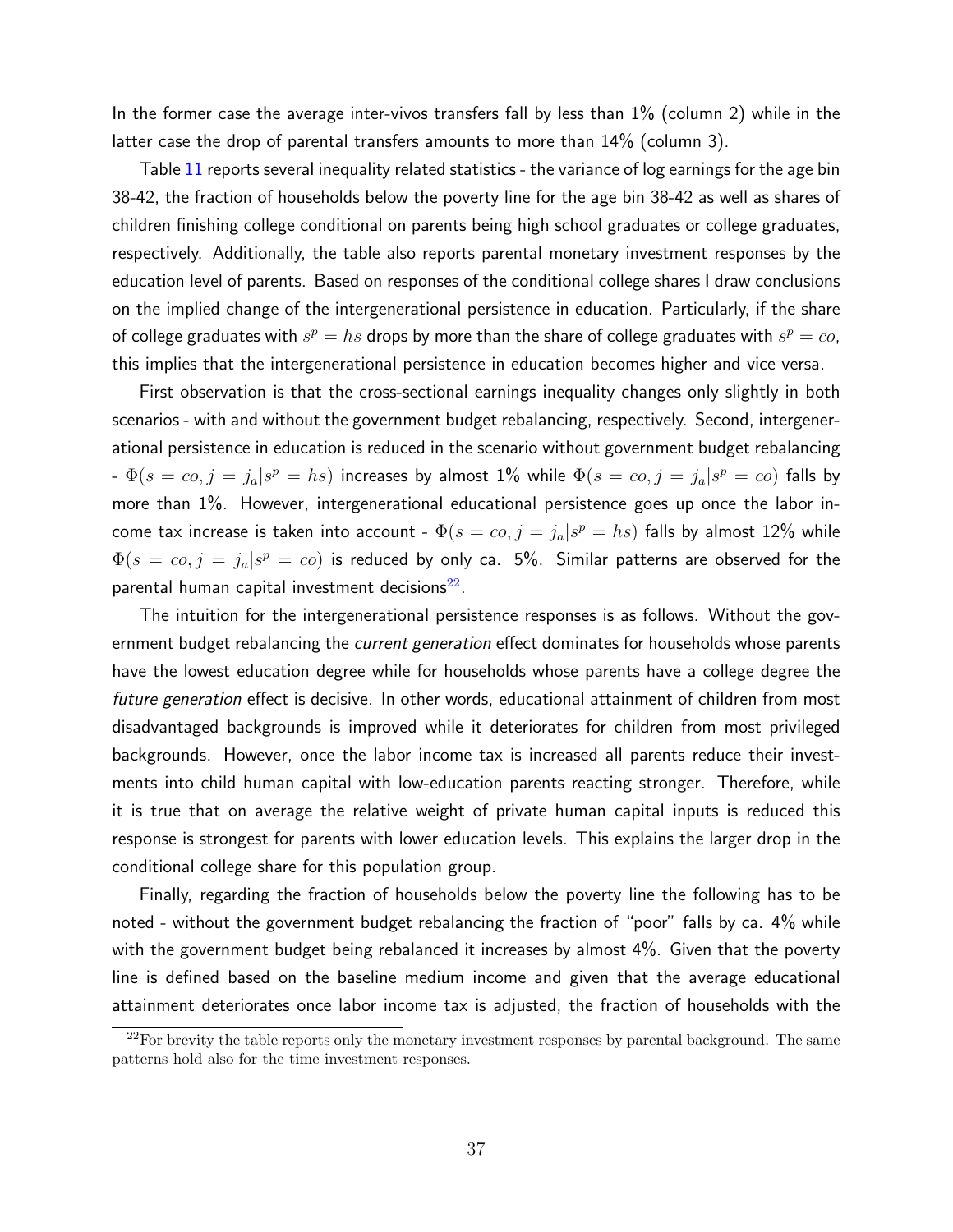after-tax income below the poverty line goes  $up^{23}$  $up^{23}$  $up^{23}$ . This is in contrast to the scenario with the labor income tax being held constant when the educational attainment deterioration is much less pronounced.

#### 6.1.2 Transfer Expansion financed with Consumption Taxes

The last columns of Table [10](#page-35-0) and Table [11,](#page-35-1) respectively, report model outcomes discussed above for the scenario when the \$1, 000 transfer expansion is financed via increasing the consumption tax rate. In this scenario the average effect of a more generous transfer on the human capital stock is slightly positive due to the fact that a higher  $\tau^c$  distorts parental human capital investments as well as hours worked substantially less than a higher labor income tax  $\tau$ . However, the share of college graduates still falls, but significantly less so than in the case of labor income tax financing  $(-2.26\%$  versus  $-10.67\%)$ .

Importantly, the fraction of households below the poverty line is reduced by almost  $4\%$ , and the reform results in a welfare gain with the consumption equivalent variation being equal to 2.20%.

## 6.2 "Higher Marginal Tax Rates Progressivity" Reform

From the transfer expansion reform considered above it follows that more generous transfer payments are a costly policy and require non-negligible labor income tax adjustments which induce an average welfare loss. However, if the reform is financed via increasing the consumption tax rate the distortive effect on parental human capital investment decisions becomes much weaker which is crucial for the sign of the welfare effect.

As a next step I explore the implications of increasing progressivity of the tax and transfer system by increasing the steepness of the marginal tax rates schedule. To make this reform comparable to the "small" transfer expansion discussed above I consider an increase in the tax function progressivity parameter  $\xi$  such that the overall change in the progressivity of the system as measured by the Suits index is approximately the same across the two reforms.

As Table [12](#page-38-0) shows, holding other policy instruments fixed and increasing the progressivity parameter  $\xi$  from 0.049 in the baseline to 0.068 results in a welfare loss of  $-0.83\%$  of permanent consumption if the government budget is not rebalanced (column 2). Furthermore, once the required labor income tax increase is taken into account the implied welfare loss increases to  $-6.01\%$  of permanent consumption. The result that increasing progressivity of marginal tax

<span id="page-37-0"></span> $^{23}$ In other words, the positive response of the fraction of "poor" in column 3 is explained by a reduction of pre-tax income.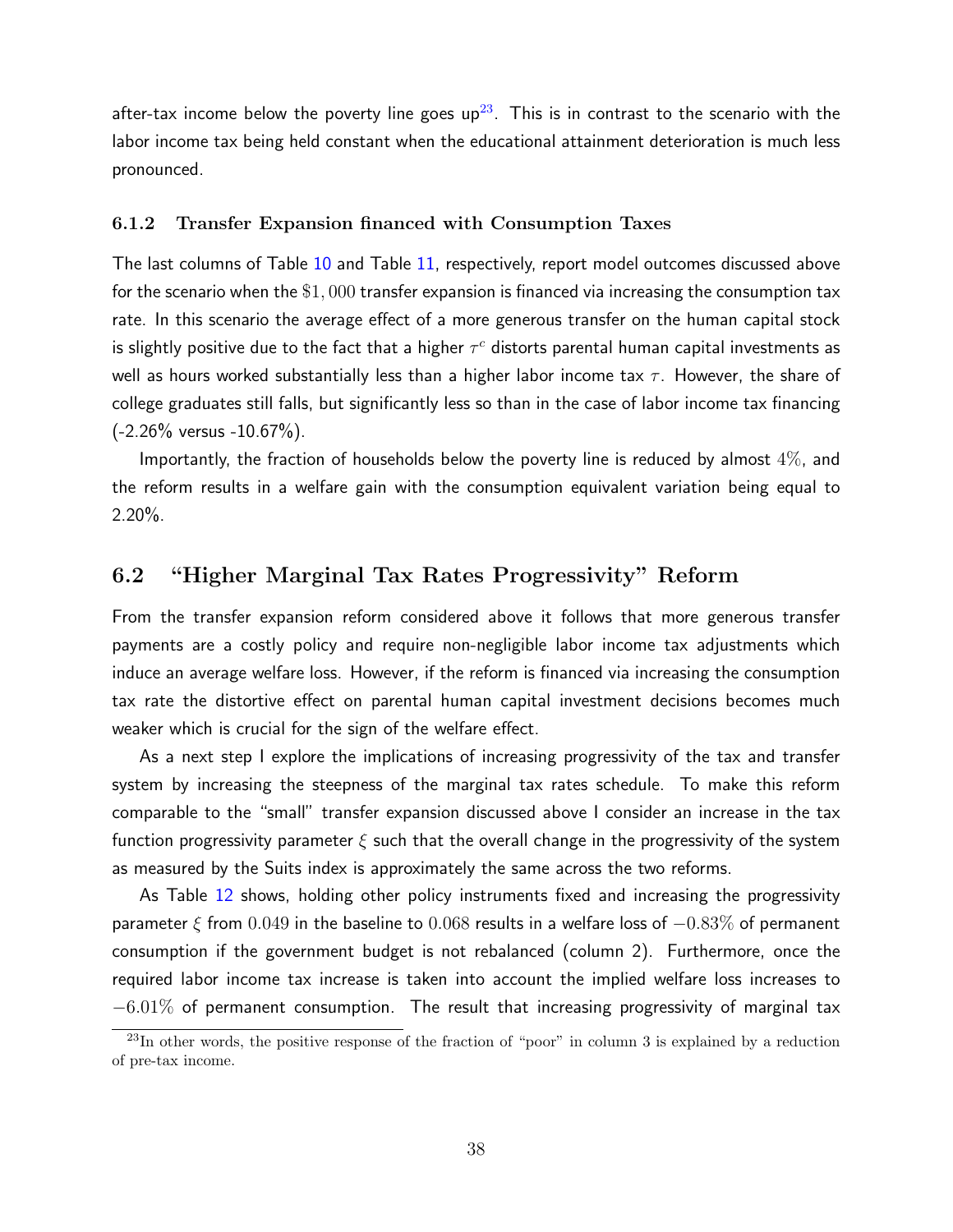rates relative to the status quo leads to welfare losses is consistent with the finding in [Heathcote](#page-43-4) [et al.](#page-43-4) [\(2017\)](#page-43-4).

Based on a comparison of the responses of education shares, average human capital stock and parental human capital investments shown in Table [12](#page-38-0) to those shown in Table [10](#page-35-0) it follows that a higher progressivity of marginal tax rates distorts average human capital accumulation and educational attainment stronger than a higher progressivity of average tax rates (achieved via more generous transfers).

<span id="page-38-0"></span>

|                        | baseline level | no bal budget $(\%$ change) | $\tau$ adj (% change) | $\tau^c$ adj (% change) |
|------------------------|----------------|-----------------------------|-----------------------|-------------------------|
| share $s = hs$         | 45.12%         | 16.71%                      | 28.05%                | $16.54\%$               |
| share $s = sca$        | 15.10%         | $-14.54\%$                  | $-23.21\%$            | $-14.23\%$              |
| share $s = co$         | 39.78%         | $-13.73\%$                  | $-23.01\%$            | $-13.35\%$              |
| av hk                  | 1.00           | $-2.35\%$                   | $-5.24\%$             | $-2.28\%$               |
| av money inv           | \$1,320        | $-13.42\%$                  | $-43.86\%$            | $-12.53\%$              |
| av time inv            | 27.66          | $-4.20\%$                   | $-8.96\%$             | $-4.11\%$               |
| av ivt                 | \$34,511       | $-15.23\%$                  | $-25.43\%$            | $-17.40\%$              |
| av hours               | 0.300          | $-2.05\%$                   | $-3.06\%$             | $-1.38\%$               |
| tax fun. param. $\tau$ | 0.274          | $0.00\%$                    | 8.94\%                | $0.00\%$                |
| Suits index            | 0.351          | 9.58%                       | $5.05\%$              | 8.88%                   |
| cev                    | $0.00\%$       | $-0.83\%$                   | $-6.01\%$             | $-1.95\%$               |

Table 12: Aggregate Outcomes: Marginal Progressivity Reform

Notes: Columns two and three show percent change of aggregate outcomes following an increase in the progressivity parameter  $\xi$  relative to the baseline - without and with rebalancing the government budget, respectively. The government budget is rebalanced either via adjusting the average labor income tax (column 3) or the consumption tax rate (column 4). Parental human capital investments in terms of money are reported on a per child and per year basis while time investments are reported on a per child and per week basis.

<span id="page-38-1"></span>Table 13: Inequality Statistics and Heterogeneity: Marginal Progressivity Reform

|                                    | baseline | no bal budget $(\%$ change) | $\tau$ (% change) | $\tau^c$ (% change) |
|------------------------------------|----------|-----------------------------|-------------------|---------------------|
| $Var(log earn)$ , age bin 38-42    | 0.363    | $-3.63\%$                   | $-5.37\%$         | $-4.15\%$           |
| Fracepoor, age bin 38-42           | $6.75\%$ | 3.58%                       | 11.84\%           | $3.26\%$            |
| $\Phi(s = co, j = j_a   s^p = hs)$ | 29.71\%  | $-19.20\%$                  | $-30.70\%$        | $-18.49\%$          |
| $\Phi(s = co, j = j_a   s^p = co)$ | 51.42%   | $-3.39\%$                   | $-5.30\%$         | $-3.35\%$           |
| $i^{m}(s=hs)$                      | \$750    | $-13.77\%$                  | $-27.80\%$        | $-12.96\%$          |
| $i^{m}(s=co)$                      | \$1,822  | $-4.72\%$                   | $-10.37\%$        | $-3.71\%$           |

Notes: Columns two and three show percent change of several inequality related statistics following an increase in the progressivity parameter  $\xi$  relative to the baseline - without and with rebalancing the government budget, respectively. The government budget is rebalanced either via adjusting the average labor income tax (column 3) or the consumption tax rate (column 4).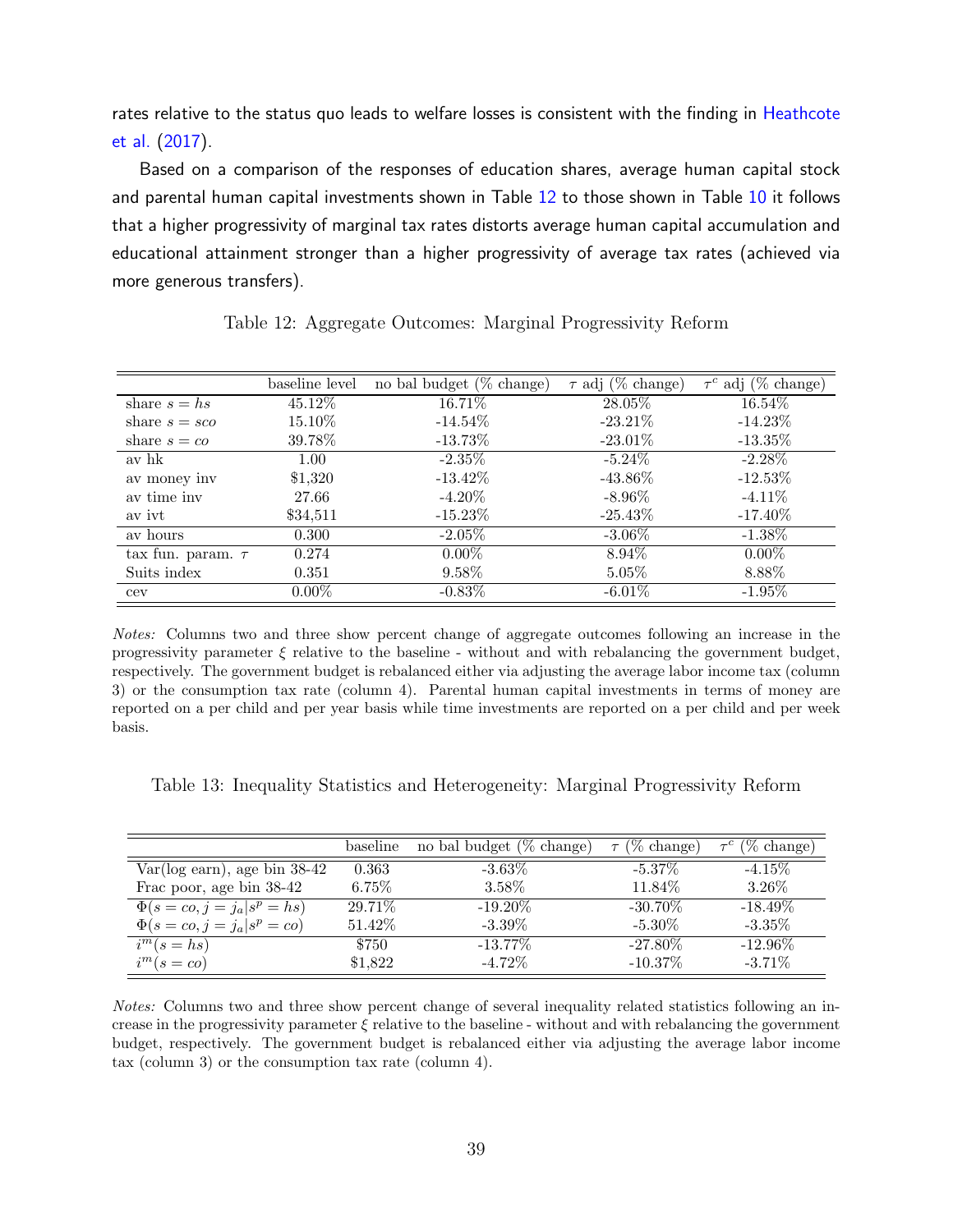Analogous to Table [11,](#page-35-1) now Table [13](#page-38-1) shows the variance of log earnings, fraction of households below the poverty line, conditional college shares as well as parental human capital investments by the education level of parents for the reform of marginal progressivity. First, cross-sectional inequality is now reduced more substantially than in the case of a lump-sum transfer expansion. Second, given the stronger deterioration of average human capital stock and educational attainment the share of households below the poverty line also becomes substantially larger.

Next, regarding the response of intergenerational persistence in education the main takeaway is that in both cases (with and without the labor income tax adjustment) intergenerational persistence goes up. This happens largely due to a strong endogenous drop in human capital investments of low educated parents but also due to the fact that the average college wage premium for children of low income parents is smaller than for their counterparts from more affluent family backgrounds $^{24}$  $^{24}$  $^{24}$ .

#### 6.2.1 Marginal Progressivity Reform financed with Consumption Taxes

The last columns of Table [12](#page-38-0) and Table [13,](#page-38-1) respectively, report model outcomes discussed above for the scenario when the increase of the progressivity of the marginal tax rates schedule is financed with consumption taxes. Similarly to the public transfer expansion reforms discussed above, in this scenario the negative effect of higher progressivity on the average human capital accumulation and educational attainment as well as hours worked is weaker than in the scenario when labor income taxes are used to balance the government budget (column 3). Particularly, the average human capital stock falls now by ca. 2% versus ca. 5% in the case of labor income tax financing. Similarly, the share of college graduates is reduced now by only ca. 13% while it drops by ca. 23% when the governmemnt relies on labor income taxes to raise additional revenues.

Regarding the inequality related statistics, cross-sectional earnings inequality is reduced now by less than in the scenario with labor income tax financing. Also, the fraction of households below the poverty line increases by substantially less (ca. 3%) than it is the case when labor income taxes are used to balance the government budget (ca. 12%).

Despite of the smaller negative effect on average human capital accumulation, educational attainment and hours worked, an increase of the progressivity of marginal tax rates when financed with consumption taxes still results in an average welfare loss of almost 2% of permanent consumption. Therefore, also under the consumption tax financing a higher marginal tax progressivity reform unambigiously results in welfare losses.

<span id="page-39-0"></span><sup>&</sup>lt;sup>24</sup>This is the case due to the explicitly modelled complementarity between human capital and education.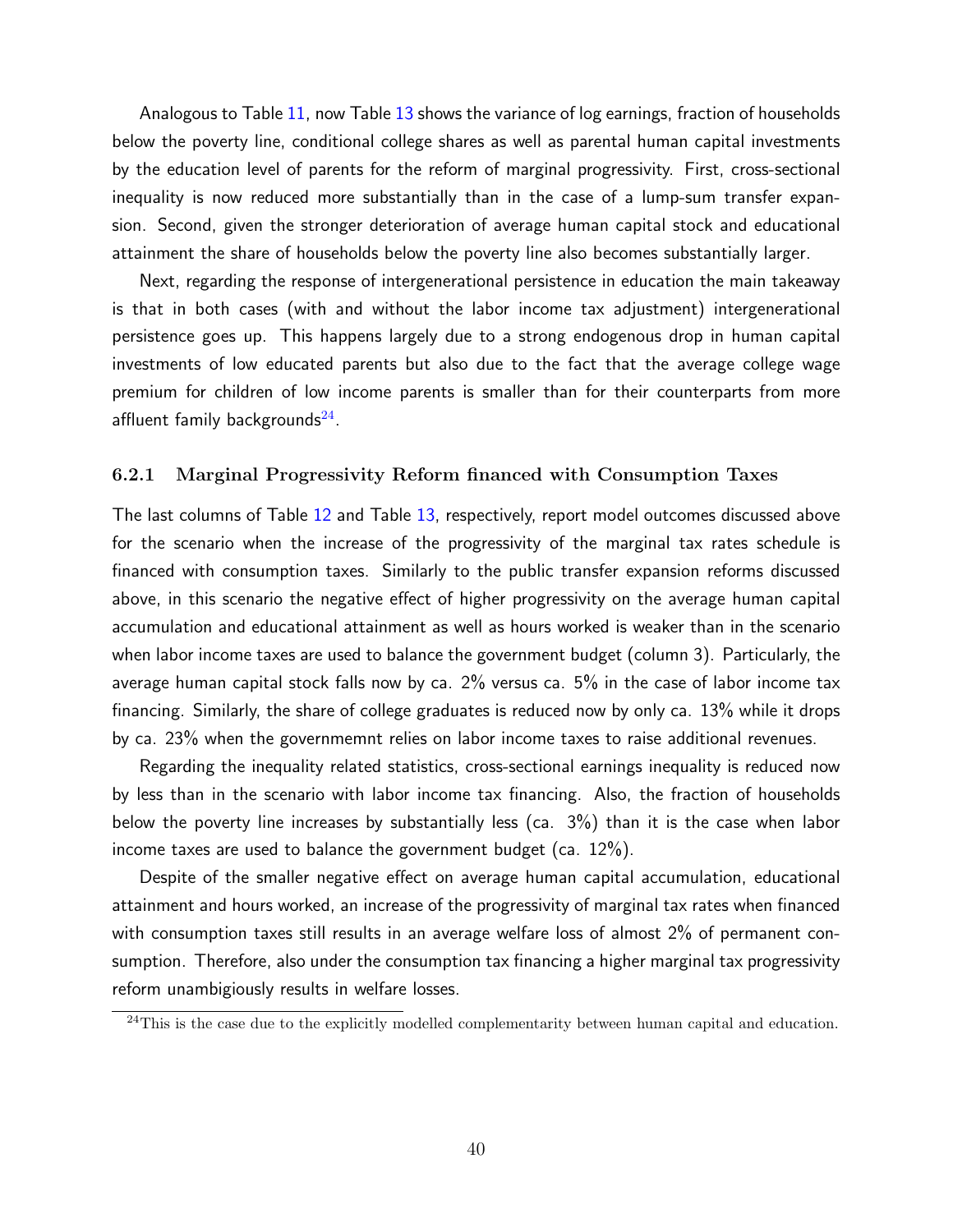## 7 Conclusion

In this paper I analyze the role of human capital accumulation during childhood and endogenous parental human capital investment decisions for aggregate, distributional and welfare implications of a set of stylized tax and transfer reforms. I focus on the reforms that increase the degree of progressivity of the overall tax and transfer system either via public transfer expansions or via increasing the progressivity of the marginal tax rates schedule.

For this purpose I first investigate marginal transfer expansions in a simple static model and analyze the major trade-off that is central for the sign of the aggregate effect of tax progressivity on human capital accumulation during childhood. Particularly, I show that, on the one hand, higher progressivity has a positive budgetary effect on parental households who are net transfer recipients but, on the other hand, it negatively distorts the incentives of parents to invest into child human capital since the returns to those investments become lower.

As a second step, I develop an overlapping generation with intergenerational links that includes endogenous human capital investment decisions of parents into their children both in terms of time and money as well as a discrete higher education choice of children when they turn adults. The model is calibrated to capture the degree of tax and transfer progressivity embedded into the current US system. Using the model as a quantitative laboratory I first introduce an annual \$1, 000 lump-sum transfer expansion and show that it negatively affects the aggregate human capital stock as well as educational attainment if financed with higher labor income taxes. However, if the consumption tax is used to balance the government budget the negative effect on educational attainment becomes much smaller with the average human capital stock even increasing slightly. As a result, such a reform induces an average welfare gain.

Finally, I consider an alternative way of increasing the overall progressivity of the tax and transfer system. Particularly, I implement it via increasing the progressivity of the marginal tax rates schedule such that the implied increase in the overall tax and transfer progressivity is the same as it is in the case of a  $$1,000$  lump-sum transfer expansion financed with a labor income tax increase. This experiment shows that higher progressivity of marginal tax rates leads to a stronger deterioration of the human capital stock and educational attainment than a lump-sum transfer expansion and results in average welfare losses. Furthermore, also when consumption taxes are used to achieve budget neutrality of such a reform, the sign of the average welfare effect is still negative.

Summing up, I show that in a model with endogenous parental human capital investment decisions into their children and an endogenous higher education decision of young households increasing the progressivity of average tax rates (via public transfer expansions) results in welfare losses when labor income taxes are used to rebalance the government budget while it leads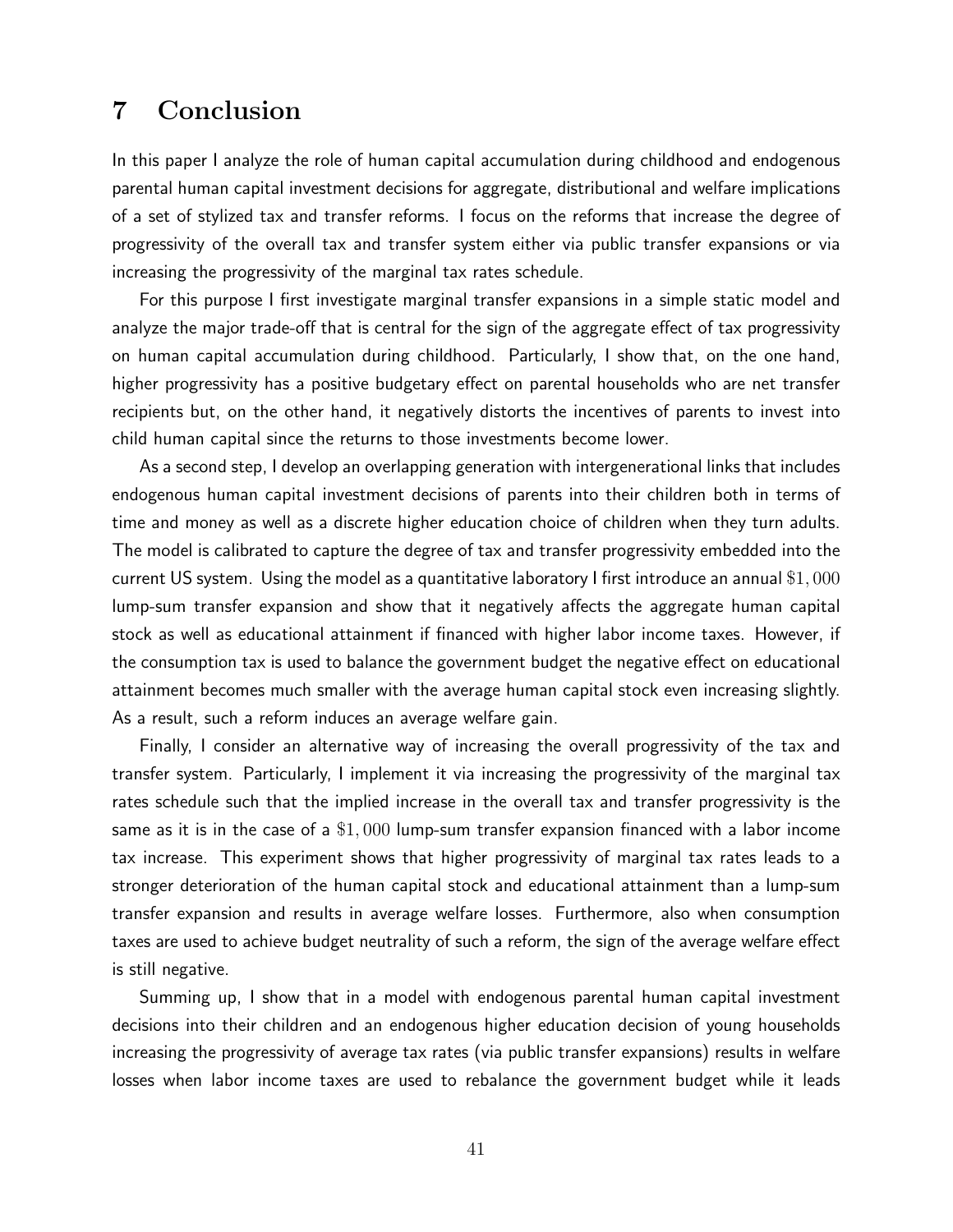to welfare gains under the consumption tax financing. In contrast, increasing the progressivity of marginal tax rates always results in welfare losses, independent of the fiscal instrument the government uses to raise additional revenues.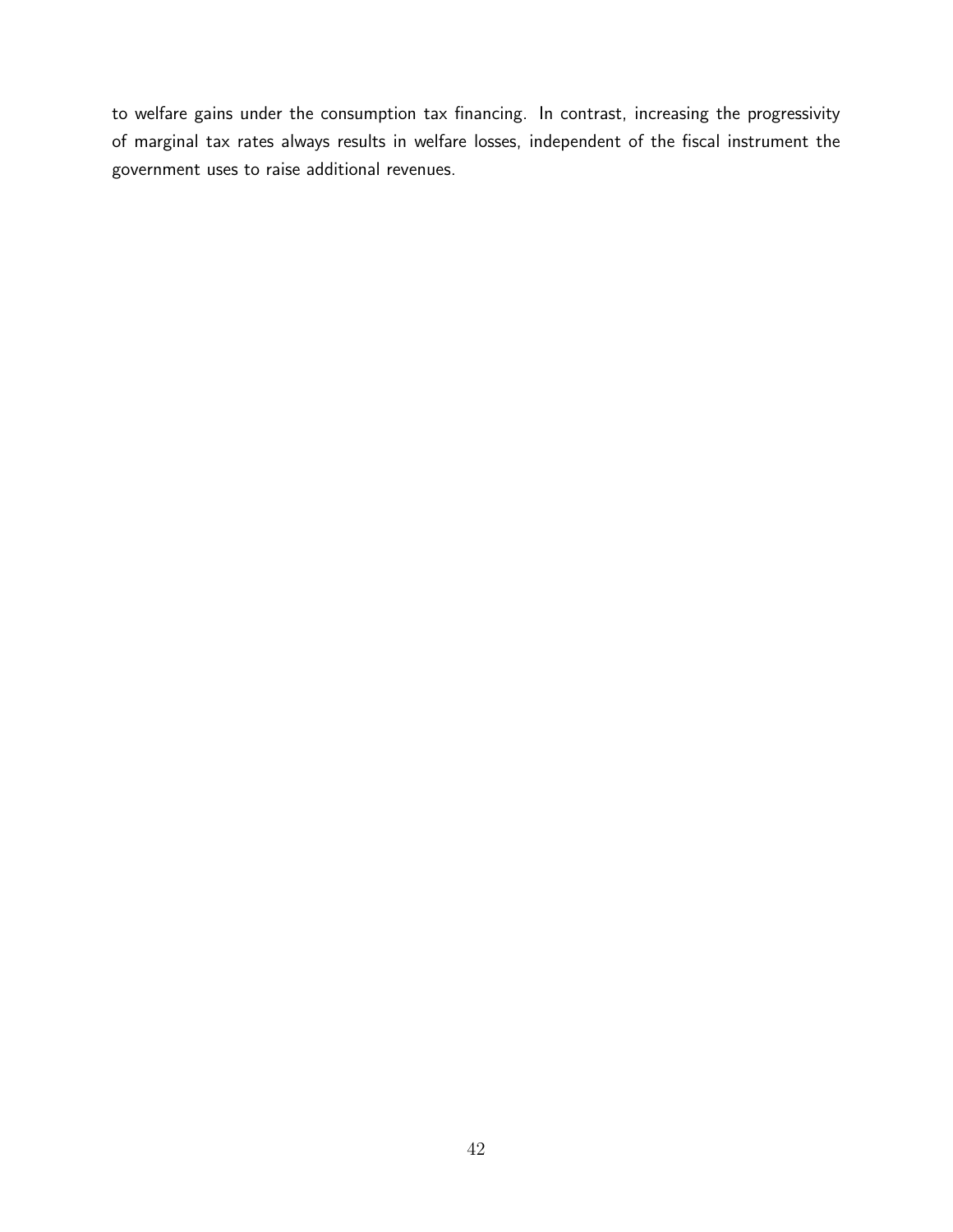## References

- <span id="page-42-12"></span>Aaronson, D. and E. French (2004). The effect of part-time work on wages: Evidence from the social security rules. Journal of Labor Economics 22(2), 329-352.
- <span id="page-42-11"></span>Abbott, B., G. Gallipoli, C. Meghir, and G. L. Violante (2019). Education Policies and Intergenerational Transfers in Equilibrium. Journal of Political Economy 127(6), 2569–2624.
- <span id="page-42-1"></span>Bastian, J. and L. Lochner (2020, August). The eitc and maternal time use: More time working and less time with kids? Working Paper 27717, National Bureau of Economic Research.
- <span id="page-42-7"></span>Blandin, A. and C. Herrington (2018). Family Structure, Human Capital Investment, and Aggregate College Attainment. Technical report.
- <span id="page-42-8"></span>Boar, C. and V. Midrigan (2020, July). Efficient Redistribution. NBER Working Papers 27622, National Bureau of Economic Research, Inc.
- <span id="page-42-9"></span>Bolt, U., E. French, J. H. Maccuish, and C. O'Dea (2018, April). Intergenerational Altruism and Transfers of Time and Money: A Life-cycle Perspective. Working Papers wp379, University of Michigan, Michigan Retirement Research Center.
- <span id="page-42-2"></span>Bovenberg, L. and B. Jacobs (2005). Redistribution and education subsidies are siamese twins. Journal of Public Economics 89(11-12), 2005–2035.
- <span id="page-42-10"></span>Cantore, C. and P. Levine (2012). Getting normalization right: Dealing with 'dimensional constants' in macroeconomics. Journal of Economic Dynamics and Control 36 (12), 1931–1949.
- <span id="page-42-4"></span>Caucutt, E. and L. Lochner (2020). Early and Late Human Capital Investments, Borrowing Constraints, and the Family. Journal of Political Economy 128(3), 1065-1147.
- <span id="page-42-5"></span>Caucutt, E. M., L. Lochner, J. Mullins, and Y. Park (2020). Child Skill Production: Accounting for Parental and Market-Based Time and Goods Investments. NBER Working Paper 27838.
- <span id="page-42-6"></span>Conesa, J. C., B. Li, and Q. Li (2020). Universal Basic Income and Progressive Consumption Taxes. Technical report.
- <span id="page-42-0"></span>Cunha, F. and J. Heckman (2007). The Technology of Skill Formation. The American Economic Review 97(2), 31–47.
- <span id="page-42-3"></span>Cunha, F., J. Heckman, and L. Lochner (2006). Interpreting the Evidence on Life Cycle Skill Formation. Handbook of the Economics of Education, Vol. 1 (Erik Hanushek and Finis Welch, eds) (chapter 12), 697–812.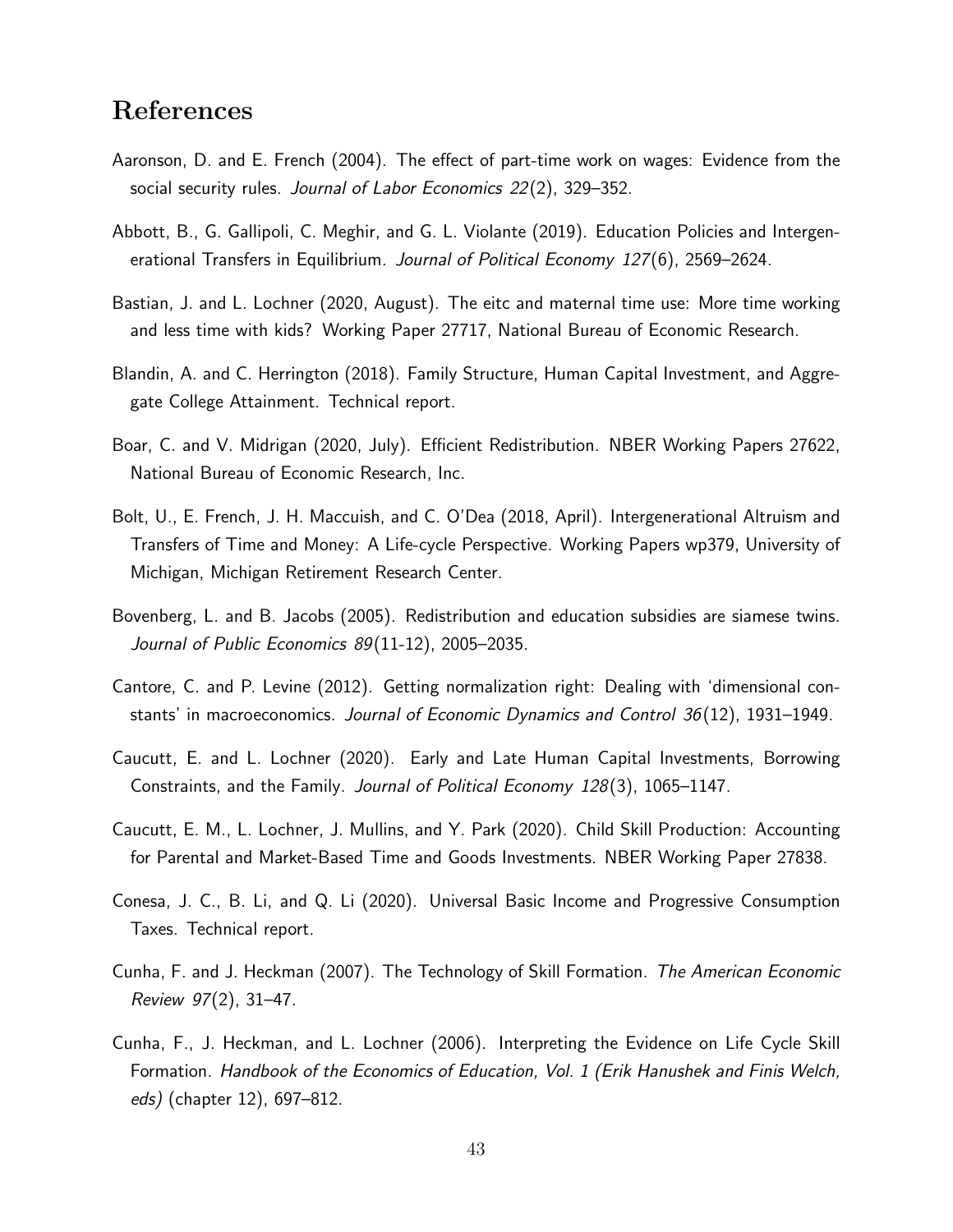- <span id="page-43-1"></span>Cunha, F., J. J. Heckman, and S. M. Schennach (2010). Estimating the Technology of Cognitive and Noncognitive Skill Formation. Econometrica 78(3), 883–931.
- <span id="page-43-2"></span>Dahl, G. B. and L. Lochner (2012, May). The impact of family income on child achievement: Evidence from the earned income tax credit. American Economic Review 102(5), 1927–56.
- <span id="page-43-7"></span>Daruich, D. and R. Fernández (2020, June). Universal Basic Income: A Dynamic Assessment. NBER Working Papers 27351, National Bureau of Economic Research, Inc.
- <span id="page-43-13"></span>Deming, D. and S. Dynarski (2009, September). Into College, Out of Poverty? Policies to Increase the Postsecondary Attainment of the Poor. NBER Working Papers 15387, National Bureau of Economic Research, Inc.
- <span id="page-43-11"></span>Erosa, A., L. Fuster, and G. Kambourov (2016). Towards a Micro-Founded Theory of Aggregate Labour Supply. Review of Economic Studies 83(3), 1001–1039.
- <span id="page-43-3"></span>Erosa, A. and T. Koreshkova (2007, April). Progressive taxation in a dynastic model of human capital. Journal of Monetary Economics 54 (3), 667–685.
- <span id="page-43-10"></span>French, E. (2005, 04). The Effects of Health, Wealth, and Wages on Labour Supply and Retirement Behaviour. The Review of Economic Studies 72(2), 395-427.
- <span id="page-43-5"></span>Fuchs-Schündeln, N., D. Krueger, A. Ludwig, and I. Popova (2020, September). The Long-Term Distributional and Welfare Effects of Covid-19 School Closures. NBER Working Papers 27773, National Bureau of Economic Research, Inc.
- <span id="page-43-8"></span>García, J. L., J. J. Heckman, D. E. Leaf, and M. J. Prados (2020). Quantifying the Life-Cycle Benefits of an Influential Early-Childhood Program. Journal of Political Economy 128(7), 2502–2541.
- <span id="page-43-6"></span>Guner, N., G. Ventura, and R. Kaygusuz (2019). Rethinking the Welfare State. Technical report.
- <span id="page-43-4"></span>Heathcote, J., K. Storesletten, and G. L. Violante (2017). Optimal Tax Progressivity: An Analytical Framework. Quarterley Journal of Economics 132(4), 1693–1754.
- <span id="page-43-9"></span>Holter, H. A., D. Krueger, and S. Stepanchuk (2019, November). How do tax progressivity and household heterogeneity affect Laffer curves? Quantitative Economics 10(4), 1317–1356.
- <span id="page-43-0"></span>Huggett, M., G. Ventura, and A. Yaron (2011, December). Sources of lifetime inequality. American Economic Review 101(7), 2923–54.
- <span id="page-43-12"></span>Jung, J. and C. Tran (2017, March). Health Risk, Insurance and Optimal Progressive Income Taxation. Working Papers 2017-01, Towson University, Department of Economics.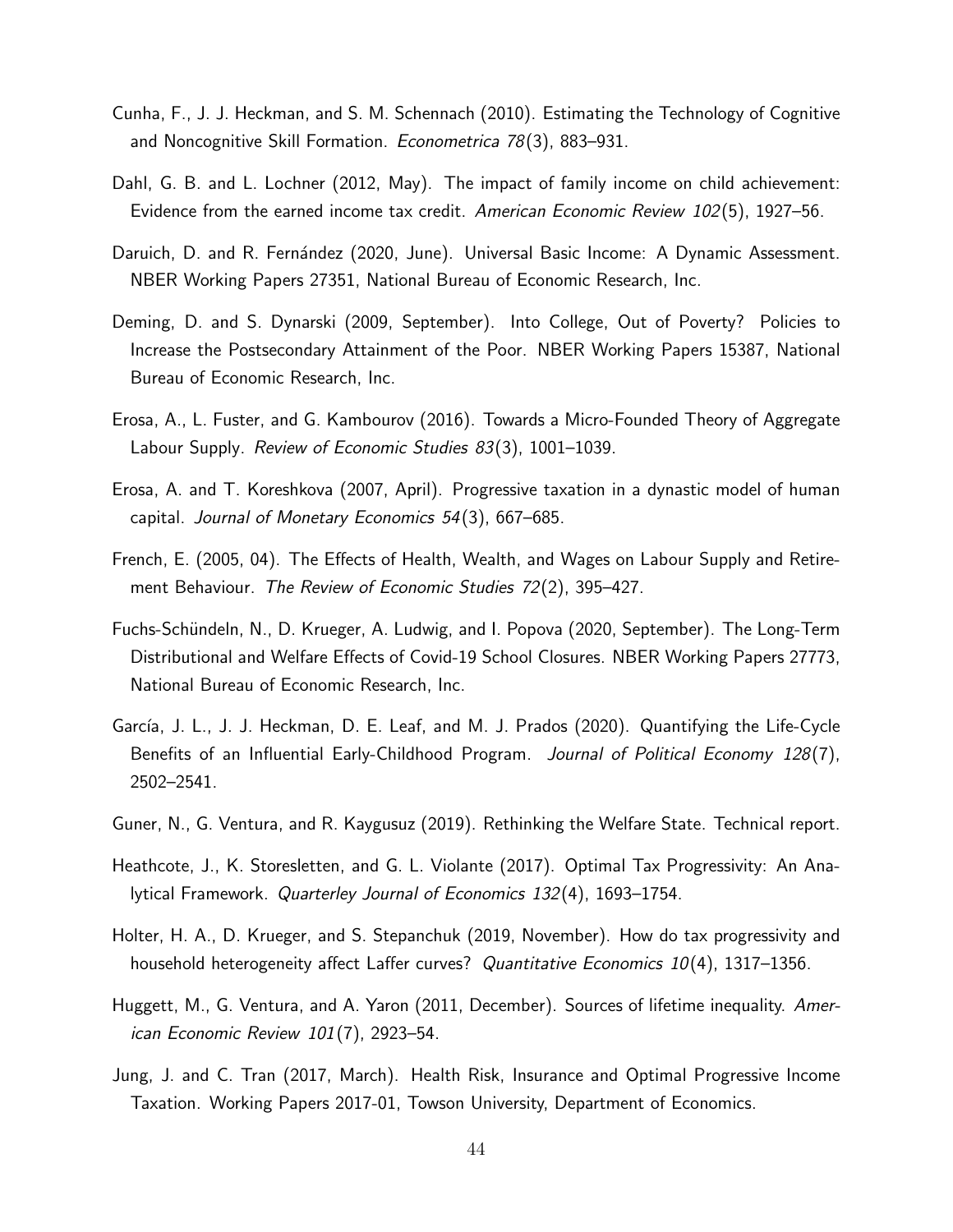- <span id="page-44-4"></span>Kindermann, F. and D. Krueger (2014). High marginal tax rates on the top 1%? Technical report.
- <span id="page-44-3"></span>Kotera, T. and A. Seshadri (2017). Educational Policy and Intergenerational Mobility. Review of Economic Dynamics 25, 187–207.
- <span id="page-44-0"></span>Krueger, D. and A. Ludwig (2013, May). Optimal progressive labor income taxation and education subsidies when education decisions and intergenerational transfers are endogenous. American Economic Review 103(3), 496–501.
- <span id="page-44-1"></span>Krueger, D. and A. Ludwig (2016). On the Optimal Provision of Social Insurance: Progressive Taxation versus Education Subsidies in General Equilibrium. Journal of Monetary Economics 77.
- <span id="page-44-2"></span>Lee, S. Y. and A. Seshadri (2019). On the Intergenerational Transmission of Economic Status. Journal of Political Economy 127(2), 855-921.
- <span id="page-44-6"></span>Mendoza, E. G., A. Razin, and L. L. Tesar (1994). Effective Tax Rates in Macroeconomics. Cross-Country Estimates of Tax Rates on Factor Incomes and Consumption. Journal of Monetary Economics 34(3), 297–323.
- <span id="page-44-5"></span>Rogerson, R. and J. Wallenius (2009, November). Micro and macro elasticities in a life cycle model with taxes. Journal of Economic Theory 144(6), 2277-2292.
- <span id="page-44-7"></span>Suits, D. B. (1977). Measurement of tax progressivity. The American Economic Review 67(4), 747–752.